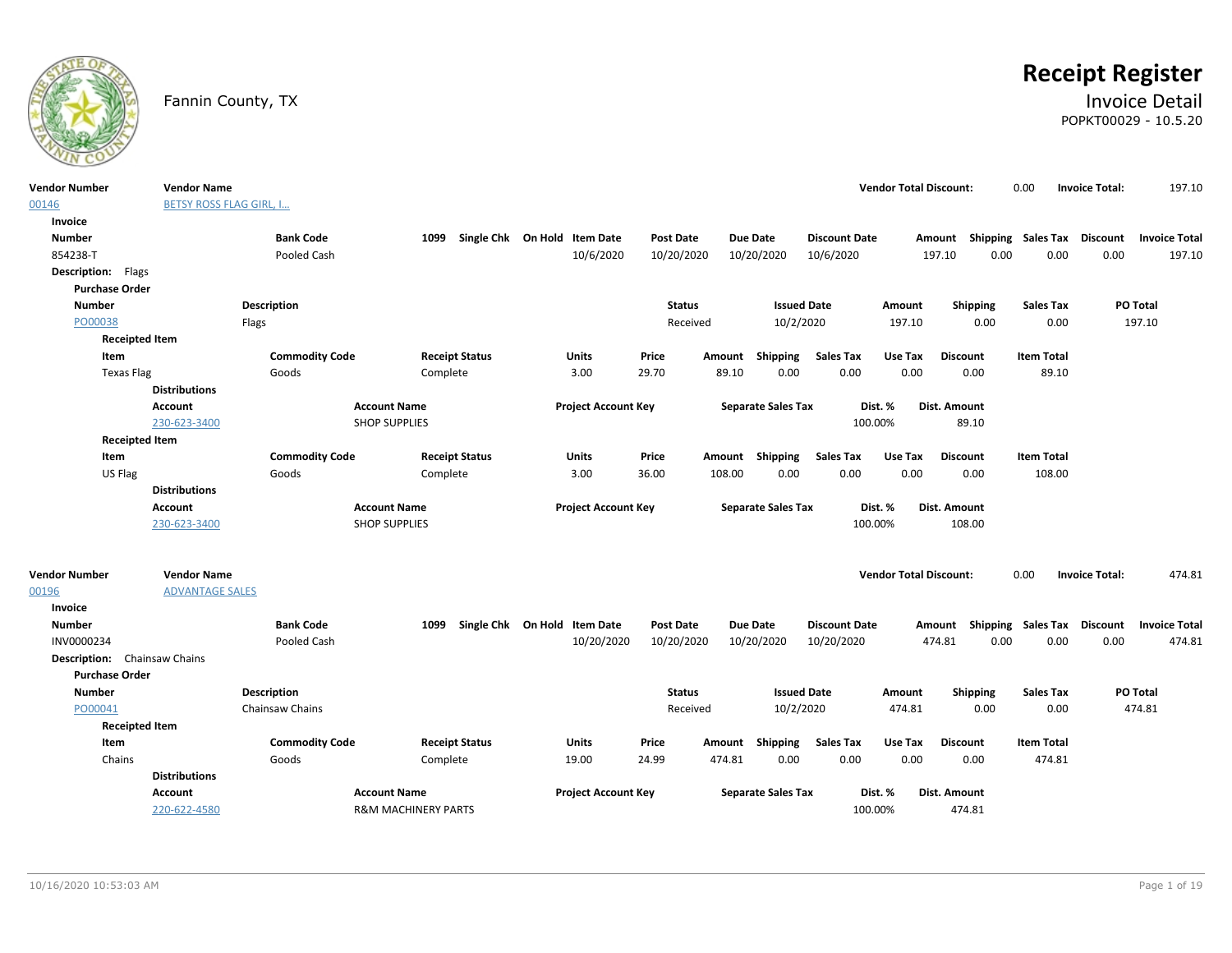| endor Total Discount: | 3.374.65              |
|-----------------------|-----------------------|
| 0.00                  | <b>Invoice Total:</b> |

| <b>Vendor Number</b>                                         | <b>Vendor Name</b>              |                                 |                            |                              |                  |                           |                      | <b>Vendor Total Discount:</b> |                           | 0.00                              | <b>Invoice Total:</b>   | 3,374.65             |
|--------------------------------------------------------------|---------------------------------|---------------------------------|----------------------------|------------------------------|------------------|---------------------------|----------------------|-------------------------------|---------------------------|-----------------------------------|-------------------------|----------------------|
| 00216                                                        | <b>OFFICE DEPOT</b>             |                                 |                            |                              |                  |                           |                      |                               |                           |                                   |                         |                      |
| Invoice                                                      |                                 |                                 |                            |                              |                  |                           |                      |                               |                           |                                   |                         |                      |
| <b>Number</b>                                                |                                 | <b>Bank Code</b>                | 1099                       | Single Chk On Hold Item Date | <b>Post Date</b> | <b>Due Date</b>           | <b>Discount Date</b> |                               | Amount Shipping Sales Tax |                                   | <b>Discount</b>         | <b>Invoice Total</b> |
| 125330247001                                                 |                                 | Pooled Cash                     |                            | 9/22/2020                    | 10/20/2020       | 10/20/2020                | 9/22/2020            | 283.36                        | 0.00                      | 0.00                              | 0.00                    | 283.36               |
| <b>Description:</b> Office SUpplies                          |                                 |                                 |                            |                              |                  |                           |                      |                               |                           |                                   |                         |                      |
| <b>Purchase Order</b>                                        |                                 |                                 |                            |                              |                  |                           |                      |                               |                           |                                   |                         |                      |
| <b>Number</b>                                                |                                 | <b>Description</b>              |                            |                              | <b>Status</b>    |                           | <b>Issued Date</b>   | Amount                        | <b>Shipping</b>           | <b>Sales Tax</b>                  | PO Total                |                      |
| PO00076                                                      |                                 | Office SUpplies                 |                            |                              | Received         |                           | 10/14/2020           | 283.36                        | 0.00                      | 0.00                              | 283.36                  |                      |
| <b>Receipted Item</b>                                        |                                 |                                 |                            |                              |                  |                           |                      |                               |                           |                                   |                         |                      |
| Item                                                         |                                 | <b>Commodity Code</b>           | <b>Receipt Status</b>      | Units                        | Price            | Amount Shipping           | <b>Sales Tax</b>     | Use Tax                       | <b>Discount</b>           | <b>Item Total</b>                 |                         |                      |
| <b>Hard Drives</b>                                           |                                 | Goods                           | Complete                   | 2.00                         | 54.99            | 109.98<br>0.00            | 0.00                 | 0.00                          | 0.00                      | 109.98                            |                         |                      |
|                                                              | <b>Distributions</b>            |                                 |                            |                              |                  |                           |                      |                               |                           |                                   |                         |                      |
|                                                              | <b>Account</b>                  | <b>Account Name</b>             |                            | <b>Project Account Key</b>   |                  | <b>Separate Sales Tax</b> |                      | Dist. %                       | <b>Dist. Amount</b>       |                                   |                         |                      |
|                                                              | 100-403-3100                    |                                 | OFFICE SUPPLIES            |                              |                  |                           | 100.00%              |                               | 109.98                    |                                   |                         |                      |
| <b>Receipted Item</b>                                        |                                 |                                 |                            |                              |                  |                           |                      |                               |                           |                                   |                         |                      |
| Item                                                         |                                 | <b>Commodity Code</b>           | <b>Receipt Status</b>      | Units                        | Price            | Amount Shipping           | <b>Sales Tax</b>     | Use Tax                       | <b>Discount</b>           | <b>Item Total</b>                 |                         |                      |
| Toner                                                        |                                 | Goods                           | Complete                   | 1.00                         | 173.38           | 173.38<br>0.00            | 0.00                 | 0.00                          | 0.00                      | 173.38                            |                         |                      |
|                                                              | <b>Distributions</b>            |                                 |                            |                              |                  |                           |                      |                               |                           |                                   |                         |                      |
|                                                              | Account                         |                                 | <b>Account Name</b>        | <b>Project Account Key</b>   |                  | <b>Separate Sales Tax</b> |                      | Dist. %                       | Dist. Amount              |                                   |                         |                      |
|                                                              | 100-403-3100                    |                                 | <b>OFFICE SUPPLIES</b>     |                              |                  |                           | 100.00%              |                               | 173.38                    |                                   |                         |                      |
|                                                              |                                 |                                 |                            |                              |                  |                           |                      |                               |                           |                                   |                         |                      |
| Invoice                                                      |                                 |                                 |                            |                              |                  |                           |                      |                               |                           |                                   |                         |                      |
| <b>Number</b>                                                |                                 | <b>Bank Code</b>                | Single Chk On Hold<br>1099 | <b>Item Date</b>             | <b>Post Date</b> | Due Date                  | <b>Discount Date</b> | Amount                        |                           | Shipping Sales Tax                | Discount                | <b>Invoice Total</b> |
| 127875215001                                                 |                                 | Pooled Cash                     |                            | 10/14/2020                   | 10/14/2020       | 10/14/2020                | 10/14/2020           | 226.16                        | 0.00                      | 0.00                              | 0.00                    | 226.16               |
| <b>Description:</b> Toner for Ballot Printer                 |                                 |                                 |                            |                              |                  |                           |                      |                               |                           |                                   |                         |                      |
| <b>Purchase Order</b>                                        |                                 |                                 |                            |                              |                  |                           |                      |                               |                           |                                   |                         |                      |
| <b>Number</b>                                                |                                 | <b>Description</b>              |                            |                              |                  |                           |                      |                               |                           |                                   |                         |                      |
| PO00026                                                      |                                 |                                 |                            |                              | <b>Status</b>    |                           | <b>Issued Date</b>   | Amount                        | <b>Shipping</b>           | <b>Sales Tax</b>                  | PO Total                |                      |
|                                                              |                                 | <b>Toner for Ballot Printer</b> |                            |                              | Received         |                           | 10/1/2020            | 226.16                        | 0.00                      | 0.00                              | 226.16                  |                      |
| <b>Receipted Item</b>                                        |                                 |                                 |                            |                              |                  |                           |                      |                               |                           |                                   |                         |                      |
| Item                                                         |                                 | <b>Commodity Code</b>           | <b>Receipt Status</b>      | <b>Units</b>                 | Price            | Amount Shipping           | <b>Sales Tax</b>     | Use Tax                       | <b>Discount</b>           | <b>Item Total</b>                 |                         |                      |
|                                                              | <b>Toner for Ballot Printer</b> | Goods                           | Complete                   | 1.00                         | 226.16           | 226.16<br>0.00            | 0.00                 | 0.00                          | 0.00                      | 226.16                            |                         |                      |
|                                                              | <b>Distributions</b>            |                                 |                            |                              |                  |                           |                      |                               |                           |                                   |                         |                      |
|                                                              | Account                         |                                 | <b>Account Name</b>        | <b>Project Account Key</b>   |                  | <b>Separate Sales Tax</b> |                      | Dist. %                       | Dist. Amount              |                                   |                         |                      |
|                                                              | 100-404-3100                    |                                 | <b>ELECTION SUPPLIES</b>   |                              |                  |                           | 100.00%              |                               | 226.16                    |                                   |                         |                      |
| Invoice                                                      |                                 |                                 |                            |                              |                  |                           |                      |                               |                           |                                   |                         |                      |
| <b>Number</b>                                                |                                 | <b>Bank Code</b>                | 1099                       | Single Chk On Hold Item Date | <b>Post Date</b> | <b>Due Date</b>           | <b>Discount Date</b> | Amount                        |                           |                                   |                         | <b>Invoice Total</b> |
| 128097964001                                                 |                                 | Pooled Cash                     |                            |                              | 10/20/2020       | 10/20/2020                |                      | 120.05                        | 0.00                      | <b>Shipping Sales Tax</b><br>0.00 | <b>Discount</b><br>0.00 | 120.05               |
|                                                              |                                 |                                 |                            | 10/2/2020                    |                  |                           | 10/2/2020            |                               |                           |                                   |                         |                      |
| <b>Description:</b> Office Supplies<br><b>Purchase Order</b> |                                 |                                 |                            |                              |                  |                           |                      |                               |                           |                                   |                         |                      |
| <b>Number</b>                                                |                                 | <b>Description</b>              |                            |                              | <b>Status</b>    |                           | <b>Issued Date</b>   | Amount                        | <b>Shipping</b>           | <b>Sales Tax</b>                  | PO Total                |                      |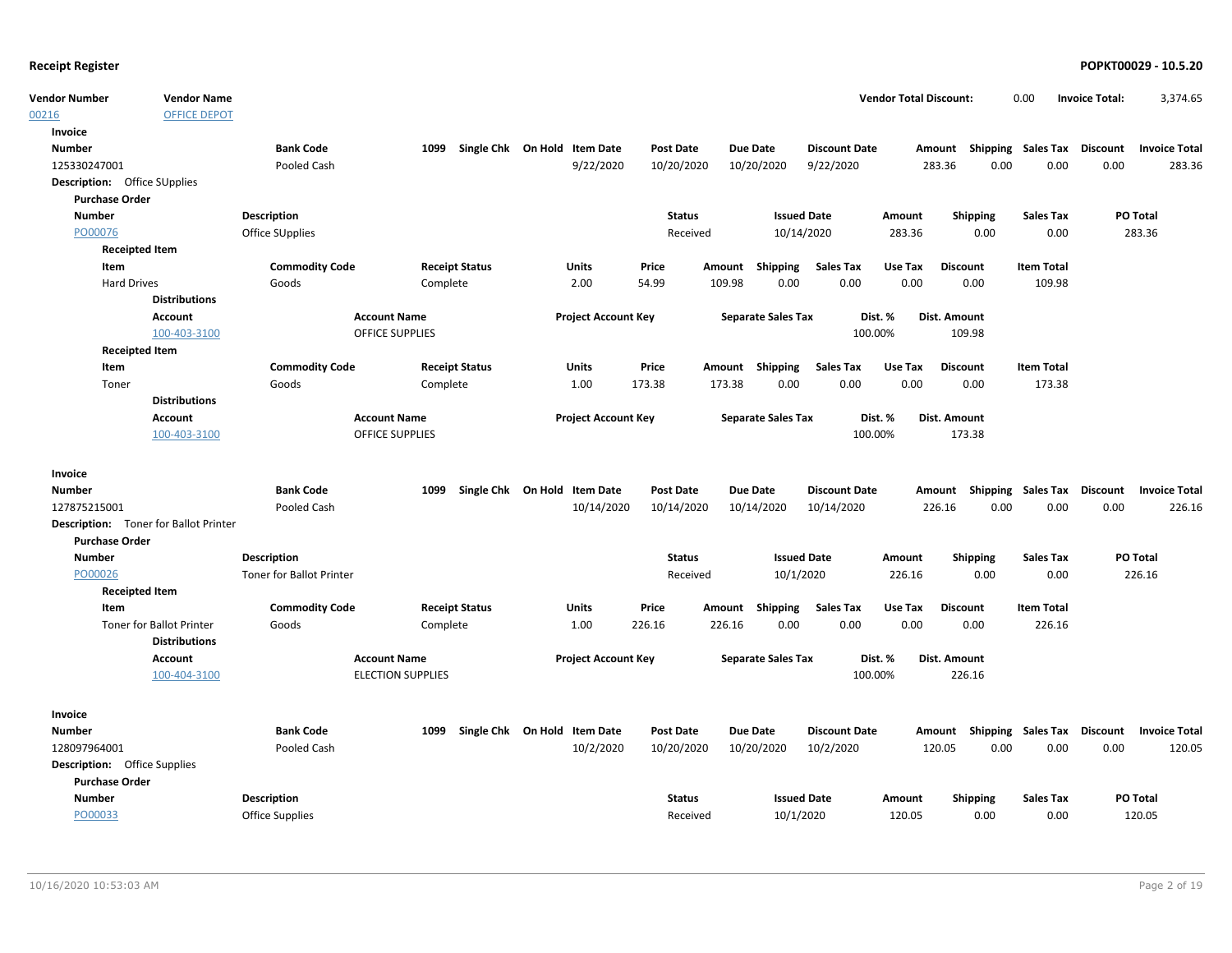| <b>Commodity Code</b><br>Units<br><b>Item Total</b><br>Item<br><b>Receipt Status</b><br>Price<br>Shipping<br><b>Sales Tax</b><br>Use Tax<br><b>Discount</b><br>Amount<br>3.00<br>29.99<br>89.97<br>0.00<br>0.00<br>0.00<br>89.97<br>Copier Paper<br>Goods<br>Complete<br>0.00<br><b>Distributions</b><br><b>Account Name</b><br><b>Project Account Key</b><br><b>Separate Sales Tax</b><br>Dist. %<br>Dist. Amount<br><b>Account</b><br>100.00%<br>100-450-3100<br><b>OFFICE SUPPLIES</b><br>89.97<br><b>Receipted Item</b><br><b>Sales Tax</b><br>Item<br><b>Commodity Code</b><br><b>Receipt Status</b><br><b>Units</b><br>Price<br>Shipping<br>Use Tax<br><b>Discount</b><br><b>Item Total</b><br>Amount<br>2.00<br>6.50<br>13.00<br>0.00<br>0.00<br>0.00<br>Kleenex<br>0.00<br>13.00<br>Goods<br>Complete<br><b>Distributions</b><br><b>Account Name</b><br><b>Project Account Key</b><br><b>Separate Sales Tax</b><br>Dist. %<br>Dist. Amount<br><b>Account</b><br><b>OFFICE SUPPLIES</b><br>100.00%<br>100-450-3100<br>13.00<br><b>Receipted Item</b><br>Item<br><b>Commodity Code</b><br><b>Receipt Status</b><br>Units<br>Price<br>Shipping<br><b>Sales Tax</b><br>Use Tax<br><b>Discount</b><br><b>Item Total</b><br>Amount<br>0.00<br>small paper clip<br>Goods<br>2.00<br>2.92<br>5.84<br>0.00<br>0.00<br>0.00<br>5.84<br>Complete<br><b>Distributions</b><br><b>Account Name</b><br><b>Project Account Key</b><br><b>Separate Sales Tax</b><br>Dist. %<br>Dist. Amount<br><b>Account</b><br>100-450-3100<br><b>OFFICE SUPPLIES</b><br>100.00%<br>5.84<br><b>Receipted Item</b><br><b>Commodity Code</b><br>Price<br>Amount Shipping<br><b>Sales Tax</b><br>Use Tax<br><b>Discount</b><br><b>Item Total</b><br>Item<br><b>Receipt Status</b><br><b>Units</b><br>2.00<br>5.62<br>11.24<br>0.00<br>0.00<br>0.00<br>0.00<br>11.24<br>Goods<br>Complete<br>staples<br><b>Distributions</b><br>Account<br><b>Account Name</b><br><b>Project Account Key</b><br><b>Separate Sales Tax</b><br>Dist. %<br>Dist. Amount<br>100-450-3100<br><b>OFFICE SUPPLIES</b><br>100.00%<br>11.24<br>Invoice<br>Single Chk On Hold Item Date<br><b>Bank Code</b><br>1099<br><b>Post Date</b><br><b>Due Date</b><br><b>Discount Date</b><br><b>Shipping Sales Tax</b><br><b>Discount</b><br><b>Invoice Total</b><br>Number<br>Amount<br>10/2/2020<br>10/20/2020<br>576.96<br>0.00<br>0.00<br>0.00<br>576.96<br>128113577001<br>Pooled Cash<br>10/20/2020<br>10/2/2020<br><b>Description:</b> Toner Cartridges<br><b>Purchase Order</b><br>PO Total<br>Number<br>Description<br><b>Status</b><br><b>Issued Date</b><br><b>Shipping</b><br><b>Sales Tax</b><br>Amount<br>PO00034<br><b>Toner Cartridges</b><br>Received<br>10/2/2020<br>576.96<br>0.00<br>0.00<br>576.96<br><b>Receipted Item</b><br><b>Receipt Status</b><br>Price<br>Shipping<br><b>Sales Tax</b><br>Use Tax<br><b>Discount</b><br><b>Item Total</b><br>Item<br><b>Commodity Code</b><br>Units<br>Amount<br>Complete<br>1.00<br>117.99<br>117.99<br>0.00<br>0.00<br>0.00<br>0.00<br>117.99<br>toner cartridge - black<br>Goods<br><b>Distributions</b><br><b>Account Name</b><br><b>Project Account Key</b><br><b>Separate Sales Tax</b><br>Dist. %<br>Dist. Amount<br><b>Account</b><br>100.00%<br>100-560-3100<br><b>OFFICE SUPPLIES</b><br>117.99<br><b>Receipted Item</b><br><b>Commodity Code</b><br>Item<br><b>Receipt Status</b><br><b>Units</b><br>Price<br>Shipping<br><b>Sales Tax</b><br>Use Tax<br><b>Discount</b><br><b>Item Total</b><br>Amount<br>3.00<br>458.97<br>0.00<br>0.00<br>0.00<br>0.00<br>458.97<br>toner cartridge - colored<br>Goods<br>Complete<br>152.99<br><b>Distributions</b><br><b>Project Account Key</b><br><b>Account</b><br><b>Account Name</b><br><b>Separate Sales Tax</b><br>Dist. %<br>Dist. Amount<br>100-560-3100<br><b>OFFICE SUPPLIES</b><br>100.00%<br>458.97 | <b>Receipted Item</b> |  |  |  |  |  |  |  |
|------------------------------------------------------------------------------------------------------------------------------------------------------------------------------------------------------------------------------------------------------------------------------------------------------------------------------------------------------------------------------------------------------------------------------------------------------------------------------------------------------------------------------------------------------------------------------------------------------------------------------------------------------------------------------------------------------------------------------------------------------------------------------------------------------------------------------------------------------------------------------------------------------------------------------------------------------------------------------------------------------------------------------------------------------------------------------------------------------------------------------------------------------------------------------------------------------------------------------------------------------------------------------------------------------------------------------------------------------------------------------------------------------------------------------------------------------------------------------------------------------------------------------------------------------------------------------------------------------------------------------------------------------------------------------------------------------------------------------------------------------------------------------------------------------------------------------------------------------------------------------------------------------------------------------------------------------------------------------------------------------------------------------------------------------------------------------------------------------------------------------------------------------------------------------------------------------------------------------------------------------------------------------------------------------------------------------------------------------------------------------------------------------------------------------------------------------------------------------------------------------------------------------------------------------------------------------------------------------------------------------------------------------------------------------------------------------------------------------------------------------------------------------------------------------------------------------------------------------------------------------------------------------------------------------------------------------------------------------------------------------------------------------------------------------------------------------------------------------------------------------------------------------------------------------------------------------------------------------------------------------------------------------------------------------------------------------------------------------------------------------------------------------------------------------------------------------------------------------------------------------------------------------------------------------------------------------------------------------------------------------------------------------------------------------------------------------------------------------------------------------------------------------------------------------------------------------------------------------------------|-----------------------|--|--|--|--|--|--|--|
|                                                                                                                                                                                                                                                                                                                                                                                                                                                                                                                                                                                                                                                                                                                                                                                                                                                                                                                                                                                                                                                                                                                                                                                                                                                                                                                                                                                                                                                                                                                                                                                                                                                                                                                                                                                                                                                                                                                                                                                                                                                                                                                                                                                                                                                                                                                                                                                                                                                                                                                                                                                                                                                                                                                                                                                                                                                                                                                                                                                                                                                                                                                                                                                                                                                                                                                                                                                                                                                                                                                                                                                                                                                                                                                                                                                                                                                                  |                       |  |  |  |  |  |  |  |
|                                                                                                                                                                                                                                                                                                                                                                                                                                                                                                                                                                                                                                                                                                                                                                                                                                                                                                                                                                                                                                                                                                                                                                                                                                                                                                                                                                                                                                                                                                                                                                                                                                                                                                                                                                                                                                                                                                                                                                                                                                                                                                                                                                                                                                                                                                                                                                                                                                                                                                                                                                                                                                                                                                                                                                                                                                                                                                                                                                                                                                                                                                                                                                                                                                                                                                                                                                                                                                                                                                                                                                                                                                                                                                                                                                                                                                                                  |                       |  |  |  |  |  |  |  |
|                                                                                                                                                                                                                                                                                                                                                                                                                                                                                                                                                                                                                                                                                                                                                                                                                                                                                                                                                                                                                                                                                                                                                                                                                                                                                                                                                                                                                                                                                                                                                                                                                                                                                                                                                                                                                                                                                                                                                                                                                                                                                                                                                                                                                                                                                                                                                                                                                                                                                                                                                                                                                                                                                                                                                                                                                                                                                                                                                                                                                                                                                                                                                                                                                                                                                                                                                                                                                                                                                                                                                                                                                                                                                                                                                                                                                                                                  |                       |  |  |  |  |  |  |  |
|                                                                                                                                                                                                                                                                                                                                                                                                                                                                                                                                                                                                                                                                                                                                                                                                                                                                                                                                                                                                                                                                                                                                                                                                                                                                                                                                                                                                                                                                                                                                                                                                                                                                                                                                                                                                                                                                                                                                                                                                                                                                                                                                                                                                                                                                                                                                                                                                                                                                                                                                                                                                                                                                                                                                                                                                                                                                                                                                                                                                                                                                                                                                                                                                                                                                                                                                                                                                                                                                                                                                                                                                                                                                                                                                                                                                                                                                  |                       |  |  |  |  |  |  |  |
|                                                                                                                                                                                                                                                                                                                                                                                                                                                                                                                                                                                                                                                                                                                                                                                                                                                                                                                                                                                                                                                                                                                                                                                                                                                                                                                                                                                                                                                                                                                                                                                                                                                                                                                                                                                                                                                                                                                                                                                                                                                                                                                                                                                                                                                                                                                                                                                                                                                                                                                                                                                                                                                                                                                                                                                                                                                                                                                                                                                                                                                                                                                                                                                                                                                                                                                                                                                                                                                                                                                                                                                                                                                                                                                                                                                                                                                                  |                       |  |  |  |  |  |  |  |
|                                                                                                                                                                                                                                                                                                                                                                                                                                                                                                                                                                                                                                                                                                                                                                                                                                                                                                                                                                                                                                                                                                                                                                                                                                                                                                                                                                                                                                                                                                                                                                                                                                                                                                                                                                                                                                                                                                                                                                                                                                                                                                                                                                                                                                                                                                                                                                                                                                                                                                                                                                                                                                                                                                                                                                                                                                                                                                                                                                                                                                                                                                                                                                                                                                                                                                                                                                                                                                                                                                                                                                                                                                                                                                                                                                                                                                                                  |                       |  |  |  |  |  |  |  |
|                                                                                                                                                                                                                                                                                                                                                                                                                                                                                                                                                                                                                                                                                                                                                                                                                                                                                                                                                                                                                                                                                                                                                                                                                                                                                                                                                                                                                                                                                                                                                                                                                                                                                                                                                                                                                                                                                                                                                                                                                                                                                                                                                                                                                                                                                                                                                                                                                                                                                                                                                                                                                                                                                                                                                                                                                                                                                                                                                                                                                                                                                                                                                                                                                                                                                                                                                                                                                                                                                                                                                                                                                                                                                                                                                                                                                                                                  |                       |  |  |  |  |  |  |  |
|                                                                                                                                                                                                                                                                                                                                                                                                                                                                                                                                                                                                                                                                                                                                                                                                                                                                                                                                                                                                                                                                                                                                                                                                                                                                                                                                                                                                                                                                                                                                                                                                                                                                                                                                                                                                                                                                                                                                                                                                                                                                                                                                                                                                                                                                                                                                                                                                                                                                                                                                                                                                                                                                                                                                                                                                                                                                                                                                                                                                                                                                                                                                                                                                                                                                                                                                                                                                                                                                                                                                                                                                                                                                                                                                                                                                                                                                  |                       |  |  |  |  |  |  |  |
|                                                                                                                                                                                                                                                                                                                                                                                                                                                                                                                                                                                                                                                                                                                                                                                                                                                                                                                                                                                                                                                                                                                                                                                                                                                                                                                                                                                                                                                                                                                                                                                                                                                                                                                                                                                                                                                                                                                                                                                                                                                                                                                                                                                                                                                                                                                                                                                                                                                                                                                                                                                                                                                                                                                                                                                                                                                                                                                                                                                                                                                                                                                                                                                                                                                                                                                                                                                                                                                                                                                                                                                                                                                                                                                                                                                                                                                                  |                       |  |  |  |  |  |  |  |
|                                                                                                                                                                                                                                                                                                                                                                                                                                                                                                                                                                                                                                                                                                                                                                                                                                                                                                                                                                                                                                                                                                                                                                                                                                                                                                                                                                                                                                                                                                                                                                                                                                                                                                                                                                                                                                                                                                                                                                                                                                                                                                                                                                                                                                                                                                                                                                                                                                                                                                                                                                                                                                                                                                                                                                                                                                                                                                                                                                                                                                                                                                                                                                                                                                                                                                                                                                                                                                                                                                                                                                                                                                                                                                                                                                                                                                                                  |                       |  |  |  |  |  |  |  |
|                                                                                                                                                                                                                                                                                                                                                                                                                                                                                                                                                                                                                                                                                                                                                                                                                                                                                                                                                                                                                                                                                                                                                                                                                                                                                                                                                                                                                                                                                                                                                                                                                                                                                                                                                                                                                                                                                                                                                                                                                                                                                                                                                                                                                                                                                                                                                                                                                                                                                                                                                                                                                                                                                                                                                                                                                                                                                                                                                                                                                                                                                                                                                                                                                                                                                                                                                                                                                                                                                                                                                                                                                                                                                                                                                                                                                                                                  |                       |  |  |  |  |  |  |  |
|                                                                                                                                                                                                                                                                                                                                                                                                                                                                                                                                                                                                                                                                                                                                                                                                                                                                                                                                                                                                                                                                                                                                                                                                                                                                                                                                                                                                                                                                                                                                                                                                                                                                                                                                                                                                                                                                                                                                                                                                                                                                                                                                                                                                                                                                                                                                                                                                                                                                                                                                                                                                                                                                                                                                                                                                                                                                                                                                                                                                                                                                                                                                                                                                                                                                                                                                                                                                                                                                                                                                                                                                                                                                                                                                                                                                                                                                  |                       |  |  |  |  |  |  |  |
|                                                                                                                                                                                                                                                                                                                                                                                                                                                                                                                                                                                                                                                                                                                                                                                                                                                                                                                                                                                                                                                                                                                                                                                                                                                                                                                                                                                                                                                                                                                                                                                                                                                                                                                                                                                                                                                                                                                                                                                                                                                                                                                                                                                                                                                                                                                                                                                                                                                                                                                                                                                                                                                                                                                                                                                                                                                                                                                                                                                                                                                                                                                                                                                                                                                                                                                                                                                                                                                                                                                                                                                                                                                                                                                                                                                                                                                                  |                       |  |  |  |  |  |  |  |
|                                                                                                                                                                                                                                                                                                                                                                                                                                                                                                                                                                                                                                                                                                                                                                                                                                                                                                                                                                                                                                                                                                                                                                                                                                                                                                                                                                                                                                                                                                                                                                                                                                                                                                                                                                                                                                                                                                                                                                                                                                                                                                                                                                                                                                                                                                                                                                                                                                                                                                                                                                                                                                                                                                                                                                                                                                                                                                                                                                                                                                                                                                                                                                                                                                                                                                                                                                                                                                                                                                                                                                                                                                                                                                                                                                                                                                                                  |                       |  |  |  |  |  |  |  |
|                                                                                                                                                                                                                                                                                                                                                                                                                                                                                                                                                                                                                                                                                                                                                                                                                                                                                                                                                                                                                                                                                                                                                                                                                                                                                                                                                                                                                                                                                                                                                                                                                                                                                                                                                                                                                                                                                                                                                                                                                                                                                                                                                                                                                                                                                                                                                                                                                                                                                                                                                                                                                                                                                                                                                                                                                                                                                                                                                                                                                                                                                                                                                                                                                                                                                                                                                                                                                                                                                                                                                                                                                                                                                                                                                                                                                                                                  |                       |  |  |  |  |  |  |  |
|                                                                                                                                                                                                                                                                                                                                                                                                                                                                                                                                                                                                                                                                                                                                                                                                                                                                                                                                                                                                                                                                                                                                                                                                                                                                                                                                                                                                                                                                                                                                                                                                                                                                                                                                                                                                                                                                                                                                                                                                                                                                                                                                                                                                                                                                                                                                                                                                                                                                                                                                                                                                                                                                                                                                                                                                                                                                                                                                                                                                                                                                                                                                                                                                                                                                                                                                                                                                                                                                                                                                                                                                                                                                                                                                                                                                                                                                  |                       |  |  |  |  |  |  |  |
|                                                                                                                                                                                                                                                                                                                                                                                                                                                                                                                                                                                                                                                                                                                                                                                                                                                                                                                                                                                                                                                                                                                                                                                                                                                                                                                                                                                                                                                                                                                                                                                                                                                                                                                                                                                                                                                                                                                                                                                                                                                                                                                                                                                                                                                                                                                                                                                                                                                                                                                                                                                                                                                                                                                                                                                                                                                                                                                                                                                                                                                                                                                                                                                                                                                                                                                                                                                                                                                                                                                                                                                                                                                                                                                                                                                                                                                                  |                       |  |  |  |  |  |  |  |
|                                                                                                                                                                                                                                                                                                                                                                                                                                                                                                                                                                                                                                                                                                                                                                                                                                                                                                                                                                                                                                                                                                                                                                                                                                                                                                                                                                                                                                                                                                                                                                                                                                                                                                                                                                                                                                                                                                                                                                                                                                                                                                                                                                                                                                                                                                                                                                                                                                                                                                                                                                                                                                                                                                                                                                                                                                                                                                                                                                                                                                                                                                                                                                                                                                                                                                                                                                                                                                                                                                                                                                                                                                                                                                                                                                                                                                                                  |                       |  |  |  |  |  |  |  |
|                                                                                                                                                                                                                                                                                                                                                                                                                                                                                                                                                                                                                                                                                                                                                                                                                                                                                                                                                                                                                                                                                                                                                                                                                                                                                                                                                                                                                                                                                                                                                                                                                                                                                                                                                                                                                                                                                                                                                                                                                                                                                                                                                                                                                                                                                                                                                                                                                                                                                                                                                                                                                                                                                                                                                                                                                                                                                                                                                                                                                                                                                                                                                                                                                                                                                                                                                                                                                                                                                                                                                                                                                                                                                                                                                                                                                                                                  |                       |  |  |  |  |  |  |  |
|                                                                                                                                                                                                                                                                                                                                                                                                                                                                                                                                                                                                                                                                                                                                                                                                                                                                                                                                                                                                                                                                                                                                                                                                                                                                                                                                                                                                                                                                                                                                                                                                                                                                                                                                                                                                                                                                                                                                                                                                                                                                                                                                                                                                                                                                                                                                                                                                                                                                                                                                                                                                                                                                                                                                                                                                                                                                                                                                                                                                                                                                                                                                                                                                                                                                                                                                                                                                                                                                                                                                                                                                                                                                                                                                                                                                                                                                  |                       |  |  |  |  |  |  |  |
|                                                                                                                                                                                                                                                                                                                                                                                                                                                                                                                                                                                                                                                                                                                                                                                                                                                                                                                                                                                                                                                                                                                                                                                                                                                                                                                                                                                                                                                                                                                                                                                                                                                                                                                                                                                                                                                                                                                                                                                                                                                                                                                                                                                                                                                                                                                                                                                                                                                                                                                                                                                                                                                                                                                                                                                                                                                                                                                                                                                                                                                                                                                                                                                                                                                                                                                                                                                                                                                                                                                                                                                                                                                                                                                                                                                                                                                                  |                       |  |  |  |  |  |  |  |
|                                                                                                                                                                                                                                                                                                                                                                                                                                                                                                                                                                                                                                                                                                                                                                                                                                                                                                                                                                                                                                                                                                                                                                                                                                                                                                                                                                                                                                                                                                                                                                                                                                                                                                                                                                                                                                                                                                                                                                                                                                                                                                                                                                                                                                                                                                                                                                                                                                                                                                                                                                                                                                                                                                                                                                                                                                                                                                                                                                                                                                                                                                                                                                                                                                                                                                                                                                                                                                                                                                                                                                                                                                                                                                                                                                                                                                                                  |                       |  |  |  |  |  |  |  |
|                                                                                                                                                                                                                                                                                                                                                                                                                                                                                                                                                                                                                                                                                                                                                                                                                                                                                                                                                                                                                                                                                                                                                                                                                                                                                                                                                                                                                                                                                                                                                                                                                                                                                                                                                                                                                                                                                                                                                                                                                                                                                                                                                                                                                                                                                                                                                                                                                                                                                                                                                                                                                                                                                                                                                                                                                                                                                                                                                                                                                                                                                                                                                                                                                                                                                                                                                                                                                                                                                                                                                                                                                                                                                                                                                                                                                                                                  |                       |  |  |  |  |  |  |  |
|                                                                                                                                                                                                                                                                                                                                                                                                                                                                                                                                                                                                                                                                                                                                                                                                                                                                                                                                                                                                                                                                                                                                                                                                                                                                                                                                                                                                                                                                                                                                                                                                                                                                                                                                                                                                                                                                                                                                                                                                                                                                                                                                                                                                                                                                                                                                                                                                                                                                                                                                                                                                                                                                                                                                                                                                                                                                                                                                                                                                                                                                                                                                                                                                                                                                                                                                                                                                                                                                                                                                                                                                                                                                                                                                                                                                                                                                  |                       |  |  |  |  |  |  |  |
|                                                                                                                                                                                                                                                                                                                                                                                                                                                                                                                                                                                                                                                                                                                                                                                                                                                                                                                                                                                                                                                                                                                                                                                                                                                                                                                                                                                                                                                                                                                                                                                                                                                                                                                                                                                                                                                                                                                                                                                                                                                                                                                                                                                                                                                                                                                                                                                                                                                                                                                                                                                                                                                                                                                                                                                                                                                                                                                                                                                                                                                                                                                                                                                                                                                                                                                                                                                                                                                                                                                                                                                                                                                                                                                                                                                                                                                                  |                       |  |  |  |  |  |  |  |
|                                                                                                                                                                                                                                                                                                                                                                                                                                                                                                                                                                                                                                                                                                                                                                                                                                                                                                                                                                                                                                                                                                                                                                                                                                                                                                                                                                                                                                                                                                                                                                                                                                                                                                                                                                                                                                                                                                                                                                                                                                                                                                                                                                                                                                                                                                                                                                                                                                                                                                                                                                                                                                                                                                                                                                                                                                                                                                                                                                                                                                                                                                                                                                                                                                                                                                                                                                                                                                                                                                                                                                                                                                                                                                                                                                                                                                                                  |                       |  |  |  |  |  |  |  |
|                                                                                                                                                                                                                                                                                                                                                                                                                                                                                                                                                                                                                                                                                                                                                                                                                                                                                                                                                                                                                                                                                                                                                                                                                                                                                                                                                                                                                                                                                                                                                                                                                                                                                                                                                                                                                                                                                                                                                                                                                                                                                                                                                                                                                                                                                                                                                                                                                                                                                                                                                                                                                                                                                                                                                                                                                                                                                                                                                                                                                                                                                                                                                                                                                                                                                                                                                                                                                                                                                                                                                                                                                                                                                                                                                                                                                                                                  |                       |  |  |  |  |  |  |  |
|                                                                                                                                                                                                                                                                                                                                                                                                                                                                                                                                                                                                                                                                                                                                                                                                                                                                                                                                                                                                                                                                                                                                                                                                                                                                                                                                                                                                                                                                                                                                                                                                                                                                                                                                                                                                                                                                                                                                                                                                                                                                                                                                                                                                                                                                                                                                                                                                                                                                                                                                                                                                                                                                                                                                                                                                                                                                                                                                                                                                                                                                                                                                                                                                                                                                                                                                                                                                                                                                                                                                                                                                                                                                                                                                                                                                                                                                  |                       |  |  |  |  |  |  |  |
|                                                                                                                                                                                                                                                                                                                                                                                                                                                                                                                                                                                                                                                                                                                                                                                                                                                                                                                                                                                                                                                                                                                                                                                                                                                                                                                                                                                                                                                                                                                                                                                                                                                                                                                                                                                                                                                                                                                                                                                                                                                                                                                                                                                                                                                                                                                                                                                                                                                                                                                                                                                                                                                                                                                                                                                                                                                                                                                                                                                                                                                                                                                                                                                                                                                                                                                                                                                                                                                                                                                                                                                                                                                                                                                                                                                                                                                                  |                       |  |  |  |  |  |  |  |
|                                                                                                                                                                                                                                                                                                                                                                                                                                                                                                                                                                                                                                                                                                                                                                                                                                                                                                                                                                                                                                                                                                                                                                                                                                                                                                                                                                                                                                                                                                                                                                                                                                                                                                                                                                                                                                                                                                                                                                                                                                                                                                                                                                                                                                                                                                                                                                                                                                                                                                                                                                                                                                                                                                                                                                                                                                                                                                                                                                                                                                                                                                                                                                                                                                                                                                                                                                                                                                                                                                                                                                                                                                                                                                                                                                                                                                                                  |                       |  |  |  |  |  |  |  |
|                                                                                                                                                                                                                                                                                                                                                                                                                                                                                                                                                                                                                                                                                                                                                                                                                                                                                                                                                                                                                                                                                                                                                                                                                                                                                                                                                                                                                                                                                                                                                                                                                                                                                                                                                                                                                                                                                                                                                                                                                                                                                                                                                                                                                                                                                                                                                                                                                                                                                                                                                                                                                                                                                                                                                                                                                                                                                                                                                                                                                                                                                                                                                                                                                                                                                                                                                                                                                                                                                                                                                                                                                                                                                                                                                                                                                                                                  |                       |  |  |  |  |  |  |  |
|                                                                                                                                                                                                                                                                                                                                                                                                                                                                                                                                                                                                                                                                                                                                                                                                                                                                                                                                                                                                                                                                                                                                                                                                                                                                                                                                                                                                                                                                                                                                                                                                                                                                                                                                                                                                                                                                                                                                                                                                                                                                                                                                                                                                                                                                                                                                                                                                                                                                                                                                                                                                                                                                                                                                                                                                                                                                                                                                                                                                                                                                                                                                                                                                                                                                                                                                                                                                                                                                                                                                                                                                                                                                                                                                                                                                                                                                  |                       |  |  |  |  |  |  |  |
|                                                                                                                                                                                                                                                                                                                                                                                                                                                                                                                                                                                                                                                                                                                                                                                                                                                                                                                                                                                                                                                                                                                                                                                                                                                                                                                                                                                                                                                                                                                                                                                                                                                                                                                                                                                                                                                                                                                                                                                                                                                                                                                                                                                                                                                                                                                                                                                                                                                                                                                                                                                                                                                                                                                                                                                                                                                                                                                                                                                                                                                                                                                                                                                                                                                                                                                                                                                                                                                                                                                                                                                                                                                                                                                                                                                                                                                                  |                       |  |  |  |  |  |  |  |
|                                                                                                                                                                                                                                                                                                                                                                                                                                                                                                                                                                                                                                                                                                                                                                                                                                                                                                                                                                                                                                                                                                                                                                                                                                                                                                                                                                                                                                                                                                                                                                                                                                                                                                                                                                                                                                                                                                                                                                                                                                                                                                                                                                                                                                                                                                                                                                                                                                                                                                                                                                                                                                                                                                                                                                                                                                                                                                                                                                                                                                                                                                                                                                                                                                                                                                                                                                                                                                                                                                                                                                                                                                                                                                                                                                                                                                                                  |                       |  |  |  |  |  |  |  |
|                                                                                                                                                                                                                                                                                                                                                                                                                                                                                                                                                                                                                                                                                                                                                                                                                                                                                                                                                                                                                                                                                                                                                                                                                                                                                                                                                                                                                                                                                                                                                                                                                                                                                                                                                                                                                                                                                                                                                                                                                                                                                                                                                                                                                                                                                                                                                                                                                                                                                                                                                                                                                                                                                                                                                                                                                                                                                                                                                                                                                                                                                                                                                                                                                                                                                                                                                                                                                                                                                                                                                                                                                                                                                                                                                                                                                                                                  |                       |  |  |  |  |  |  |  |
|                                                                                                                                                                                                                                                                                                                                                                                                                                                                                                                                                                                                                                                                                                                                                                                                                                                                                                                                                                                                                                                                                                                                                                                                                                                                                                                                                                                                                                                                                                                                                                                                                                                                                                                                                                                                                                                                                                                                                                                                                                                                                                                                                                                                                                                                                                                                                                                                                                                                                                                                                                                                                                                                                                                                                                                                                                                                                                                                                                                                                                                                                                                                                                                                                                                                                                                                                                                                                                                                                                                                                                                                                                                                                                                                                                                                                                                                  |                       |  |  |  |  |  |  |  |
|                                                                                                                                                                                                                                                                                                                                                                                                                                                                                                                                                                                                                                                                                                                                                                                                                                                                                                                                                                                                                                                                                                                                                                                                                                                                                                                                                                                                                                                                                                                                                                                                                                                                                                                                                                                                                                                                                                                                                                                                                                                                                                                                                                                                                                                                                                                                                                                                                                                                                                                                                                                                                                                                                                                                                                                                                                                                                                                                                                                                                                                                                                                                                                                                                                                                                                                                                                                                                                                                                                                                                                                                                                                                                                                                                                                                                                                                  |                       |  |  |  |  |  |  |  |
|                                                                                                                                                                                                                                                                                                                                                                                                                                                                                                                                                                                                                                                                                                                                                                                                                                                                                                                                                                                                                                                                                                                                                                                                                                                                                                                                                                                                                                                                                                                                                                                                                                                                                                                                                                                                                                                                                                                                                                                                                                                                                                                                                                                                                                                                                                                                                                                                                                                                                                                                                                                                                                                                                                                                                                                                                                                                                                                                                                                                                                                                                                                                                                                                                                                                                                                                                                                                                                                                                                                                                                                                                                                                                                                                                                                                                                                                  |                       |  |  |  |  |  |  |  |
|                                                                                                                                                                                                                                                                                                                                                                                                                                                                                                                                                                                                                                                                                                                                                                                                                                                                                                                                                                                                                                                                                                                                                                                                                                                                                                                                                                                                                                                                                                                                                                                                                                                                                                                                                                                                                                                                                                                                                                                                                                                                                                                                                                                                                                                                                                                                                                                                                                                                                                                                                                                                                                                                                                                                                                                                                                                                                                                                                                                                                                                                                                                                                                                                                                                                                                                                                                                                                                                                                                                                                                                                                                                                                                                                                                                                                                                                  |                       |  |  |  |  |  |  |  |
|                                                                                                                                                                                                                                                                                                                                                                                                                                                                                                                                                                                                                                                                                                                                                                                                                                                                                                                                                                                                                                                                                                                                                                                                                                                                                                                                                                                                                                                                                                                                                                                                                                                                                                                                                                                                                                                                                                                                                                                                                                                                                                                                                                                                                                                                                                                                                                                                                                                                                                                                                                                                                                                                                                                                                                                                                                                                                                                                                                                                                                                                                                                                                                                                                                                                                                                                                                                                                                                                                                                                                                                                                                                                                                                                                                                                                                                                  |                       |  |  |  |  |  |  |  |
|                                                                                                                                                                                                                                                                                                                                                                                                                                                                                                                                                                                                                                                                                                                                                                                                                                                                                                                                                                                                                                                                                                                                                                                                                                                                                                                                                                                                                                                                                                                                                                                                                                                                                                                                                                                                                                                                                                                                                                                                                                                                                                                                                                                                                                                                                                                                                                                                                                                                                                                                                                                                                                                                                                                                                                                                                                                                                                                                                                                                                                                                                                                                                                                                                                                                                                                                                                                                                                                                                                                                                                                                                                                                                                                                                                                                                                                                  |                       |  |  |  |  |  |  |  |
|                                                                                                                                                                                                                                                                                                                                                                                                                                                                                                                                                                                                                                                                                                                                                                                                                                                                                                                                                                                                                                                                                                                                                                                                                                                                                                                                                                                                                                                                                                                                                                                                                                                                                                                                                                                                                                                                                                                                                                                                                                                                                                                                                                                                                                                                                                                                                                                                                                                                                                                                                                                                                                                                                                                                                                                                                                                                                                                                                                                                                                                                                                                                                                                                                                                                                                                                                                                                                                                                                                                                                                                                                                                                                                                                                                                                                                                                  |                       |  |  |  |  |  |  |  |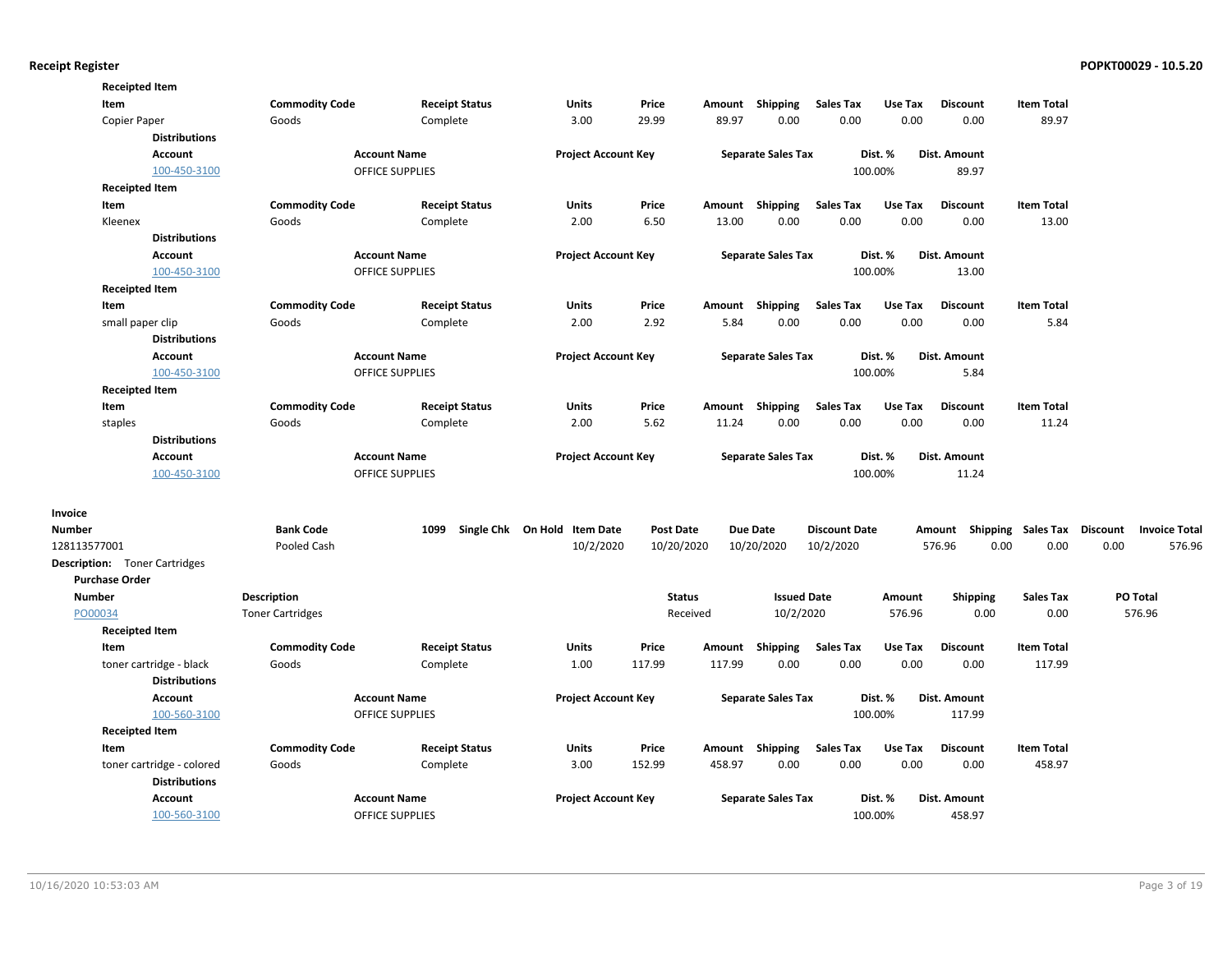| Invoice                                        |                                   |                        |                              |                  |                 |                           |                      |         |                                      |                   |                 |                                |
|------------------------------------------------|-----------------------------------|------------------------|------------------------------|------------------|-----------------|---------------------------|----------------------|---------|--------------------------------------|-------------------|-----------------|--------------------------------|
| Number                                         | <b>Bank Code</b>                  | 1099                   | Single Chk On Hold Item Date | <b>Post Date</b> | <b>Due Date</b> |                           | <b>Discount Date</b> |         | Amount Shipping Sales Tax            |                   | <b>Discount</b> | <b>Invoice Total</b>           |
| 12813349001                                    | Pooled Cash                       |                        | 10/2/2020                    | 10/20/2020       |                 | 10/20/2020                | 10/2/2020            |         | 212.92<br>0.00                       | 0.00              | 0.00            | 212.92                         |
| <b>Description:</b> Envelopes and Copier Paper |                                   |                        |                              |                  |                 |                           |                      |         |                                      |                   |                 |                                |
| <b>Purchase Order</b>                          |                                   |                        |                              |                  |                 |                           |                      |         |                                      |                   |                 |                                |
| Number                                         | <b>Description</b>                |                        |                              | <b>Status</b>    |                 | <b>Issued Date</b>        |                      | Amount  | <b>Shipping</b>                      | <b>Sales Tax</b>  |                 | PO Total                       |
| PO00030                                        | <b>Envelopes and Copier Paper</b> |                        |                              | Received         |                 | 10/1/2020                 |                      | 212.92  | 0.00                                 | 0.00              |                 | 212.92                         |
| <b>Receipted Item</b>                          |                                   |                        |                              |                  |                 |                           |                      |         |                                      |                   |                 |                                |
| Item                                           | <b>Commodity Code</b>             | <b>Receipt Status</b>  | Units                        | Price            | Amount          | Shipping                  | <b>Sales Tax</b>     | Use Tax | <b>Discount</b>                      | <b>Item Total</b> |                 |                                |
| Copier Paper                                   | Goods                             | Complete               | 5.00                         | 29.99            | 149.95          | 0.00                      | 0.00                 | 0.00    | 0.00                                 | 149.95            |                 |                                |
| <b>Distributions</b>                           |                                   |                        |                              |                  |                 |                           |                      |         |                                      |                   |                 |                                |
| Account                                        | <b>Account Name</b>               |                        | <b>Project Account Key</b>   |                  |                 | <b>Separate Sales Tax</b> | Dist. %              |         | Dist. Amount                         |                   |                 |                                |
| 100-510-3100                                   |                                   | <b>OFFICE SUPPLIES</b> |                              |                  |                 |                           | 100.00%              |         | 149.95                               |                   |                 |                                |
| <b>Receipted Item</b>                          |                                   |                        |                              |                  |                 |                           |                      |         |                                      |                   |                 |                                |
| Item                                           | <b>Commodity Code</b>             | <b>Receipt Status</b>  | Units                        | Price            | Amount          | Shipping                  | <b>Sales Tax</b>     | Use Tax | <b>Discount</b>                      | <b>Item Total</b> |                 |                                |
| Envelopes                                      | Goods                             | Complete               | 3.00                         | 20.99            | 62.97           | 0.00                      | 0.00                 | 0.00    | 0.00                                 | 62.97             |                 |                                |
| <b>Distributions</b>                           |                                   |                        |                              |                  |                 |                           |                      |         |                                      |                   |                 |                                |
| <b>Account</b>                                 | <b>Account Name</b>               |                        | <b>Project Account Key</b>   |                  |                 | <b>Separate Sales Tax</b> | Dist. %              |         | Dist. Amount                         |                   |                 |                                |
| 100-510-3100                                   |                                   | <b>OFFICE SUPPLIES</b> |                              |                  |                 |                           | 100.00%              |         | 62.97                                |                   |                 |                                |
|                                                |                                   |                        |                              |                  |                 |                           |                      |         |                                      |                   |                 |                                |
| Invoice                                        |                                   |                        |                              |                  |                 |                           |                      |         |                                      |                   |                 |                                |
| Number                                         | <b>Bank Code</b>                  | 1099                   | Single Chk On Hold Item Date | <b>Post Date</b> | <b>Due Date</b> |                           | <b>Discount Date</b> |         | Shipping<br>Amount                   | Sales Tax         | <b>Discount</b> | <b>Invoice Total</b>           |
| 128559979001                                   | Pooled Cash                       |                        | 10/6/2020                    | 10/20/2020       |                 | 10/20/2020                | 10/6/2020            |         | 40.54<br>0.00                        | 0.00              | 0.00            | 40.54                          |
| <b>Description:</b> Office Supplies            |                                   |                        |                              |                  |                 |                           |                      |         |                                      |                   |                 |                                |
| <b>Purchase Order</b>                          |                                   |                        |                              |                  |                 |                           |                      |         |                                      |                   |                 |                                |
| <b>Number</b>                                  | <b>Description</b>                |                        |                              | <b>Status</b>    |                 | <b>Issued Date</b>        |                      | Amount  | <b>Shipping</b>                      | <b>Sales Tax</b>  |                 | PO Total                       |
| PO00035                                        | <b>Office Supplies</b>            |                        |                              | Received         |                 | 10/2/2020                 |                      | 40.54   | 0.00                                 | 0.00              |                 | 40.54                          |
| <b>Receipted Item</b>                          |                                   |                        |                              |                  |                 |                           |                      |         |                                      |                   |                 |                                |
| Item                                           | <b>Commodity Code</b>             | <b>Receipt Status</b>  | <b>Units</b>                 | Price            | Amount          | <b>Shipping</b>           | <b>Sales Tax</b>     | Use Tax | <b>Discount</b>                      | <b>Item Total</b> |                 |                                |
| Dividers & Batteries                           | Goods                             | Complete               | 1.00                         | 19.76            | 19.76           | 0.00                      | 0.00                 | 0.00    | 0.00                                 | 19.76             |                 |                                |
| <b>Distributions</b>                           |                                   |                        |                              |                  |                 |                           |                      |         |                                      |                   |                 |                                |
| Account                                        | <b>Account Name</b>               |                        | <b>Project Account Key</b>   |                  |                 | <b>Separate Sales Tax</b> | Dist. %              |         | Dist. Amount                         |                   |                 |                                |
| 100-495-3100                                   |                                   | <b>OFFICE SUPPLIES</b> |                              |                  |                 |                           | 100.00%              |         | 19.76                                |                   |                 |                                |
| <b>Receipted Item</b>                          |                                   |                        |                              |                  |                 |                           |                      |         |                                      |                   |                 |                                |
| Item                                           | <b>Commodity Code</b>             | <b>Receipt Status</b>  | Units                        | Price            | Amount Shipping |                           | <b>Sales Tax</b>     | Use Tax | <b>Discount</b>                      | <b>Item Total</b> |                 |                                |
| Dymo label tape                                | Goods                             | Complete               | 2.00                         | 10.39            | 20.78           | 0.00                      | 0.00                 | 0.00    | 0.00                                 | 20.78             |                 |                                |
| <b>Distributions</b>                           |                                   |                        |                              |                  |                 |                           |                      |         |                                      |                   |                 |                                |
| Account                                        | <b>Account Name</b>               |                        | <b>Project Account Key</b>   |                  |                 | <b>Separate Sales Tax</b> | Dist. %              |         | Dist. Amount                         |                   |                 |                                |
| 100-495-3100                                   |                                   | <b>OFFICE SUPPLIES</b> |                              |                  |                 |                           | 100.00%              |         | 20.78                                |                   |                 |                                |
|                                                |                                   |                        |                              |                  |                 |                           |                      |         |                                      |                   |                 |                                |
| Invoice                                        |                                   |                        |                              |                  |                 |                           |                      |         |                                      |                   |                 |                                |
|                                                | <b>Bank Code</b>                  |                        |                              |                  |                 |                           |                      |         |                                      |                   |                 |                                |
| Number                                         | Pooled Cash                       | 1099                   | Single Chk On Hold Item Date | <b>Post Date</b> | <b>Due Date</b> |                           | <b>Discount Date</b> |         | Shipping<br>Amount<br>0.00<br>117.99 | Sales Tax<br>0.00 | <b>Discount</b> | <b>Invoice Total</b><br>117.99 |
| 128561107001                                   |                                   |                        | 10/7/2020                    | 10/20/2020       |                 | 10/20/2020                | 10/7/2020            |         |                                      |                   | 0.00            |                                |

Description: Batteries for hand sanitizer dispensers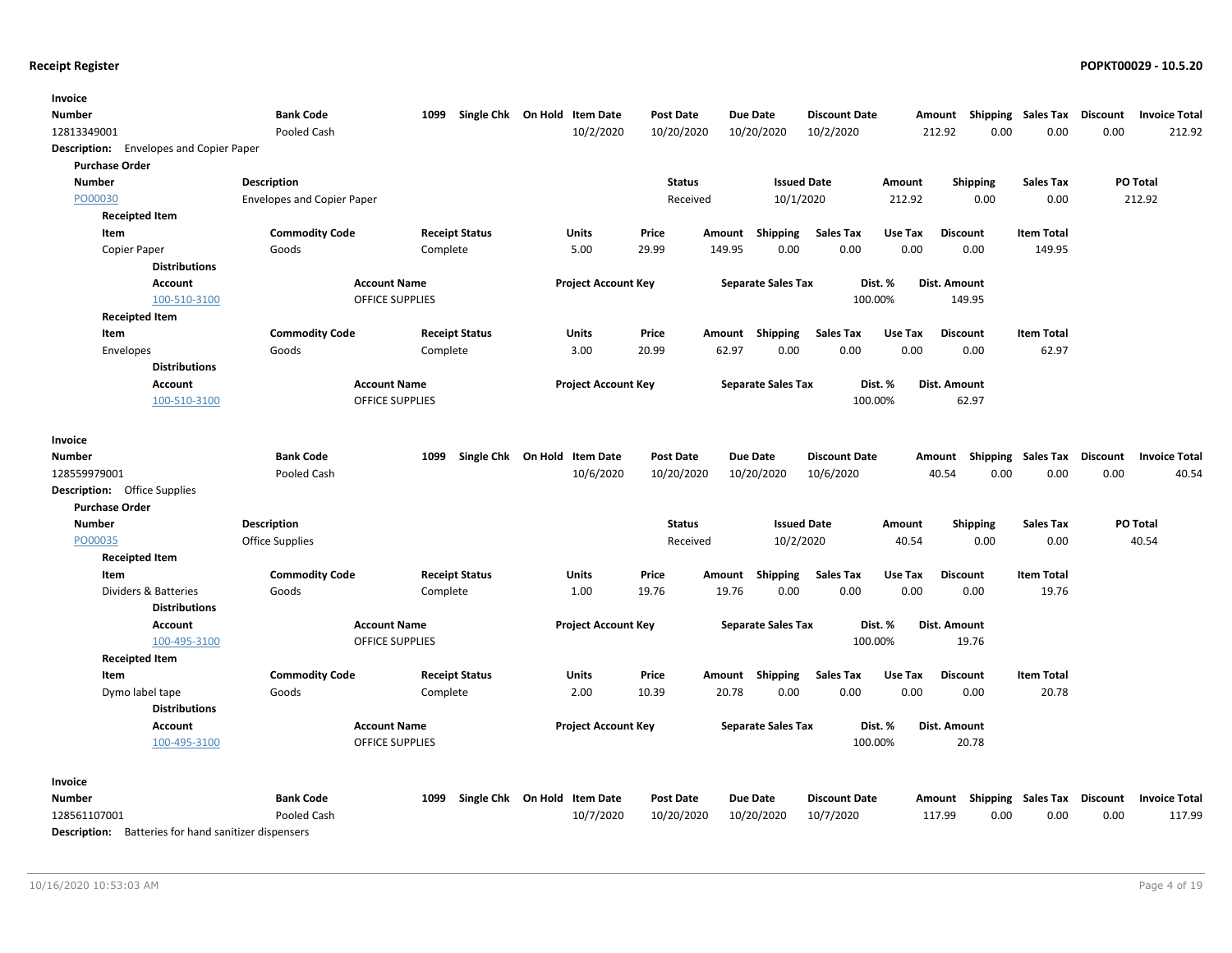| <b>Purchase Order</b>               |                                         |                        |                              |                  |          |                           |                      |          |                                    |                   |      |                      |
|-------------------------------------|-----------------------------------------|------------------------|------------------------------|------------------|----------|---------------------------|----------------------|----------|------------------------------------|-------------------|------|----------------------|
| <b>Number</b>                       | Description                             |                        |                              | <b>Status</b>    |          | <b>Issued Date</b>        |                      | Amount   | <b>Shipping</b>                    | Sales Tax         |      | PO Total             |
| PO00046                             | Batteries for hand sanitizer dispensers |                        |                              |                  | Received | 10/5/2020                 |                      | 117.99   | 0.00                               | 0.00              |      | 117.99               |
| <b>Receipted Item</b>               |                                         |                        |                              |                  |          |                           |                      |          |                                    |                   |      |                      |
| Item                                | <b>Commodity Code</b>                   | <b>Receipt Status</b>  | Units                        | Price            | Amount   | Shipping                  | <b>Sales Tax</b>     | Use Tax  | <b>Discount</b>                    | <b>Item Total</b> |      |                      |
| Batteries - Size C                  | Goods                                   | Complete               | 1.00                         | 117.99           | 117.99   | 0.00                      | 0.00                 | 0.00     | 0.00                               | 117.99            |      |                      |
| <b>Distributions</b>                |                                         |                        |                              |                  |          |                           |                      |          |                                    |                   |      |                      |
| <b>Account</b>                      |                                         | <b>Account Name</b>    | <b>Project Account Key</b>   |                  |          | <b>Separate Sales Tax</b> |                      | Dist. %  | Dist. Amount                       |                   |      |                      |
| 413-413-3970                        |                                         | SANITIZING SUPPLIES    |                              |                  |          |                           | 100.00%              |          | 117.99                             |                   |      |                      |
| <b>Receipted Item</b>               |                                         |                        |                              |                  |          |                           |                      |          |                                    |                   |      |                      |
| Item                                | <b>Commodity Code</b>                   | <b>Receipt Status</b>  | <b>Units</b>                 | Price            | Amount   | Shipping                  | <b>Sales Tax</b>     | Use Tax  | <b>Discount</b>                    | <b>Item Total</b> |      |                      |
| Batteries - Size D                  | Goods                                   | Complete               | 0.00                         | 0.00             | 0.00     | 0.00                      | 0.00                 | 0.00     | 0.00                               | 0.00              |      |                      |
| <b>Distributions</b>                |                                         |                        |                              |                  |          |                           |                      |          |                                    |                   |      |                      |
| <b>Account</b>                      |                                         | <b>Account Name</b>    | <b>Project Account Key</b>   |                  |          | <b>Separate Sales Tax</b> |                      | Dist. %  | Dist. Amount                       |                   |      |                      |
| 413-413-3970                        |                                         | SANITIZING SUPPLIES    |                              |                  |          |                           | 100.00%              |          | 0.00                               |                   |      |                      |
| Invoice                             |                                         |                        |                              |                  |          |                           |                      |          |                                    |                   |      |                      |
| Number                              | <b>Bank Code</b>                        | 1099                   | Single Chk On Hold Item Date | <b>Post Date</b> |          | <b>Due Date</b>           | <b>Discount Date</b> |          | Amount Shipping Sales Tax Discount |                   |      | <b>Invoice Total</b> |
| 129060885001                        | Pooled Cash                             |                        | 10/14/2020                   | 10/14/2020       |          | 10/14/2020                | 10/14/2020           |          | 1,195.32<br>0.00                   | 0.00              | 0.00 | 1,195.32             |
| <b>Description:</b> Office Supplies |                                         |                        |                              |                  |          |                           |                      |          |                                    |                   |      |                      |
| <b>Purchase Order</b>               |                                         |                        |                              |                  |          |                           |                      |          |                                    |                   |      |                      |
| <b>Number</b>                       | <b>Description</b>                      |                        |                              | <b>Status</b>    |          | <b>Issued Date</b>        |                      | Amount   | <b>Shipping</b>                    | <b>Sales Tax</b>  |      | PO Total             |
| PO00055                             | Office Supplies                         |                        |                              |                  | Received | 10/6/2020                 |                      | 1,195.32 | 0.00                               | 0.00              |      | 1,195.32             |
| <b>Receipted Item</b>               |                                         |                        |                              |                  |          |                           |                      |          |                                    |                   |      |                      |
| Item                                | <b>Commodity Code</b>                   | <b>Receipt Status</b>  | <b>Units</b>                 | Price            | Amount   | Shipping                  | <b>Sales Tax</b>     | Use Tax  | <b>Discount</b>                    | <b>Item Total</b> |      |                      |
| AA Batteries 1385290                | Goods                                   | Complete               | 2.00                         | 20.26            | 40.52    | 0.00                      | 0.00                 | 0.00     | 0.00                               | 40.52             |      |                      |
| <b>Distributions</b>                |                                         |                        |                              |                  |          |                           |                      |          |                                    |                   |      |                      |
| <b>Account</b>                      |                                         | <b>Account Name</b>    | <b>Project Account Key</b>   |                  |          | <b>Separate Sales Tax</b> |                      | Dist. %  | Dist. Amount                       |                   |      |                      |
| 100-560-3100                        |                                         | OFFICE SUPPLIES        |                              |                  |          |                           | 100.00%              |          | 40.52                              |                   |      |                      |
| <b>Receipted Item</b>               |                                         |                        |                              |                  |          |                           |                      |          |                                    |                   |      |                      |
| Item                                | <b>Commodity Code</b>                   | <b>Receipt Status</b>  | <b>Units</b>                 | Price            |          | Amount Shipping           | <b>Sales Tax</b>     | Use Tax  | <b>Discount</b>                    | <b>Item Total</b> |      |                      |
| Copier Paper                        | Goods                                   | Complete               | 25.00                        | 29.99            | 749.75   | 0.00                      | 0.00                 | 0.00     | 0.00                               | 749.75            |      |                      |
| <b>Distributions</b>                |                                         |                        |                              |                  |          |                           |                      |          |                                    |                   |      |                      |
| Account                             |                                         | <b>Account Name</b>    | <b>Project Account Key</b>   |                  |          | <b>Separate Sales Tax</b> |                      | Dist. %  | Dist. Amount                       |                   |      |                      |
| 100-560-3100                        |                                         | <b>OFFICE SUPPLIES</b> |                              |                  |          |                           | 100.00%              |          | 749.75                             |                   |      |                      |
| <b>Receipted Item</b>               |                                         |                        |                              |                  |          |                           |                      |          |                                    |                   |      |                      |
| Item                                | <b>Commodity Code</b>                   | <b>Receipt Status</b>  | <b>Units</b>                 | Price            | Amount   | Shipping                  | <b>Sales Tax</b>     | Use Tax  | <b>Discount</b>                    | <b>Item Total</b> |      |                      |
| Envelopes 732907                    | Goods                                   | Complete               | 1.00                         | 18.19            | 18.19    | 0.00                      | 0.00                 | 0.00     | 0.00                               | 18.19             |      |                      |
| <b>Distributions</b>                |                                         |                        |                              |                  |          |                           |                      |          |                                    |                   |      |                      |
| <b>Account</b>                      |                                         | <b>Account Name</b>    | <b>Project Account Key</b>   |                  |          | <b>Separate Sales Tax</b> |                      | Dist. %  | Dist. Amount                       |                   |      |                      |
| 100-560-3100                        |                                         | <b>OFFICE SUPPLIES</b> |                              |                  |          |                           | 100.00%              |          | 18.19                              |                   |      |                      |
| <b>Receipted Item</b>               |                                         |                        |                              |                  |          |                           |                      |          |                                    |                   |      |                      |
| Item                                | <b>Commodity Code</b>                   | <b>Receipt Status</b>  | <b>Units</b>                 | Price            | Amount   | Shipping                  | <b>Sales Tax</b>     | Use Tax  | <b>Discount</b>                    | <b>Item Total</b> |      |                      |
| File Folders 123272                 | Goods                                   | Complete               | 3.00                         | 47.19            | 141.57   | 0.00                      | 0.00                 | 0.00     | 0.00                               | 141.57            |      |                      |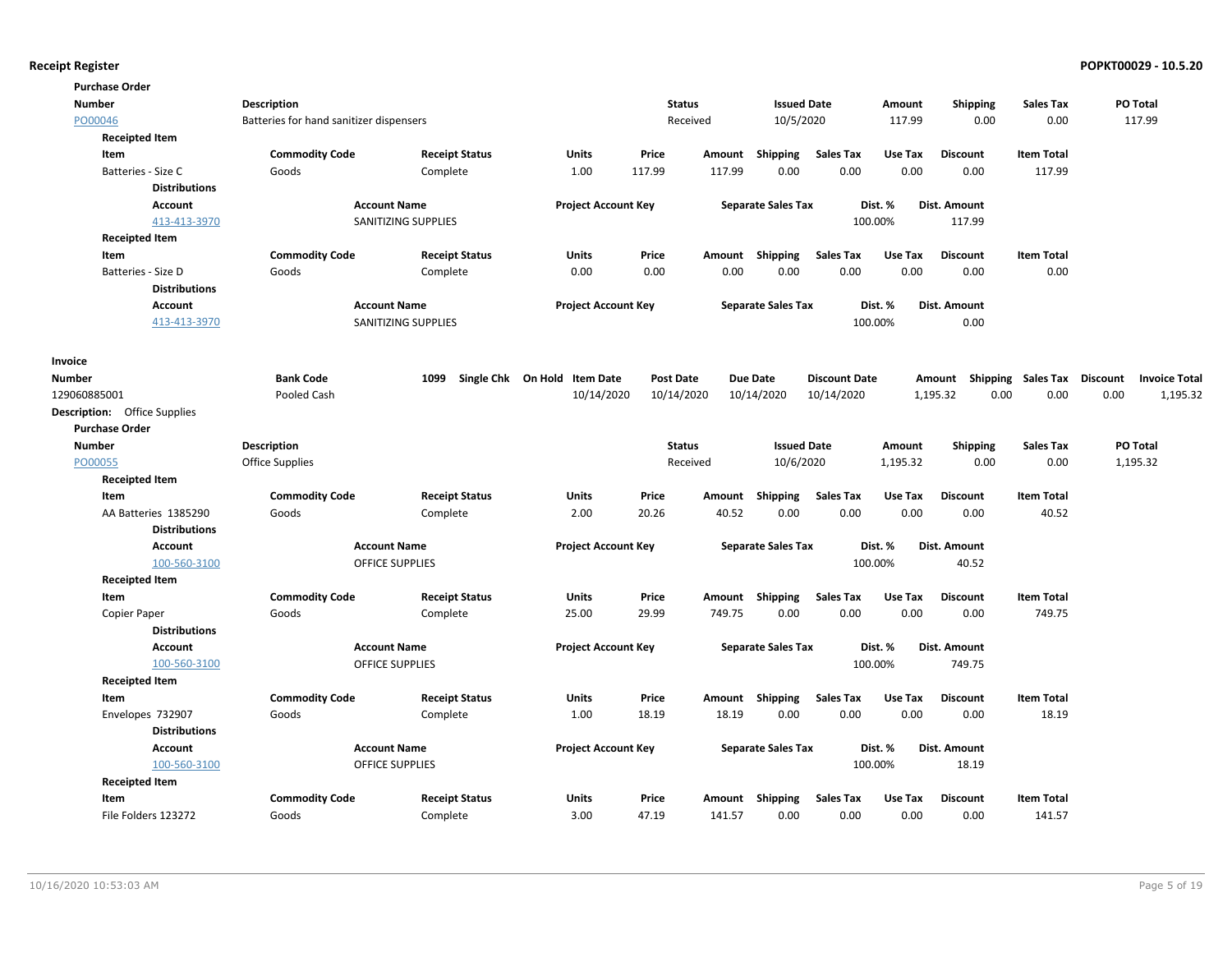|                       | <b>Distributions</b> |                       |                        |                            |       |        |                           |                  |         |                     |                   |
|-----------------------|----------------------|-----------------------|------------------------|----------------------------|-------|--------|---------------------------|------------------|---------|---------------------|-------------------|
|                       | <b>Account</b>       |                       | <b>Account Name</b>    | <b>Project Account Key</b> |       |        | <b>Separate Sales Tax</b> |                  | Dist. % | Dist. Amount        |                   |
|                       | 100-560-3100         |                       | <b>OFFICE SUPPLIES</b> |                            |       |        |                           |                  | 100.00% | 141.57              |                   |
| Receipted Item        |                      |                       |                        |                            |       |        |                           |                  |         |                     |                   |
| ltem                  |                      | <b>Commodity Code</b> | <b>Receipt Status</b>  | Units                      | Price | Amount | Shipping                  | <b>Sales Tax</b> | Use Tax | <b>Discount</b>     | <b>Item Total</b> |
|                       | File Folders 543280  | Goods                 | Complete               | 3.00                       | 4.49  | 13.47  | 0.00                      | 0.00             | 0.00    | 0.00                | 13.47             |
|                       | <b>Distributions</b> |                       |                        |                            |       |        |                           |                  |         |                     |                   |
|                       | <b>Account</b>       |                       | <b>Account Name</b>    | <b>Project Account Key</b> |       |        | <b>Separate Sales Tax</b> |                  | Dist. % | Dist. Amount        |                   |
|                       | 100-560-3100         |                       | <b>OFFICE SUPPLIES</b> |                            |       |        |                           |                  | 100.00% | 13.47               |                   |
| Receipted Item        |                      |                       |                        |                            |       |        |                           |                  |         |                     |                   |
| ltem                  |                      | <b>Commodity Code</b> | <b>Receipt Status</b>  | <b>Units</b>               | Price | Amount | Shipping                  | <b>Sales Tax</b> | Use Tax | <b>Discount</b>     | <b>Item Total</b> |
| Folders 1394785       |                      | Goods                 | Complete               | 5.00                       | 19.03 | 95.15  | 0.00                      | 0.00             | 0.00    | 0.00                | 95.15             |
|                       | <b>Distributions</b> |                       |                        |                            |       |        |                           |                  |         |                     |                   |
|                       | <b>Account</b>       |                       | <b>Account Name</b>    | <b>Project Account Key</b> |       |        | <b>Separate Sales Tax</b> |                  | Dist. % | Dist. Amount        |                   |
|                       | 100-560-3100         |                       | <b>OFFICE SUPPLIES</b> |                            |       |        |                           |                  | 100.00% | 95.15               |                   |
| <b>Receipted Item</b> |                      |                       |                        |                            |       |        |                           |                  |         |                     |                   |
| ltem                  |                      | <b>Commodity Code</b> | <b>Receipt Status</b>  | Units                      | Price | Amount | Shipping                  | <b>Sales Tax</b> | Use Tax | <b>Discount</b>     | <b>Item Total</b> |
| Pens 865486           |                      | Goods                 | Complete               | 4.00                       | 9.09  | 36.36  | 0.00                      | 0.00             | 0.00    | 0.00                | 36.36             |
|                       | <b>Distributions</b> |                       |                        |                            |       |        |                           |                  |         |                     |                   |
|                       | <b>Account</b>       |                       | <b>Account Name</b>    | <b>Project Account Key</b> |       |        | <b>Separate Sales Tax</b> |                  | Dist. % | Dist. Amount        |                   |
|                       | 100-560-3100         |                       | <b>OFFICE SUPPLIES</b> |                            |       |        |                           |                  | 100.00% | 36.36               |                   |
| <b>Receipted Item</b> |                      |                       |                        |                            |       |        |                           |                  |         |                     |                   |
| ltem                  |                      | <b>Commodity Code</b> | <b>Receipt Status</b>  | Units                      | Price | Amount | Shipping                  | <b>Sales Tax</b> | Use Tax | <b>Discount</b>     | <b>Item Total</b> |
| Pos its 299847        |                      | Goods                 | Complete               | 5.00                       | 12.89 | 64.45  | 0.00                      | 0.00             | 0.00    | 0.00                | 64.45             |
|                       | <b>Distributions</b> |                       |                        |                            |       |        |                           |                  |         |                     |                   |
|                       | <b>Account</b>       |                       | <b>Account Name</b>    | <b>Project Account Key</b> |       |        | <b>Separate Sales Tax</b> |                  | Dist. % | Dist. Amount        |                   |
|                       | 100-560-3100         |                       | <b>OFFICE SUPPLIES</b> |                            |       |        |                           |                  | 100.00% | 64.45               |                   |
| Receipted Item        |                      |                       |                        |                            |       |        |                           |                  |         |                     |                   |
| ltem                  |                      | <b>Commodity Code</b> | <b>Receipt Status</b>  | Units                      | Price | Amount | Shipping                  | <b>Sales Tax</b> | Use Tax | <b>Discount</b>     | <b>Item Total</b> |
|                       | Scotch Tape 605004   | Goods                 | Complete               | 1.00                       | 11.47 | 11.47  | 0.00                      | 0.00             | 0.00    | 0.00                | 11.47             |
|                       | <b>Distributions</b> |                       |                        |                            |       |        |                           |                  |         |                     |                   |
|                       | Account              |                       | <b>Account Name</b>    | <b>Project Account Key</b> |       |        | <b>Separate Sales Tax</b> |                  | Dist. % | Dist. Amount        |                   |
|                       | 100-560-3100         |                       | <b>OFFICE SUPPLIES</b> |                            |       |        |                           |                  | 100.00% | 11.47               |                   |
| <b>Receipted Item</b> |                      |                       |                        |                            |       |        |                           |                  |         |                     |                   |
| ltem                  |                      | <b>Commodity Code</b> | <b>Receipt Status</b>  | Units                      | Price | Amount | Shipping                  | <b>Sales Tax</b> | Use Tax | <b>Discount</b>     | <b>Item Total</b> |
|                       | Writing Pads 307397  | Goods                 | Complete               | 3.00                       | 2.74  | 8.22   | 0.00                      | 0.00             | 0.00    | 0.00                | 8.22              |
|                       | <b>Distributions</b> |                       |                        |                            |       |        |                           |                  |         |                     |                   |
|                       | <b>Account</b>       |                       | <b>Account Name</b>    | <b>Project Account Key</b> |       |        | <b>Separate Sales Tax</b> |                  | Dist. % | Dist. Amount        |                   |
|                       | 100-560-3100         |                       | <b>OFFICE SUPPLIES</b> |                            |       |        |                           |                  | 100.00% | 8.22                |                   |
| Receipted Item        |                      |                       |                        |                            |       |        |                           |                  |         |                     |                   |
| ltem                  |                      | <b>Commodity Code</b> | <b>Receipt Status</b>  | <b>Units</b>               | Price | Amount | Shipping                  | <b>Sales Tax</b> | Use Tax | <b>Discount</b>     | <b>Item Total</b> |
|                       | Writing Pads 305466  | Goods                 | Complete               | 3.00                       | 5.39  | 16.17  | 0.00                      | 0.00             | 0.00    | 0.00                | 16.17             |
|                       | <b>Distributions</b> |                       |                        |                            |       |        |                           |                  |         |                     |                   |
|                       | <b>Account</b>       |                       | <b>Account Name</b>    | <b>Project Account Key</b> |       |        | <b>Separate Sales Tax</b> |                  | Dist. % | <b>Dist. Amount</b> |                   |
|                       | 100-560-3100         |                       | <b>OFFICE SUPPLIES</b> |                            |       |        |                           |                  | 100.00% | 16.17               |                   |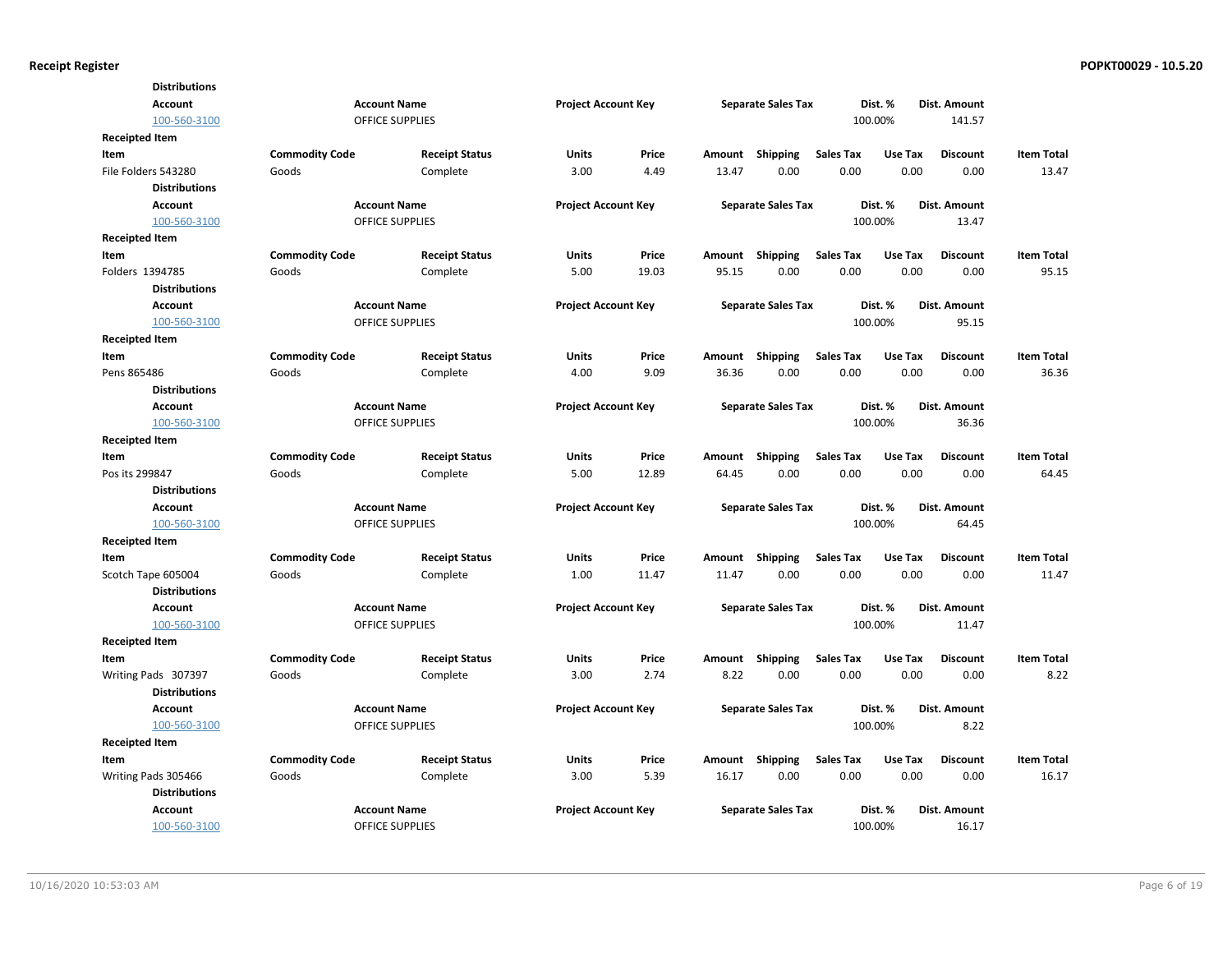| Invoice                             |                       |                        |                        |                                   |                  |        |                           |                      |         |                     |                    |          |                      |
|-------------------------------------|-----------------------|------------------------|------------------------|-----------------------------------|------------------|--------|---------------------------|----------------------|---------|---------------------|--------------------|----------|----------------------|
| <b>Number</b>                       |                       | <b>Bank Code</b>       |                        | 1099 Single Chk On Hold Item Date | <b>Post Date</b> |        | <b>Due Date</b>           | <b>Discount Date</b> |         | Amount              | Shipping Sales Tax | Discount | <b>Invoice Total</b> |
| 129373929001                        |                       | Pooled Cash            |                        | 10/14/2020                        | 10/14/2020       |        | 10/14/2020                | 10/14/2020           |         | 387.16              | 0.00<br>0.00       | 0.00     | 387.16               |
| <b>Description:</b> Office Supplies |                       |                        |                        |                                   |                  |        |                           |                      |         |                     |                    |          |                      |
| <b>Purchase Order</b>               |                       |                        |                        |                                   |                  |        |                           |                      |         |                     |                    |          |                      |
| <b>Number</b>                       |                       | <b>Description</b>     |                        |                                   | <b>Status</b>    |        | <b>Issued Date</b>        |                      | Amount  | <b>Shipping</b>     | <b>Sales Tax</b>   |          | PO Total             |
| PO00061                             |                       | <b>Office Supplies</b> |                        |                                   | Received         |        | 10/7/2020                 |                      | 387.16  | 0.00                | 0.00               |          | 387.16               |
| <b>Receipted Item</b>               |                       |                        |                        |                                   |                  |        |                           |                      |         |                     |                    |          |                      |
| Item                                |                       | <b>Commodity Code</b>  | <b>Receipt Status</b>  | Units                             | Price            | Amount | Shipping                  | <b>Sales Tax</b>     | Use Tax | <b>Discount</b>     | <b>Item Total</b>  |          |                      |
| <b>Bins</b>                         |                       | Goods                  | Complete               | 4.00                              | 4.19             | 16.76  | 0.00                      | 0.00                 | 0.00    | 0.00                | 16.76              |          |                      |
|                                     | <b>Distributions</b>  |                        |                        |                                   |                  |        |                           |                      |         |                     |                    |          |                      |
|                                     | <b>Account</b>        |                        | <b>Account Name</b>    | <b>Project Account Key</b>        |                  |        | <b>Separate Sales Tax</b> |                      | Dist. % | <b>Dist. Amount</b> |                    |          |                      |
|                                     | 100-475-3100          |                        | <b>OFFICE SUPPLIES</b> |                                   |                  |        |                           |                      | 100.00% | 16.76               |                    |          |                      |
|                                     | <b>Receipted Item</b> |                        |                        |                                   |                  |        |                           |                      |         |                     |                    |          |                      |
| Item                                |                       | <b>Commodity Code</b>  | <b>Receipt Status</b>  | <b>Units</b>                      | Price            | Amount | Shipping                  | <b>Sales Tax</b>     | Use Tax | <b>Discount</b>     | <b>Item Total</b>  |          |                      |
| <b>Colored Paper</b>                |                       | Goods                  | Complete               | 1.00                              | 5.22             | 5.22   | 0.00                      | 0.00                 | 0.00    | 0.00                | 5.22               |          |                      |
|                                     | <b>Distributions</b>  |                        |                        |                                   |                  |        |                           |                      |         |                     |                    |          |                      |
|                                     | <b>Account</b>        |                        | <b>Account Name</b>    | <b>Project Account Key</b>        |                  |        | <b>Separate Sales Tax</b> |                      | Dist. % | Dist. Amount        |                    |          |                      |
|                                     | 100-475-3100          |                        | <b>OFFICE SUPPLIES</b> |                                   |                  |        |                           |                      | 100.00% | 5.22                |                    |          |                      |
|                                     | <b>Receipted Item</b> |                        |                        |                                   |                  |        |                           |                      |         |                     |                    |          |                      |
| Item                                |                       | <b>Commodity Code</b>  | <b>Receipt Status</b>  | Units                             | Price            |        | Amount Shipping           | <b>Sales Tax</b>     | Use Tax | <b>Discount</b>     | <b>Item Total</b>  |          |                      |
| <b>COpier Paper</b>                 |                       | Goods                  | Complete               | 3.00                              | 29.99            | 89.97  | 0.00                      | 0.00                 | 0.00    | 0.00                | 89.97              |          |                      |
|                                     | <b>Distributions</b>  |                        |                        |                                   |                  |        |                           |                      |         |                     |                    |          |                      |
|                                     | <b>Account</b>        |                        | <b>Account Name</b>    | <b>Project Account Key</b>        |                  |        | <b>Separate Sales Tax</b> |                      | Dist. % | Dist. Amount        |                    |          |                      |
|                                     | 100-475-3100          |                        | OFFICE SUPPLIES        |                                   |                  |        |                           |                      | 100.00% | 89.97               |                    |          |                      |
| <b>Receipted Item</b>               |                       |                        |                        |                                   |                  |        |                           |                      |         |                     |                    |          |                      |
| Item                                |                       | <b>Commodity Code</b>  | <b>Receipt Status</b>  | Units                             | Price            |        | Amount Shipping           | <b>Sales Tax</b>     | Use Tax | <b>Discount</b>     | <b>Item Total</b>  |          |                      |
| <b>Expo Markers</b>                 |                       | Goods                  | Complete               | 1.00                              | 9.02             | 9.02   | 0.00                      | 0.00                 | 0.00    | 0.00                | 9.02               |          |                      |
|                                     | <b>Distributions</b>  |                        |                        |                                   |                  |        |                           |                      |         |                     |                    |          |                      |
|                                     | <b>Account</b>        |                        | <b>Account Name</b>    | <b>Project Account Key</b>        |                  |        | <b>Separate Sales Tax</b> |                      | Dist. % | Dist. Amount        |                    |          |                      |
|                                     | 100-475-3100          |                        | <b>OFFICE SUPPLIES</b> |                                   |                  |        |                           |                      | 100.00% | 9.02                |                    |          |                      |
|                                     | <b>Receipted Item</b> |                        |                        |                                   |                  |        |                           |                      |         |                     |                    |          |                      |
| Item                                |                       | <b>Commodity Code</b>  | <b>Receipt Status</b>  | Units                             | Price            | Amount | Shipping                  | <b>Sales Tax</b>     | Use Tax | <b>Discount</b>     | <b>Item Total</b>  |          |                      |
| <b>File Totes</b>                   |                       | Goods                  | Complete               | 10.00                             | 8.99             | 89.90  | 0.00                      | 0.00                 | 0.00    | 0.00                | 89.90              |          |                      |
|                                     | <b>Distributions</b>  |                        |                        |                                   |                  |        |                           |                      |         |                     |                    |          |                      |
|                                     | <b>Account</b>        |                        | <b>Account Name</b>    | <b>Project Account Key</b>        |                  |        | <b>Separate Sales Tax</b> |                      | Dist. % | <b>Dist. Amount</b> |                    |          |                      |
|                                     | 100-475-3100          |                        | <b>OFFICE SUPPLIES</b> |                                   |                  |        |                           |                      | 100.00% | 89.90               |                    |          |                      |
|                                     | <b>Receipted Item</b> |                        |                        |                                   |                  |        |                           |                      |         |                     |                    |          |                      |
| Item                                |                       | <b>Commodity Code</b>  | <b>Receipt Status</b>  | Units                             | Price            | Amount | Shipping                  | <b>Sales Tax</b>     | Use Tax | <b>Discount</b>     | <b>Item Total</b>  |          |                      |
| <b>Flash Drives</b>                 |                       | Goods                  | Complete               | 1.00                              | 31.99            | 31.99  | 0.00                      | 0.00                 | 0.00    | 0.00                | 31.99              |          |                      |
|                                     | <b>Distributions</b>  |                        |                        |                                   |                  |        |                           |                      |         |                     |                    |          |                      |
|                                     | Account               |                        | <b>Account Name</b>    | <b>Project Account Key</b>        |                  |        | <b>Separate Sales Tax</b> |                      | Dist. % | Dist. Amount        |                    |          |                      |
|                                     | 100-475-3100          |                        | <b>OFFICE SUPPLIES</b> |                                   |                  |        |                           |                      | 100.00% | 31.99               |                    |          |                      |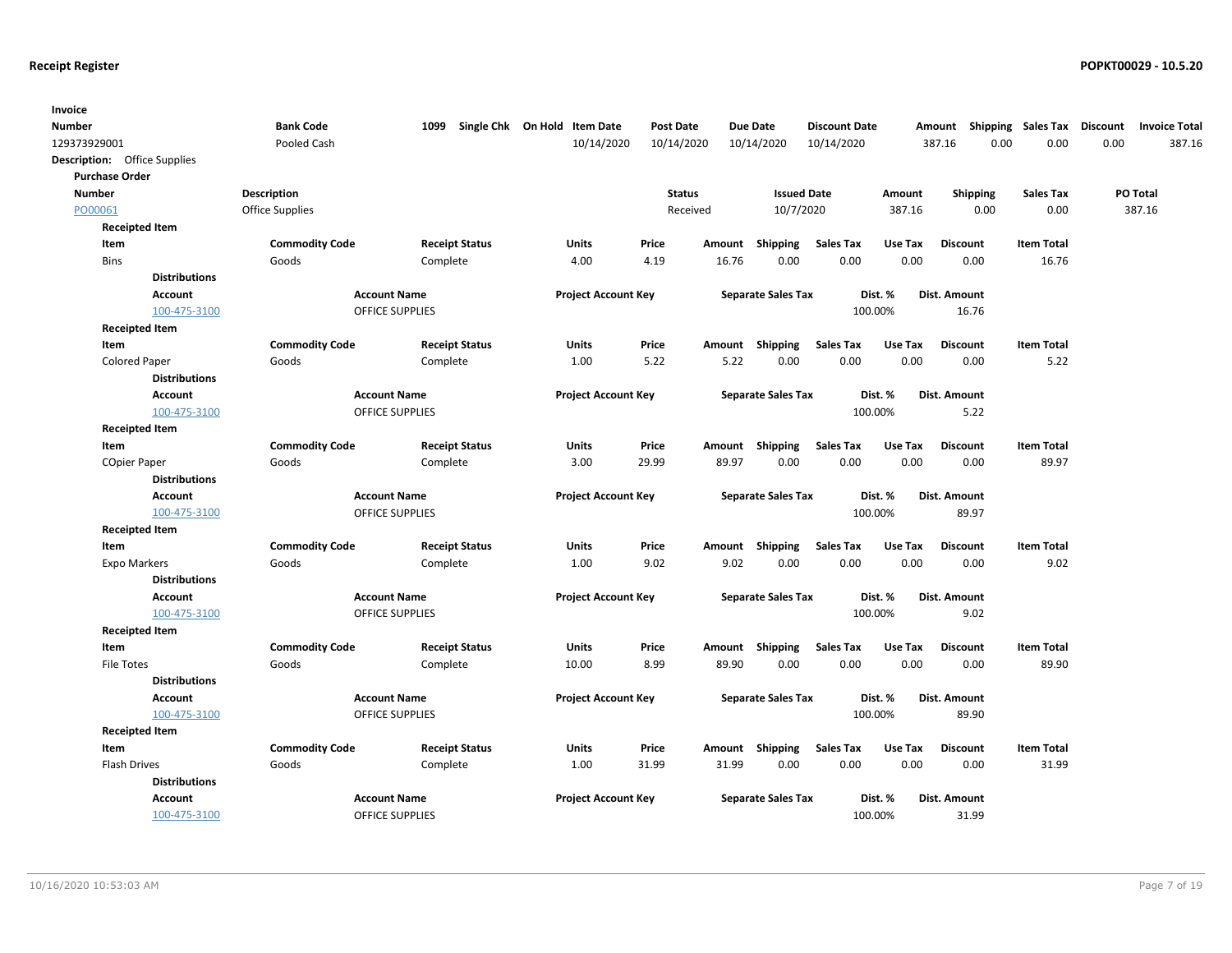|                          | <b>Receipted Item</b>                 |                          |                          |                              |                  |        |                           |                      |         |                 |                    |                                         |        |
|--------------------------|---------------------------------------|--------------------------|--------------------------|------------------------------|------------------|--------|---------------------------|----------------------|---------|-----------------|--------------------|-----------------------------------------|--------|
|                          | Item                                  | <b>Commodity Code</b>    | <b>Receipt Status</b>    | <b>Units</b>                 | Price            |        | Amount Shipping           | <b>Sales Tax</b>     | Use Tax | <b>Discount</b> | <b>Item Total</b>  |                                         |        |
|                          | Flash Drives - 64gb                   | Goods                    | Complete                 | 1.00                         | 64.99            | 64.99  | 0.00                      | 0.00                 | 0.00    | 0.00            | 64.99              |                                         |        |
|                          | <b>Distributions</b>                  |                          |                          |                              |                  |        |                           |                      |         |                 |                    |                                         |        |
|                          | <b>Account</b>                        |                          | <b>Account Name</b>      | <b>Project Account Key</b>   |                  |        | <b>Separate Sales Tax</b> |                      | Dist. % | Dist. Amount    |                    |                                         |        |
|                          | 100-475-3100                          |                          | <b>OFFICE SUPPLIES</b>   |                              |                  |        |                           |                      | 100.00% | 64.99           |                    |                                         |        |
|                          | <b>Receipted Item</b>                 |                          |                          |                              |                  |        |                           |                      |         |                 |                    |                                         |        |
|                          | Item                                  | <b>Commodity Code</b>    | <b>Receipt Status</b>    | <b>Units</b>                 | Price            |        | Amount Shipping           | <b>Sales Tax</b>     | Use Tax | <b>Discount</b> | <b>Item Total</b>  |                                         |        |
|                          | Paper towels                          | Goods                    | Complete                 | 4.00                         | 4.83             | 19.32  | 0.00                      | 0.00                 | 0.00    | 0.00            | 19.32              |                                         |        |
|                          | <b>Distributions</b>                  |                          |                          |                              |                  |        |                           |                      |         |                 |                    |                                         |        |
|                          | Account                               |                          | <b>Account Name</b>      | <b>Project Account Key</b>   |                  |        | <b>Separate Sales Tax</b> |                      | Dist. % | Dist. Amount    |                    |                                         |        |
|                          | 100-475-3100                          |                          | <b>OFFICE SUPPLIES</b>   |                              |                  |        |                           |                      | 100.00% | 19.32           |                    |                                         |        |
|                          | <b>Receipted Item</b>                 |                          |                          |                              |                  |        |                           |                      |         |                 |                    |                                         |        |
|                          | Item                                  | <b>Commodity Code</b>    | <b>Receipt Status</b>    | Units                        | Price            | Amount | Shipping                  | <b>Sales Tax</b>     | Use Tax | <b>Discount</b> | <b>Item Total</b>  |                                         |        |
|                          | Pens                                  | Goods                    | Complete                 | 1.00                         | 59.99            | 59.99  | 0.00                      | 0.00                 | 0.00    | 0.00            | 59.99              |                                         |        |
|                          | <b>Distributions</b>                  |                          |                          |                              |                  |        |                           |                      |         |                 |                    |                                         |        |
|                          | Account                               |                          | <b>Account Name</b>      | <b>Project Account Key</b>   |                  |        | <b>Separate Sales Tax</b> |                      | Dist. % | Dist. Amount    |                    |                                         |        |
|                          | 100-475-3100                          |                          | <b>OFFICE SUPPLIES</b>   |                              |                  |        |                           |                      | 100.00% | 59.99           |                    |                                         |        |
|                          |                                       |                          |                          |                              |                  |        |                           |                      |         |                 |                    |                                         |        |
| Invoice<br><b>Number</b> |                                       | <b>Bank Code</b>         | 1099                     | Single Chk On Hold Item Date | <b>Post Date</b> |        | <b>Due Date</b>           | <b>Discount Date</b> |         | Amount          | Shipping Sales Tax | <b>Discount</b><br><b>Invoice Total</b> |        |
| 12938538001              |                                       | Pooled Cash              |                          | 10/8/2020                    | 10/20/2020       |        | 10/20/2020                | 10/8/2020            |         | 214.19<br>0.00  | 0.00               | 0.00                                    | 214.19 |
|                          | <b>Description:</b> Election Supplies |                          |                          |                              |                  |        |                           |                      |         |                 |                    |                                         |        |
|                          | <b>Purchase Order</b>                 |                          |                          |                              |                  |        |                           |                      |         |                 |                    |                                         |        |
| <b>Number</b>            |                                       | <b>Description</b>       |                          |                              | <b>Status</b>    |        | <b>Issued Date</b>        |                      | Amount  | <b>Shipping</b> | <b>Sales Tax</b>   | <b>PO Total</b>                         |        |
| PO00064                  |                                       | <b>Election Supplies</b> |                          |                              | Received         |        | 10/7/2020                 |                      | 214.19  | 0.00            | 0.00               | 214.19                                  |        |
|                          | <b>Receipted Item</b>                 |                          |                          |                              |                  |        |                           |                      |         |                 |                    |                                         |        |
|                          | Item                                  | <b>Commodity Code</b>    | <b>Receipt Status</b>    | Units                        | Price            | Amount | Shipping                  | <b>Sales Tax</b>     | Use Tax | <b>Discount</b> | <b>Item Total</b>  |                                         |        |
|                          | Avery labels 5160                     | Goods                    | Complete                 | 1.00                         | 17.65            | 17.65  | 0.00                      | 0.00                 | 0.00    | 0.00            | 17.65              |                                         |        |
|                          | <b>Distributions</b>                  |                          |                          |                              |                  |        |                           |                      |         |                 |                    |                                         |        |
|                          | Account                               |                          | <b>Account Name</b>      | <b>Project Account Key</b>   |                  |        | <b>Separate Sales Tax</b> |                      | Dist. % | Dist. Amount    |                    |                                         |        |
|                          | 100-404-3100                          |                          | <b>ELECTION SUPPLIES</b> |                              |                  |        |                           |                      | 100.00% | 17.65           |                    |                                         |        |
|                          | <b>Receipted Item</b>                 |                          |                          |                              |                  |        |                           |                      |         |                 |                    |                                         |        |
|                          | Item                                  | <b>Commodity Code</b>    | <b>Receipt Status</b>    | <b>Units</b>                 | Price            |        | Amount Shipping           | <b>Sales Tax</b>     | Use Tax | <b>Discount</b> | <b>Item Total</b>  |                                         |        |
|                          | Clip Boards 8 x 14                    | Goods                    | Complete                 | 20.00                        | 3.09             | 61.80  | 0.00                      | 0.00                 | 0.00    | 0.00            | 61.80              |                                         |        |
|                          | <b>Distributions</b>                  |                          |                          |                              |                  |        |                           |                      |         |                 |                    |                                         |        |
|                          | Account                               |                          | <b>Account Name</b>      | <b>Project Account Key</b>   |                  |        | <b>Separate Sales Tax</b> |                      | Dist. % | Dist. Amount    |                    |                                         |        |
|                          | 100-404-3100                          |                          | <b>ELECTION SUPPLIES</b> |                              |                  |        |                           |                      | 100.00% | 61.80           |                    |                                         |        |
|                          | <b>Receipted Item</b>                 |                          |                          |                              |                  |        |                           |                      |         |                 |                    |                                         |        |
|                          | Item                                  | <b>Commodity Code</b>    | <b>Receipt Status</b>    | Units                        | Price            |        | Amount Shipping           | <b>Sales Tax</b>     | Use Tax | <b>Discount</b> | <b>Item Total</b>  |                                         |        |
|                          | Glue sticks                           | Goods                    | Complete                 | 1.00                         | 5.49             | 5.49   | 0.00                      | 0.00                 | 0.00    | 0.00            | 5.49               |                                         |        |
|                          | <b>Distributions</b>                  |                          |                          |                              |                  |        |                           |                      |         |                 |                    |                                         |        |
|                          | <b>Account</b>                        |                          | <b>Account Name</b>      | <b>Project Account Key</b>   |                  |        | <b>Separate Sales Tax</b> |                      | Dist. % | Dist. Amount    |                    |                                         |        |
|                          | 100-404-3100                          |                          | <b>ELECTION SUPPLIES</b> |                              |                  |        |                           |                      | 100.00% | 5.49            |                    |                                         |        |
|                          |                                       |                          |                          |                              |                  |        |                           |                      |         |                 |                    |                                         |        |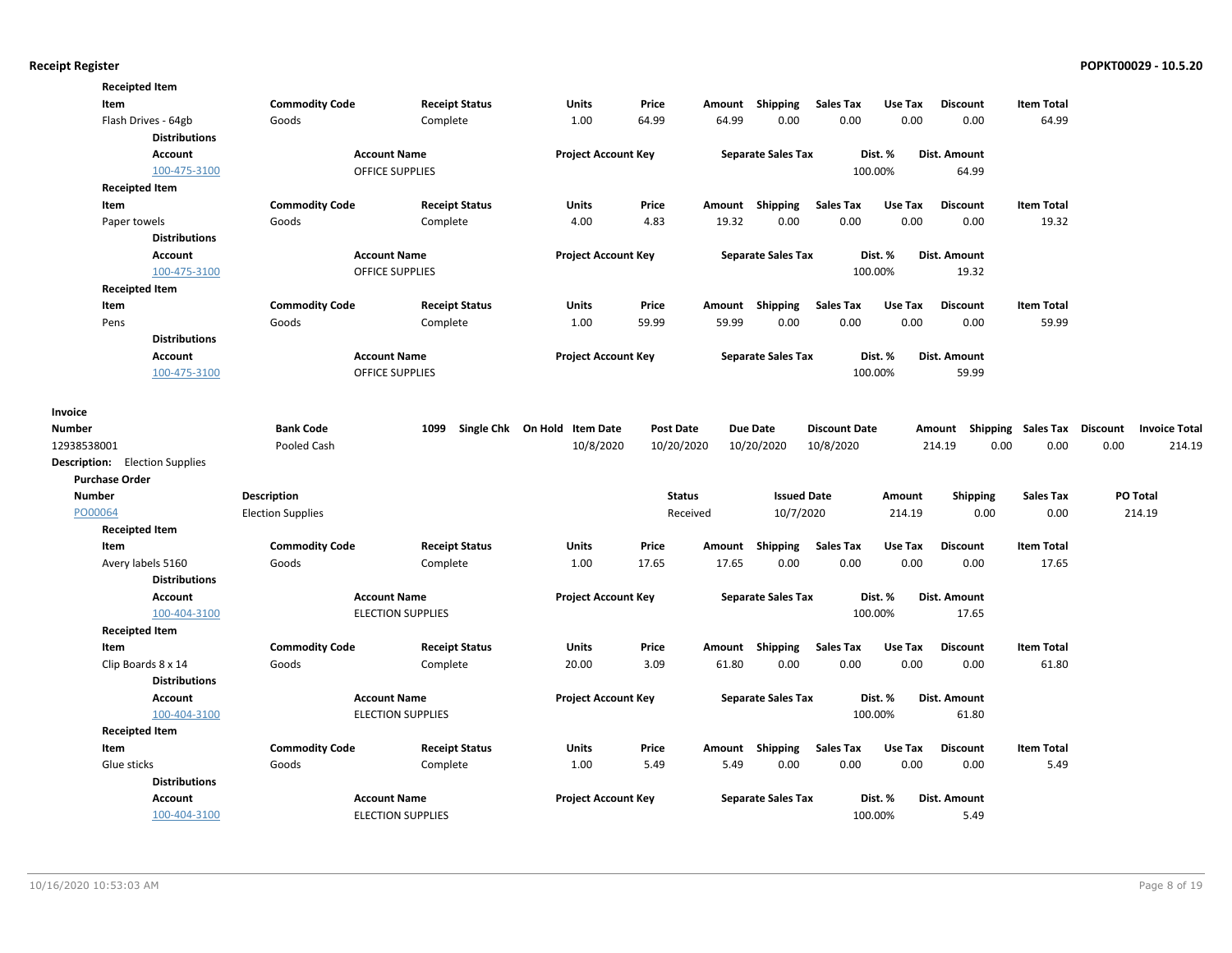| Item                  | <b>Receipted Item</b>  | <b>Commodity Code</b> | <b>Receipt Status</b>    | <b>Units</b>                 | Price            |       | Amount Shipping           | <b>Sales Tax</b>     | Use Tax                       | <b>Discount</b> | <b>Item Total</b>                  |                       |                      |
|-----------------------|------------------------|-----------------------|--------------------------|------------------------------|------------------|-------|---------------------------|----------------------|-------------------------------|-----------------|------------------------------------|-----------------------|----------------------|
|                       | name Badge Holders     | Goods                 | Complete                 | 1.00                         | 27.99            | 27.99 | 0.00                      | 0.00                 | 0.00                          | 0.00            | 27.99                              |                       |                      |
|                       | <b>Distributions</b>   |                       |                          |                              |                  |       |                           |                      |                               |                 |                                    |                       |                      |
|                       | Account                |                       | <b>Account Name</b>      | <b>Project Account Key</b>   |                  |       | <b>Separate Sales Tax</b> |                      | Dist. %                       | Dist. Amount    |                                    |                       |                      |
|                       | 100-404-3100           |                       | <b>ELECTION SUPPLIES</b> |                              |                  |       |                           |                      | 100.00%                       | 27.99           |                                    |                       |                      |
| <b>Receipted Item</b> |                        |                       |                          |                              |                  |       |                           |                      |                               |                 |                                    |                       |                      |
| Item                  |                        | <b>Commodity Code</b> | <b>Receipt Status</b>    | <b>Units</b>                 | Price            |       | Amount Shipping           | <b>Sales Tax</b>     | Use Tax                       | <b>Discount</b> | <b>Item Total</b>                  |                       |                      |
| Packing Tape          |                        | Goods                 | Complete                 | 2.00                         | 18.99            | 37.98 | 0.00                      | 0.00                 | 0.00                          | 0.00            | 37.98                              |                       |                      |
|                       | <b>Distributions</b>   |                       |                          |                              |                  |       |                           |                      |                               |                 |                                    |                       |                      |
|                       | <b>Account</b>         |                       | <b>Account Name</b>      | <b>Project Account Key</b>   |                  |       | <b>Separate Sales Tax</b> |                      | Dist. %                       | Dist. Amount    |                                    |                       |                      |
|                       | 100-404-3100           |                       | <b>ELECTION SUPPLIES</b> |                              |                  |       |                           |                      | 100.00%                       | 37.98           |                                    |                       |                      |
| <b>Receipted Item</b> |                        |                       |                          |                              |                  |       |                           |                      |                               |                 |                                    |                       |                      |
| Item                  |                        | <b>Commodity Code</b> | <b>Receipt Status</b>    | <b>Units</b>                 | Price            |       | Amount Shipping           | <b>Sales Tax</b>     | Use Tax                       | <b>Discount</b> | <b>Item Total</b>                  |                       |                      |
|                       | Paper Mate Red Markers | Goods                 | Complete                 | 1.00                         | 8.99             | 8.99  | 0.00                      | 0.00                 | 0.00                          | 0.00            | 8.99                               |                       |                      |
|                       | <b>Distributions</b>   |                       |                          |                              |                  |       |                           |                      |                               |                 |                                    |                       |                      |
|                       | Account                |                       | <b>Account Name</b>      | <b>Project Account Key</b>   |                  |       | <b>Separate Sales Tax</b> |                      | Dist. %                       | Dist. Amount    |                                    |                       |                      |
|                       | 100-404-3100           |                       | <b>ELECTION SUPPLIES</b> |                              |                  |       |                           |                      | 100.00%                       | 8.99            |                                    |                       |                      |
| <b>Receipted Item</b> |                        |                       |                          |                              |                  |       |                           |                      |                               |                 |                                    |                       |                      |
| Item                  |                        | <b>Commodity Code</b> | <b>Receipt Status</b>    | Units                        | Price            |       | Amount Shipping           | <b>Sales Tax</b>     | Use Tax                       | <b>Discount</b> | <b>Item Total</b>                  |                       |                      |
| Post its              |                        | Goods                 | Complete                 | 1.00                         | 9.24             | 9.24  | 0.00                      | 0.00                 | 0.00                          | 0.00            | 9.24                               |                       |                      |
|                       | <b>Distributions</b>   |                       |                          |                              |                  |       |                           |                      |                               |                 |                                    |                       |                      |
|                       | Account                |                       | <b>Account Name</b>      | <b>Project Account Key</b>   |                  |       | <b>Separate Sales Tax</b> |                      | Dist. %                       | Dist. Amount    |                                    |                       |                      |
|                       | 100-404-3100           |                       | <b>ELECTION SUPPLIES</b> |                              |                  |       |                           |                      | 100.00%                       | 9.24            |                                    |                       |                      |
| <b>Receipted Item</b> |                        |                       |                          |                              |                  |       |                           |                      |                               |                 |                                    |                       |                      |
| Item                  |                        | <b>Commodity Code</b> | <b>Receipt Status</b>    | Units                        | Price            |       | Amount Shipping           | <b>Sales Tax</b>     | Use Tax                       | <b>Discount</b> | <b>Item Total</b>                  |                       |                      |
| Post its              |                        | Goods                 | Complete                 | 1.00                         | 12.29            | 12.29 | 0.00                      | 0.00                 | 0.00                          | 0.00            | 12.29                              |                       |                      |
|                       | <b>Distributions</b>   |                       |                          |                              |                  |       |                           |                      |                               |                 |                                    |                       |                      |
|                       | Account                |                       | <b>Account Name</b>      | <b>Project Account Key</b>   |                  |       | <b>Separate Sales Tax</b> |                      | Dist. %                       | Dist. Amount    |                                    |                       |                      |
|                       | 100-404-3100           |                       | <b>ELECTION SUPPLIES</b> |                              |                  |       |                           |                      | 100.00%                       | 12.29           |                                    |                       |                      |
| <b>Receipted Item</b> |                        |                       |                          |                              |                  |       |                           |                      |                               |                 |                                    |                       |                      |
| Item                  |                        | <b>Commodity Code</b> | <b>Receipt Status</b>    | Units                        | Price            |       | Amount Shipping           | <b>Sales Tax</b>     | Use Tax                       | <b>Discount</b> | <b>Item Total</b>                  |                       |                      |
| Scotch Tape           |                        | Goods                 | Complete                 | 4.00                         | 8.19             | 32.76 | 0.00                      | 0.00                 | 0.00                          | 0.00            | 32.76                              |                       |                      |
|                       | <b>Distributions</b>   |                       |                          |                              |                  |       |                           |                      |                               |                 |                                    |                       |                      |
|                       | Account                |                       | <b>Account Name</b>      | <b>Project Account Key</b>   |                  |       | <b>Separate Sales Tax</b> |                      | Dist. %                       | Dist. Amount    |                                    |                       |                      |
|                       | 100-404-3100           |                       | <b>ELECTION SUPPLIES</b> |                              |                  |       |                           |                      | 100.00%                       | 32.76           |                                    |                       |                      |
| <b>Vendor Number</b>  | <b>Vendor Name</b>     |                       |                          |                              |                  |       |                           |                      | <b>Vendor Total Discount:</b> |                 | 0.00                               | <b>Invoice Total:</b> | 1,035.96             |
|                       | <b>FUNCTION 4, LLC</b> |                       |                          |                              |                  |       |                           |                      |                               |                 |                                    |                       |                      |
| Invoice               |                        |                       |                          |                              |                  |       |                           |                      |                               |                 |                                    |                       |                      |
| <b>Number</b>         |                        | <b>Bank Code</b>      | 1099                     | Single Chk On Hold Item Date | <b>Post Date</b> |       | <b>Due Date</b>           | <b>Discount Date</b> |                               |                 | Amount Shipping Sales Tax Discount |                       | <b>Invoice Total</b> |
| 814815                |                        | Pooled Cash           |                          | 10/6/2020                    | 10/20/2020       |       | 10/20/2020                | 10/6/2020            |                               | 1,035.96        | 0.00<br>0.00                       | 0.00                  | 1,035.96             |

Description: Sanitizing Stations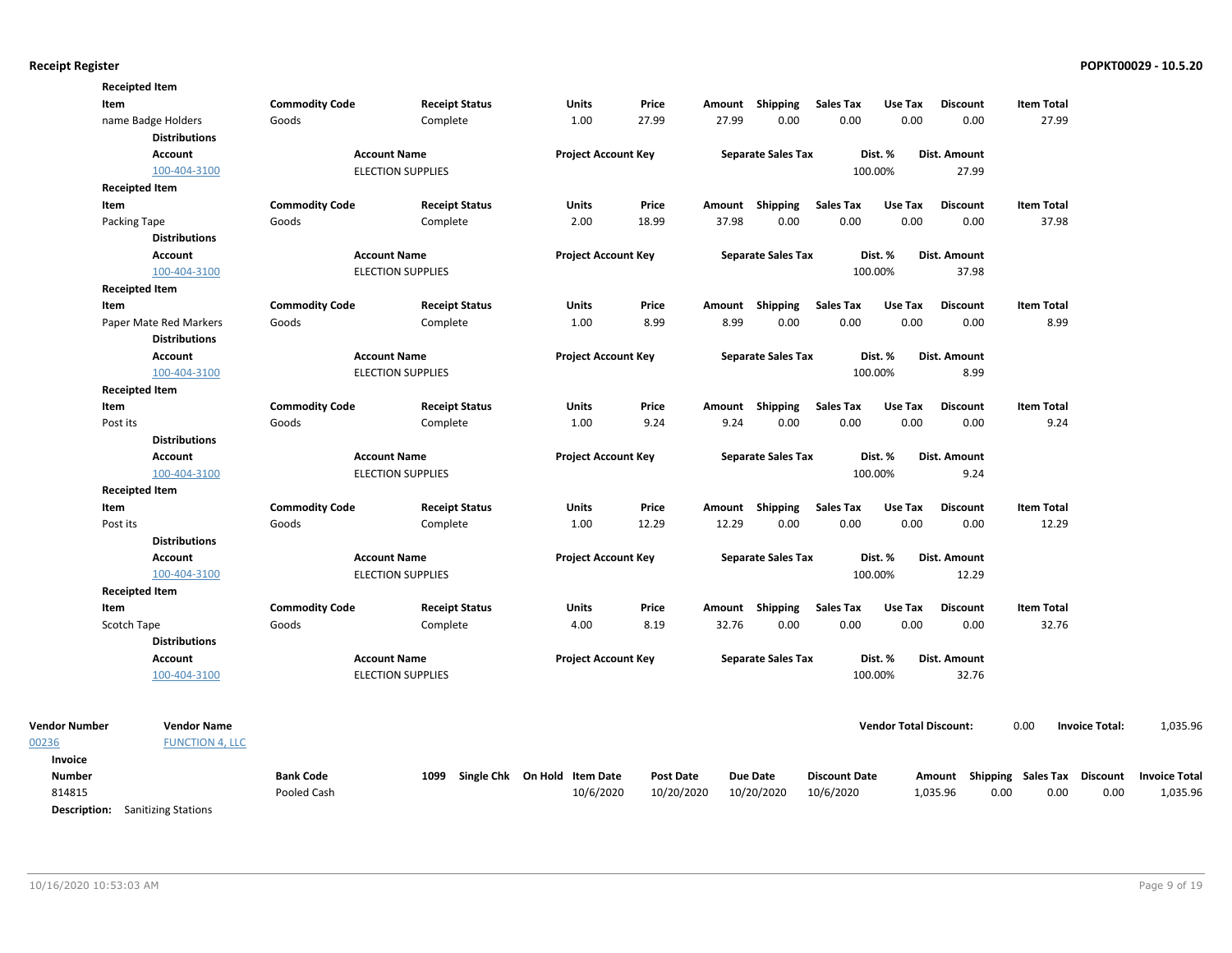| <b>Purchase Order</b>                       |                              |                            |                       |                              |                  |        |                           |                      |                               |                                    |                   |                       |                           |
|---------------------------------------------|------------------------------|----------------------------|-----------------------|------------------------------|------------------|--------|---------------------------|----------------------|-------------------------------|------------------------------------|-------------------|-----------------------|---------------------------|
| <b>Number</b>                               |                              | <b>Description</b>         |                       |                              | <b>Status</b>    |        | <b>Issued Date</b>        |                      | Amount                        | <b>Shipping</b>                    | <b>Sales Tax</b>  |                       | PO Total                  |
| PO00065                                     |                              | <b>Sanitizing Stations</b> |                       |                              | Received         |        | 10/7/2020                 |                      | 1,035.96                      | 0.00                               | 0.00              |                       | 1,035.96                  |
| <b>Receipted Item</b>                       |                              |                            |                       |                              |                  |        |                           |                      |                               |                                    |                   |                       |                           |
| Item                                        |                              | <b>Commodity Code</b>      | <b>Receipt Status</b> | Units                        | Price            | Amount | Shipping                  | <b>Sales Tax</b>     | Use Tax                       | <b>Discount</b>                    | <b>Item Total</b> |                       |                           |
| Sanitizer Liquid                            |                              | Goods                      | Complete              | 4.00                         | 59.99            | 239.96 | 0.00                      | 0.00                 | 0.00                          | 0.00                               | 239.96            |                       |                           |
|                                             | <b>Distributions</b>         |                            |                       |                              |                  |        |                           |                      |                               |                                    |                   |                       |                           |
|                                             | <b>Account</b>               |                            | <b>Account Name</b>   | <b>Project Account Key</b>   |                  |        | <b>Separate Sales Tax</b> |                      | Dist. %                       | Dist. Amount                       |                   |                       |                           |
|                                             | 413-413-3970                 |                            | SANITIZING SUPPLIES   |                              |                  |        |                           |                      | 100.00%                       | 239.96                             |                   |                       |                           |
| <b>Receipted Item</b>                       |                              |                            |                       |                              |                  |        |                           |                      |                               |                                    |                   |                       |                           |
| Item                                        |                              | <b>Commodity Code</b>      | <b>Receipt Status</b> | Units                        | Price            |        | Amount Shipping           | <b>Sales Tax</b>     | Use Tax                       | <b>Discount</b>                    | <b>Item Total</b> |                       |                           |
|                                             | Stations (for Majestic)      | Goods                      | Complete              | 4.00                         | 199.00           | 796.00 | 0.00                      | 0.00                 | 0.00                          | 0.00                               | 796.00            |                       |                           |
|                                             | <b>Distributions</b>         |                            |                       |                              |                  |        |                           |                      |                               |                                    |                   |                       |                           |
|                                             | Account                      |                            | <b>Account Name</b>   | <b>Project Account Key</b>   |                  |        | <b>Separate Sales Tax</b> |                      | Dist. %                       | Dist. Amount                       |                   |                       |                           |
|                                             | 413-413-3970                 |                            | SANITIZING SUPPLIES   |                              |                  |        |                           |                      | 100.00%                       | 796.00                             |                   |                       |                           |
|                                             |                              |                            |                       |                              |                  |        |                           |                      |                               |                                    |                   |                       |                           |
| <b>Vendor Number</b>                        | <b>Vendor Name</b>           |                            |                       |                              |                  |        |                           |                      | <b>Vendor Total Discount:</b> |                                    | 0.00              | <b>Invoice Total:</b> | 865.02                    |
| 00240                                       | <b>AMAZON CAPITAL SERVIC</b> |                            |                       |                              |                  |        |                           |                      |                               |                                    |                   |                       |                           |
| Invoice                                     |                              |                            |                       |                              |                  |        |                           |                      |                               |                                    |                   |                       |                           |
| <b>Number</b>                               |                              | <b>Bank Code</b>           | 1099                  | Single Chk On Hold Item Date | <b>Post Date</b> |        | <b>Due Date</b>           | <b>Discount Date</b> |                               | Amount Shipping Sales Tax Discount |                   |                       | <b>Invoice Total</b>      |
| 11xy-dft3-gm1c                              |                              | Pooled Cash                |                       | 10/11/2020                   | 10/20/2020       |        | 10/20/2020                | 10/11/2020           |                               | 64.95<br>0.00                      | 0.00              | 0.00                  | 64.95                     |
| <b>Description:</b> Coffee Urn for Majestic |                              |                            |                       |                              |                  |        |                           |                      |                               |                                    |                   |                       |                           |
| <b>Purchase Order</b>                       |                              |                            |                       |                              |                  |        |                           |                      |                               |                                    |                   |                       |                           |
| <b>Number</b>                               |                              | Description                |                       |                              | <b>Status</b>    |        | <b>Issued Date</b>        |                      | Amount                        | <b>Shipping</b>                    | Sales Tax         |                       | PO Total                  |
| PO00069                                     |                              | Coffee Urn for Majestic    |                       |                              | Received         |        | 10/8/2020                 |                      | 64.95                         | 0.00                               | 0.00              |                       | 64.95                     |
| <b>Receipted Item</b>                       |                              |                            |                       |                              |                  |        |                           |                      |                               |                                    |                   |                       |                           |
| Item                                        |                              | <b>Commodity Code</b>      | <b>Receipt Status</b> | <b>Units</b>                 | Price            | Amount | Shipping                  | <b>Sales Tax</b>     | Use Tax                       | <b>Discount</b>                    | <b>Item Total</b> |                       |                           |
| Coffee Urn                                  |                              | Goods                      | Complete              | 1.00                         | 64.95            | 64.95  | 0.00                      | 0.00                 | 0.00                          | 0.00                               | 64.95             |                       |                           |
|                                             | <b>Distributions</b>         |                            |                       |                              |                  |        |                           |                      |                               |                                    |                   |                       |                           |
|                                             | <b>Account</b>               |                            | <b>Account Name</b>   | <b>Project Account Key</b>   |                  |        | <b>Separate Sales Tax</b> |                      | Dist. %                       | Dist. Amount                       |                   |                       |                           |
|                                             | 413-413-3970                 |                            | SANITIZING SUPPLIES   |                              |                  |        |                           |                      | 100.00%                       | 64.95                              |                   |                       |                           |
|                                             |                              |                            |                       |                              |                  |        |                           |                      |                               |                                    |                   |                       |                           |
| Invoice                                     |                              |                            |                       |                              |                  |        |                           |                      |                               |                                    |                   |                       |                           |
| <b>Number</b>                               |                              | <b>Bank Code</b>           | 1099                  | Single Chk On Hold Item Date | <b>Post Date</b> |        | <b>Due Date</b>           | <b>Discount Date</b> |                               | Amount Shipping Sales Tax          |                   | Discount              | <b>Invoice Total</b>      |
| 1KON-MDG6-KLLF                              |                              | Pooled Cash                |                       | 10/11/2020                   | 10/20/2020       |        | 10/11/2020                | 10/11/2020           |                               | 139.98<br>0.00                     | 0.00              | 0.00                  | 139.98                    |
| <b>Description:</b> 100 ft extension cords  |                              |                            |                       |                              |                  |        |                           |                      |                               |                                    |                   |                       |                           |
| <b>Purchase Order</b>                       |                              |                            |                       |                              |                  |        |                           |                      |                               |                                    |                   |                       |                           |
| <b>Number</b>                               |                              | <b>Description</b>         |                       |                              | <b>Status</b>    |        | <b>Issued Date</b>        |                      | Amount                        | <b>Shipping</b><br>0.00            | <b>Sales Tax</b>  |                       | <b>PO Total</b><br>139.98 |
| PO00053                                     |                              | 100 ft extension cords     |                       |                              | Received         |        | 10/5/2020                 |                      | 139.98                        |                                    | 0.00              |                       |                           |
| <b>Receipted Item</b><br>Item               |                              | <b>Commodity Code</b>      | <b>Receipt Status</b> | <b>Units</b>                 | Price            | Amount | <b>Shipping</b>           | <b>Sales Tax</b>     | Use Tax                       | <b>Discount</b>                    | <b>Item Total</b> |                       |                           |
| <b>Extension Cords</b>                      |                              | Goods                      | Complete              | 2.00                         | 69.99            | 139.98 | 0.00                      | 0.00                 | 0.00                          | 0.00                               | 139.98            |                       |                           |
|                                             | <b>Distributions</b>         |                            |                       |                              |                  |        |                           |                      |                               |                                    |                   |                       |                           |
|                                             | <b>Account</b>               |                            | <b>Account Name</b>   | <b>Project Account Key</b>   |                  |        | <b>Separate Sales Tax</b> |                      | Dist. %                       | Dist. Amount                       |                   |                       |                           |
|                                             |                              |                            |                       |                              |                  |        |                           |                      |                               |                                    |                   |                       |                           |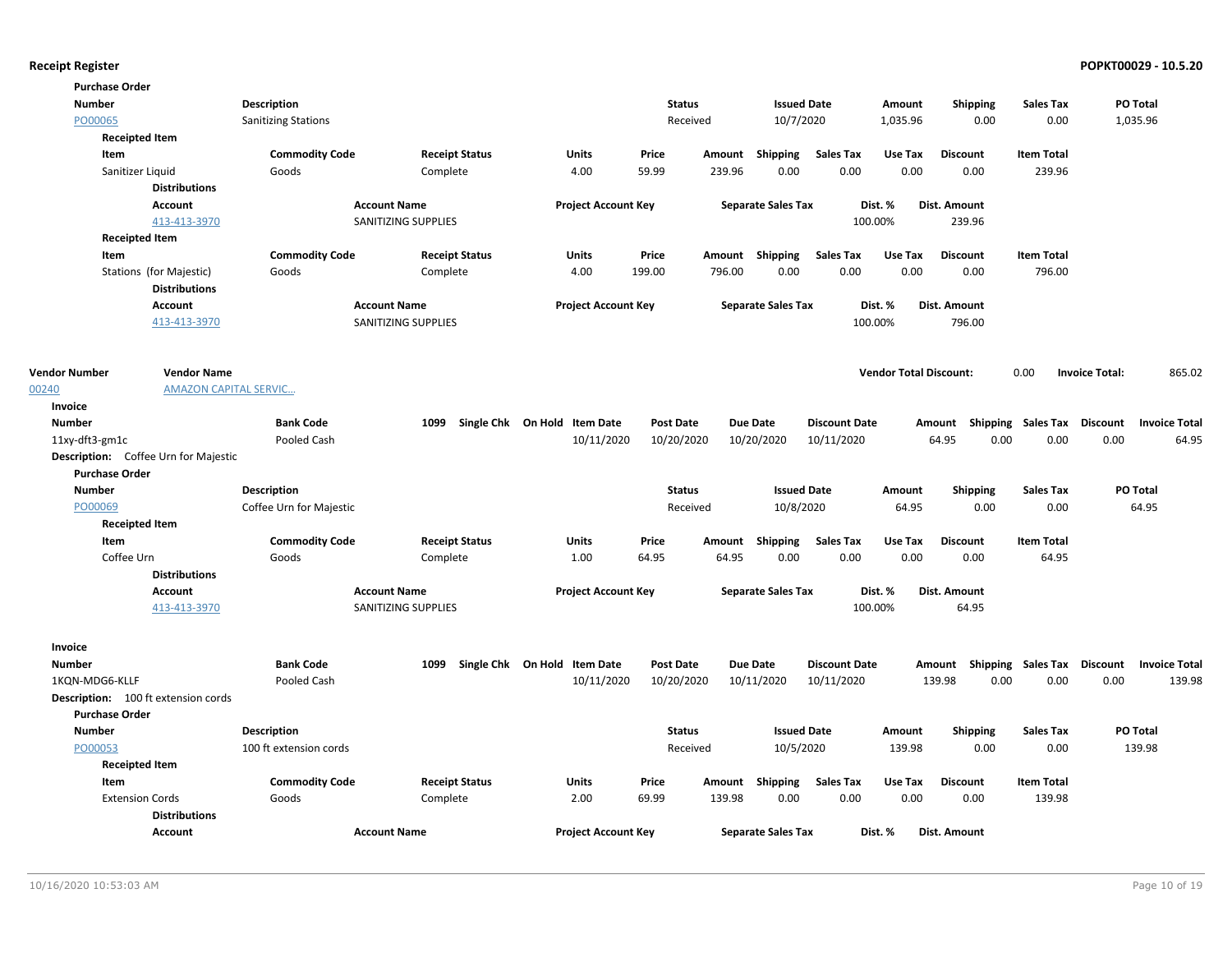| <b>Receipt Register</b>                                                     |                                 |                               |                              |                  |                           |                      |         |                                    |                   |                 | POPKT00029 - 10.5.20 |
|-----------------------------------------------------------------------------|---------------------------------|-------------------------------|------------------------------|------------------|---------------------------|----------------------|---------|------------------------------------|-------------------|-----------------|----------------------|
| 413-413-3980                                                                |                                 | PERSONAL PROTECTIVE EQUIPMENT |                              |                  |                           | 100.00%              |         | 139.98                             |                   |                 |                      |
| Invoice                                                                     |                                 |                               |                              |                  |                           |                      |         |                                    |                   |                 |                      |
| <b>Number</b>                                                               | <b>Bank Code</b>                | 1099                          | Single Chk On Hold Item Date | <b>Post Date</b> | <b>Due Date</b>           | <b>Discount Date</b> |         | Amount Shipping Sales Tax          |                   | Discount        | <b>Invoice Total</b> |
| 1P1N-HCXT-496F                                                              | Pooled Cash                     |                               | 10/2/2020                    | 10/20/2020       | 10/20/2020                | 10/2/2020            | 399.98  | 0.00                               | 0.00              | 0.00            | 399.98               |
| <b>Description:</b> Portable Lighting for Majestic<br><b>Purchase Order</b> |                                 |                               |                              |                  |                           |                      |         |                                    |                   |                 |                      |
| <b>Number</b>                                                               | <b>Description</b>              |                               |                              | <b>Status</b>    |                           | <b>Issued Date</b>   | Amount  | <b>Shipping</b>                    | <b>Sales Tax</b>  |                 | <b>PO Total</b>      |
| PO00028                                                                     | Portable Lighting for Majestic  |                               |                              | Received         |                           | 10/1/2020            | 399.98  | 0.00                               | 0.00              |                 | 399.98               |
| <b>Receipted Item</b>                                                       |                                 |                               |                              |                  |                           |                      |         |                                    |                   |                 |                      |
| Item                                                                        | <b>Commodity Code</b>           | <b>Receipt Status</b>         | Units                        | Price            | Amount Shipping           | Sales Tax            | Use Tax | <b>Discount</b>                    | <b>Item Total</b> |                 |                      |
| Portable Lights                                                             | Goods                           | Complete                      | 2.00                         | 199.99           | 399.98<br>0.00            | 0.00                 | 0.00    | 0.00                               | 399.98            |                 |                      |
| <b>Distributions</b>                                                        |                                 |                               |                              |                  |                           |                      |         |                                    |                   |                 |                      |
| <b>Account</b>                                                              | <b>Account Name</b>             |                               | <b>Project Account Key</b>   |                  | <b>Separate Sales Tax</b> |                      | Dist. % | <b>Dist. Amount</b>                |                   |                 |                      |
| 413-413-3970                                                                |                                 | SANITIZING SUPPLIES           |                              |                  |                           | 100.00%              |         | 399.98                             |                   |                 |                      |
| Invoice                                                                     |                                 |                               |                              |                  |                           |                      |         |                                    |                   |                 |                      |
| <b>Number</b>                                                               | <b>Bank Code</b>                | 1099                          | Single Chk On Hold Item Date | <b>Post Date</b> | <b>Due Date</b>           | <b>Discount Date</b> |         | Amount Shipping Sales Tax Discount |                   |                 | <b>Invoice Total</b> |
| 1T4X-WW37-74H7                                                              | Pooled Cash                     |                               | 10/9/2020                    | 10/20/2020       | 10/20/2020                | 10/9/2020            | 179.95  | 0.00                               | 0.00              | 0.00            | 179.95               |
| <b>Description:</b> Face Shields for District Court                         |                                 |                               |                              |                  |                           |                      |         |                                    |                   |                 |                      |
| <b>Purchase Order</b>                                                       |                                 |                               |                              |                  |                           |                      |         |                                    |                   |                 |                      |
| <b>Number</b>                                                               | <b>Description</b>              |                               |                              | <b>Status</b>    |                           | <b>Issued Date</b>   | Amount  | <b>Shipping</b>                    | <b>Sales Tax</b>  | PO Total        |                      |
| PO00072                                                                     | Face Shields for District Court |                               |                              | Received         |                           | 10/9/2020            | 179.95  | 0.00                               | 0.00              |                 | 179.95               |
| <b>Receipted Item</b>                                                       |                                 |                               |                              |                  |                           |                      |         |                                    |                   |                 |                      |
| Item                                                                        | <b>Commodity Code</b>           | <b>Receipt Status</b>         | Units                        | Price            | Amount Shipping           | Sales Tax            | Use Tax | <b>Discount</b>                    | <b>Item Total</b> |                 |                      |
| 180 Pack of face shields for Distric Goods                                  |                                 | Complete                      | 1.00                         | 179.95           | 179.95<br>0.00            | 0.00                 | 0.00    | 0.00                               | 179.95            |                 |                      |
| <b>Distributions</b>                                                        |                                 |                               |                              |                  |                           |                      |         |                                    |                   |                 |                      |
| <b>Account</b>                                                              | <b>Account Name</b>             |                               | <b>Project Account Key</b>   |                  | <b>Separate Sales Tax</b> |                      | Dist. % | <b>Dist. Amount</b>                |                   |                 |                      |
| 413-413-3980                                                                |                                 | PERSONAL PROTECTIVE EQUIPMENT |                              |                  |                           | 100.00%              |         | 179.95                             |                   |                 |                      |
| Invoice                                                                     |                                 |                               |                              |                  |                           |                      |         |                                    |                   |                 |                      |
| <b>Number</b>                                                               | <b>Bank Code</b>                | 1099                          | Single Chk On Hold Item Date | <b>Post Date</b> | <b>Due Date</b>           | <b>Discount Date</b> |         | Amount Shipping Sales Tax          |                   | <b>Discount</b> | <b>Invoice Total</b> |
| 1Y49-HPVX-9CMP                                                              | Pooled Cash                     |                               | 10/9/2020                    | 10/20/2020       | 10/20/2020                | 10/9/2020            | 80.16   | 0.00                               | 0.00              | 0.00            | 80.16                |
| <b>Description:</b> Surge Protector                                         |                                 |                               |                              |                  |                           |                      |         |                                    |                   |                 |                      |
| <b>Purchase Order</b>                                                       |                                 |                               |                              |                  |                           |                      |         |                                    |                   |                 |                      |
| <b>Number</b>                                                               | <b>Description</b>              |                               |                              | <b>Status</b>    |                           | <b>Issued Date</b>   | Amount  | <b>Shipping</b>                    | <b>Sales Tax</b>  |                 | PO Total             |
| PO00054                                                                     | Surge Protector                 |                               |                              | Received         |                           | 10/5/2020            | 80.16   | 0.00                               | 0.00              |                 | 80.16                |
| <b>Receipted Item</b>                                                       |                                 |                               |                              |                  |                           |                      |         |                                    |                   |                 |                      |
| Item                                                                        | <b>Commodity Code</b>           | <b>Receipt Status</b>         | Units                        | Price            | Shipping<br>Amount        | <b>Sales Tax</b>     | Use Tax | <b>Discount</b>                    | <b>Item Total</b> |                 |                      |
| Surge Protectors / Majestic                                                 | Goods                           | Complete                      | 3.00                         | 26.72            | 0.00<br>80.16             | 0.00                 | 0.00    | 0.00                               | 80.16             |                 |                      |
| <b>Distributions</b>                                                        |                                 |                               |                              |                  |                           |                      |         |                                    |                   |                 |                      |
| Account                                                                     | <b>Account Name</b>             |                               | <b>Project Account Key</b>   |                  | <b>Separate Sales Tax</b> |                      | Dist. % | <b>Dist. Amount</b>                |                   |                 |                      |
| 413-413-3980                                                                |                                 | PERSONAL PROTECTIVE EQUIPMENT |                              |                  |                           | 100.00%              |         | 80.16                              |                   |                 |                      |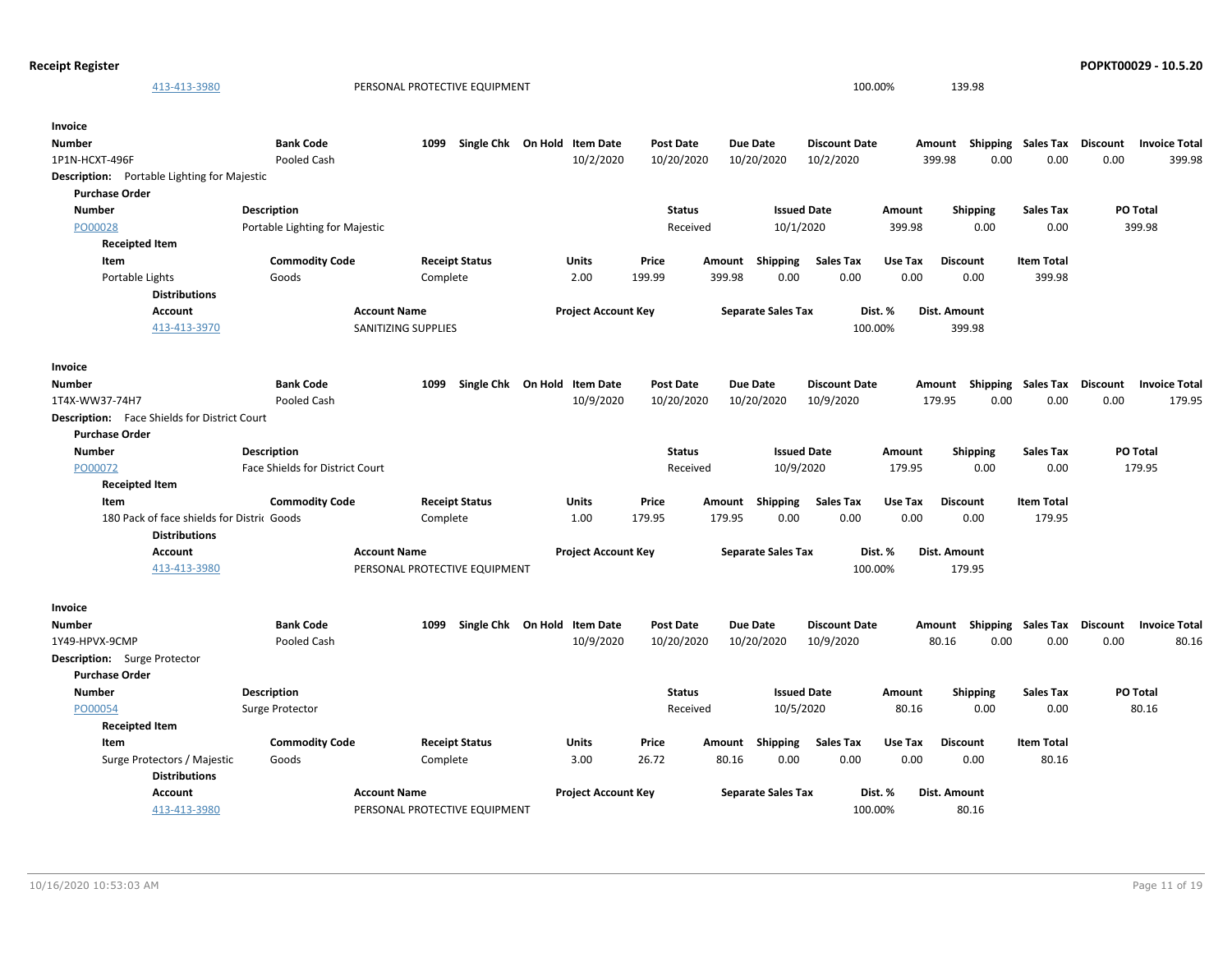00478

| Vendor Number                           | <b>Vendor Name</b>               |                       |                         |                                   |                            |                  |        |                           |                      | <b>Vendor Total Discount:</b> |                 |      | 0.00                      | <b>Invoice Total:</b>              | 737.81               |
|-----------------------------------------|----------------------------------|-----------------------|-------------------------|-----------------------------------|----------------------------|------------------|--------|---------------------------|----------------------|-------------------------------|-----------------|------|---------------------------|------------------------------------|----------------------|
| 00478                                   | <b>REINERT PAPER &amp; CHEMI</b> |                       |                         |                                   |                            |                  |        |                           |                      |                               |                 |      |                           |                                    |                      |
| Invoice                                 |                                  |                       |                         |                                   |                            |                  |        |                           |                      |                               |                 |      |                           |                                    |                      |
| Number                                  |                                  | <b>Bank Code</b>      |                         | 1099 Single Chk On Hold Item Date |                            | <b>Post Date</b> |        | Due Date                  | <b>Discount Date</b> |                               |                 |      |                           | Amount Shipping Sales Tax Discount | <b>Invoice Total</b> |
| 417254                                  |                                  | Pooled Cash           |                         |                                   | 10/7/2020                  | 10/20/2020       |        | 10/20/2020                | 10/7/2020            |                               | 52.16           | 0.00 | 0.00                      | 0.00                               | 52.16                |
| <b>Description:</b> Janitorial Supplies |                                  |                       |                         |                                   |                            |                  |        |                           |                      |                               |                 |      |                           |                                    |                      |
| <b>Purchase Order</b>                   |                                  |                       |                         |                                   |                            |                  |        |                           |                      |                               |                 |      |                           |                                    |                      |
| <b>Number</b>                           |                                  | <b>Description</b>    |                         |                                   |                            | <b>Status</b>    |        | <b>Issued Date</b>        |                      | Amount                        | <b>Shipping</b> |      | <b>Sales Tax</b>          |                                    | PO Total             |
| PO00052                                 |                                  | Janitorial Supplies   |                         |                                   |                            | Received         |        | 10/5/2020                 |                      | 52.16                         | 0.00            |      | 0.00                      |                                    | 52.16                |
|                                         | <b>Receipted Item</b>            |                       |                         |                                   |                            |                  |        |                           |                      |                               |                 |      |                           |                                    |                      |
| Item                                    |                                  | <b>Commodity Code</b> |                         | <b>Receipt Status</b>             | Units                      | Price            | Amount | <b>Shipping</b>           | <b>Sales Tax</b>     | Use Tax                       | <b>Discount</b> |      | <b>Item Total</b>         |                                    |                      |
|                                         | <b>Center Pull Towels</b>        | Goods                 | Complete                |                                   | 1.00                       | 52.16            | 52.16  | 0.00                      | 0.00                 | 0.00                          | 0.00            |      | 52.16                     |                                    |                      |
|                                         | <b>Distributions</b>             |                       |                         |                                   |                            |                  |        |                           |                      |                               |                 |      |                           |                                    |                      |
|                                         | <b>Account</b>                   |                       | <b>Account Name</b>     |                                   | <b>Project Account Key</b> |                  |        | <b>Separate Sales Tax</b> |                      | Dist. %                       | Dist. Amount    |      |                           |                                    |                      |
|                                         | 100-518-3320                     |                       | <b>JANITOR SUPPLIES</b> |                                   |                            |                  |        |                           | 100.00%              |                               | 52.16           |      |                           |                                    |                      |
|                                         |                                  |                       |                         |                                   |                            |                  |        |                           |                      |                               |                 |      |                           |                                    |                      |
| Invoice                                 |                                  |                       |                         |                                   |                            |                  |        |                           |                      |                               |                 |      |                           |                                    |                      |
| <b>Number</b>                           |                                  | <b>Bank Code</b>      | 1099                    | Single Chk On Hold                | <b>Item Date</b>           | <b>Post Date</b> |        | <b>Due Date</b>           | <b>Discount Date</b> |                               | Amount          |      | <b>Shipping Sales Tax</b> | Discount                           | <b>Invoice Total</b> |
| 417254-a                                |                                  | Pooled Cash           |                         |                                   | 10/7/2020                  | 10/20/2020       |        | 10/20/2020                | 10/7/2020            |                               | 167.38          | 0.00 | 0.00                      | 0.00                               | 167.38               |
| <b>Description:</b> Janitorial Supplies |                                  |                       |                         |                                   |                            |                  |        |                           |                      |                               |                 |      |                           |                                    |                      |
| <b>Purchase Order</b>                   |                                  |                       |                         |                                   |                            |                  |        |                           |                      |                               |                 |      |                           |                                    |                      |
| <b>Number</b>                           |                                  | Description           |                         |                                   |                            | <b>Status</b>    |        | <b>Issued Date</b>        |                      | Amount                        | Shipping        |      | <b>Sales Tax</b>          |                                    | PO Total             |
| PO00049                                 |                                  | Janitorial Supplies   |                         |                                   |                            | Received         |        | 10/5/2020                 |                      | 167.38                        | 0.00            |      | 0.00                      |                                    | 167.38               |
|                                         | <b>Receipted Item</b>            |                       |                         |                                   |                            |                  |        |                           |                      |                               |                 |      |                           |                                    |                      |
| Item                                    |                                  | <b>Commodity Code</b> |                         | <b>Receipt Status</b>             | <b>Units</b>               | Price            | Amount | Shipping                  | <b>Sales Tax</b>     | Use Tax                       | <b>Discount</b> |      | <b>Item Total</b>         |                                    |                      |
| Disinfectant                            |                                  | Goods                 | Complete                |                                   | 2.00                       | 10.91            | 21.82  | 0.00                      | 0.00                 | 0.00                          | 0.00            |      | 21.82                     |                                    |                      |
|                                         | <b>Distributions</b>             |                       |                         |                                   |                            |                  |        |                           |                      |                               |                 |      |                           |                                    |                      |
|                                         | Account                          |                       | <b>Account Name</b>     |                                   | <b>Project Account Key</b> |                  |        | <b>Separate Sales Tax</b> |                      | Dist. %                       | Dist. Amount    |      |                           |                                    |                      |
|                                         | 100-511-3320                     |                       | <b>JANITOR SUPPLIES</b> |                                   |                            |                  |        |                           | 100.00%              |                               | 21.82           |      |                           |                                    |                      |
|                                         | <b>Receipted Item</b>            |                       |                         |                                   |                            |                  |        |                           |                      |                               |                 |      |                           |                                    |                      |
| Item                                    |                                  | <b>Commodity Code</b> |                         | <b>Receipt Status</b>             | Units                      | Price            |        | Amount Shipping           | <b>Sales Tax</b>     | Use Tax                       | <b>Discount</b> |      | <b>Item Total</b>         |                                    |                      |
| Excelente                               |                                  | Goods                 | Complete                |                                   | 1.00                       | 7.90             | 7.90   | 0.00                      | 0.00                 | 0.00                          | 0.00            |      | 7.90                      |                                    |                      |
|                                         | <b>Distributions</b>             |                       |                         |                                   |                            |                  |        |                           |                      |                               |                 |      |                           |                                    |                      |
|                                         | Account                          |                       | <b>Account Name</b>     |                                   | <b>Project Account Key</b> |                  |        | <b>Separate Sales Tax</b> |                      | Dist. %                       | Dist. Amount    |      |                           |                                    |                      |
|                                         | 100-513-3320                     |                       | <b>JANITOR SUPPLIES</b> |                                   |                            |                  |        |                           | 100.00%              |                               | 7.90            |      |                           |                                    |                      |
|                                         | <b>Receipted Item</b>            |                       |                         |                                   |                            |                  |        |                           |                      |                               |                 |      |                           |                                    |                      |
| Item                                    |                                  | <b>Commodity Code</b> |                         | <b>Receipt Status</b>             | <b>Units</b>               | Price            |        | Amount Shipping           | <b>Sales Tax</b>     | Use Tax                       | <b>Discount</b> |      | <b>Item Total</b>         |                                    |                      |
| Excelente                               |                                  | Goods                 | Complete                |                                   | 1.00                       | 7.90             | 7.90   | 0.00                      | 0.00                 | 0.00                          | 0.00            |      | 7.90                      |                                    |                      |
|                                         | <b>Distributions</b>             |                       |                         |                                   |                            |                  |        |                           |                      |                               |                 |      |                           |                                    |                      |
|                                         | Account                          |                       | <b>Account Name</b>     |                                   | <b>Project Account Key</b> |                  |        | <b>Separate Sales Tax</b> |                      | Dist. %                       | Dist. Amount    |      |                           |                                    |                      |
|                                         | 100-516-3320                     |                       | <b>JANITOR SUPPLIES</b> |                                   |                            |                  |        |                           | 100.00%              |                               | 7.90            |      |                           |                                    |                      |
|                                         | <b>Receipted Item</b>            |                       |                         |                                   |                            |                  |        |                           |                      |                               |                 |      |                           |                                    |                      |
| Item                                    |                                  | <b>Commodity Code</b> |                         | <b>Receipt Status</b>             | <b>Units</b>               | Price            |        | Amount Shipping           | <b>Sales Tax</b>     | Use Tax                       | <b>Discount</b> |      | <b>Item Total</b>         |                                    |                      |
| Excelente                               |                                  | Goods                 | Complete                |                                   | 1.00                       | 7.90             | 7.90   | 0.00                      | 0.00                 | 0.00                          | 0.00            |      | 7.90                      |                                    |                      |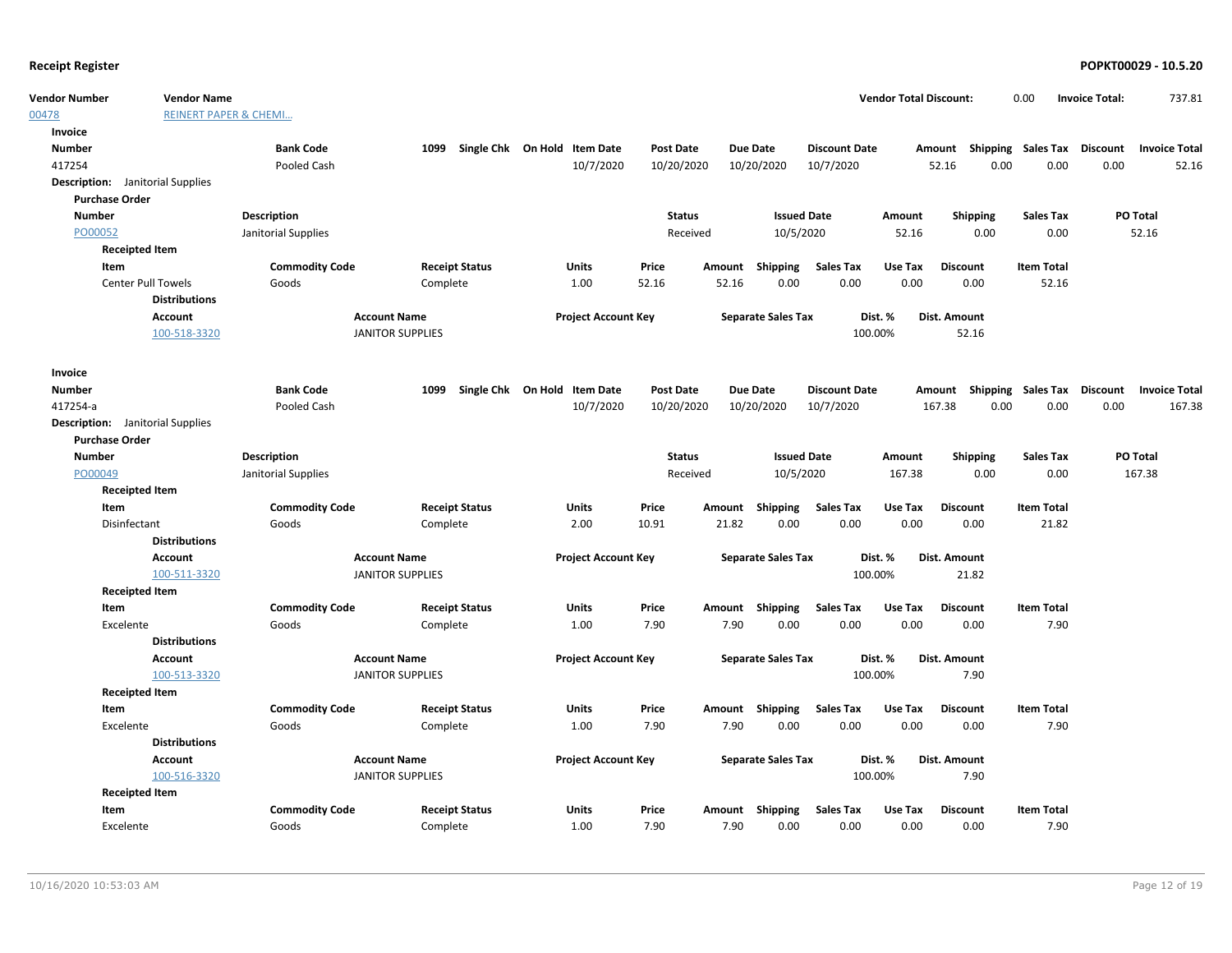|                                  | <b>Distributions</b> |                       |                         |                              |                  |        |                           |                      |         |                     |                   |                 |                      |
|----------------------------------|----------------------|-----------------------|-------------------------|------------------------------|------------------|--------|---------------------------|----------------------|---------|---------------------|-------------------|-----------------|----------------------|
|                                  | <b>Account</b>       |                       | <b>Account Name</b>     | <b>Project Account Key</b>   |                  |        | <b>Separate Sales Tax</b> |                      | Dist. % | Dist. Amount        |                   |                 |                      |
|                                  | 100-511-3320         |                       | <b>JANITOR SUPPLIES</b> |                              |                  |        |                           |                      | 100.00% | 7.90                |                   |                 |                      |
| <b>Receipted Item</b>            |                      |                       |                         |                              |                  |        |                           |                      |         |                     |                   |                 |                      |
| Item                             |                      | <b>Commodity Code</b> | <b>Receipt Status</b>   | <b>Units</b>                 | Price            | Amount | Shipping                  | <b>Sales Tax</b>     | Use Tax | <b>Discount</b>     | <b>Item Total</b> |                 |                      |
| Jumbo Toilet Tissue              |                      | Goods                 | Complete                | 1.00                         | 26.35            | 26.35  | 0.00                      | 0.00                 | 0.00    | 0.00                | 26.35             |                 |                      |
|                                  | <b>Distributions</b> |                       |                         |                              |                  |        |                           |                      |         |                     |                   |                 |                      |
|                                  | Account              |                       | <b>Account Name</b>     | <b>Project Account Key</b>   |                  |        | <b>Separate Sales Tax</b> |                      | Dist. % | Dist. Amount        |                   |                 |                      |
|                                  | 100-511-3320         |                       | <b>JANITOR SUPPLIES</b> |                              |                  |        |                           |                      | 100.00% | 26.35               |                   |                 |                      |
| <b>Receipted Item</b>            |                      |                       |                         |                              |                  |        |                           |                      |         |                     |                   |                 |                      |
| Item                             |                      | <b>Commodity Code</b> | <b>Receipt Status</b>   | Units                        | Price            | Amount | Shipping                  | <b>Sales Tax</b>     | Use Tax | <b>Discount</b>     | <b>Item Total</b> |                 |                      |
| Large trash liners               |                      | Goods                 | Complete                | 1.00                         | 23.38            | 23.38  | 0.00                      | 0.00                 | 0.00    | 0.00                | 23.38             |                 |                      |
|                                  | <b>Distributions</b> |                       |                         |                              |                  |        |                           |                      |         |                     |                   |                 |                      |
|                                  | <b>Account</b>       |                       | <b>Account Name</b>     | <b>Project Account Key</b>   |                  |        | <b>Separate Sales Tax</b> |                      | Dist. % | <b>Dist. Amount</b> |                   |                 |                      |
|                                  | 100-511-3320         |                       | <b>JANITOR SUPPLIES</b> |                              |                  |        |                           |                      | 100.00% | 23.38               |                   |                 |                      |
| <b>Receipted Item</b>            |                      |                       |                         |                              |                  |        |                           |                      |         |                     |                   |                 |                      |
| Item                             |                      | <b>Commodity Code</b> | <b>Receipt Status</b>   | Units                        | Price            | Amount | Shipping                  | <b>Sales Tax</b>     | Use Tax | <b>Discount</b>     | <b>Item Total</b> |                 |                      |
| m/f towels                       |                      | Goods                 | Complete                | 2.00                         | 22.89            | 45.78  | 0.00                      | 0.00                 | 0.00    | 0.00                | 45.78             |                 |                      |
|                                  | <b>Distributions</b> |                       |                         |                              |                  |        |                           |                      |         |                     |                   |                 |                      |
|                                  | <b>Account</b>       |                       | <b>Account Name</b>     | <b>Project Account Key</b>   |                  |        | <b>Separate Sales Tax</b> |                      | Dist. % | Dist. Amount        |                   |                 |                      |
|                                  | 100-513-3320         |                       | <b>JANITOR SUPPLIES</b> |                              |                  |        |                           |                      | 100.00% | 45.78               |                   |                 |                      |
| <b>Receipted Item</b>            |                      |                       |                         |                              |                  |        |                           |                      |         |                     |                   |                 |                      |
| Item                             |                      | <b>Commodity Code</b> | <b>Receipt Status</b>   | Units                        | Price            |        | Amount Shipping           | <b>Sales Tax</b>     | Use Tax | <b>Discount</b>     | <b>Item Total</b> |                 |                      |
| toilet tissue                    |                      | Goods                 | Complete                | 1.00                         | 26.35            | 26.35  | 0.00                      | 0.00                 | 0.00    | 0.00                | 26.35             |                 |                      |
|                                  | <b>Distributions</b> |                       |                         |                              |                  |        |                           |                      |         |                     |                   |                 |                      |
|                                  | <b>Account</b>       |                       | <b>Account Name</b>     | <b>Project Account Key</b>   |                  |        | <b>Separate Sales Tax</b> |                      | Dist. % | <b>Dist. Amount</b> |                   |                 |                      |
|                                  | 100-513-3320         |                       | <b>JANITOR SUPPLIES</b> |                              |                  |        |                           |                      | 100.00% | 26.35               |                   |                 |                      |
| Invoice                          |                      |                       |                         |                              |                  |        |                           |                      |         |                     |                   |                 |                      |
| <b>Number</b>                    |                      | <b>Bank Code</b>      | 1099                    | Single Chk On Hold Item Date | <b>Post Date</b> |        | <b>Due Date</b>           | <b>Discount Date</b> |         | Shipping<br>Amount  | Sales Tax         | <b>Discount</b> | <b>Invoice Total</b> |
| 417254-b                         |                      | Pooled Cash           |                         | 10/7/2020                    | 10/20/2020       |        | 10/20/2020                | 10/7/2020            |         | 23.65               | 0.00<br>0.00      | 0.00            | 23.65                |
| <b>Description:</b> Paper Towels |                      |                       |                         |                              |                  |        |                           |                      |         |                     |                   |                 |                      |
| <b>Purchase Order</b>            |                      |                       |                         |                              |                  |        |                           |                      |         |                     |                   |                 |                      |
| <b>Number</b>                    | <b>Description</b>   |                       |                         |                              | <b>Status</b>    |        | <b>Issued Date</b>        |                      | Amount  | Shipping            | <b>Sales Tax</b>  |                 | PO Total             |
| PO00047                          | Paper Towels         |                       |                         |                              | Received         |        | 10/5/2020                 |                      | 23.65   | 0.00                | 0.00              |                 | 23.65                |
| <b>Receipted Item</b>            |                      |                       |                         |                              |                  |        |                           |                      |         |                     |                   |                 |                      |
| Item                             |                      | <b>Commodity Code</b> | <b>Receipt Status</b>   | Units                        | Price            | Amount | Shipping                  | <b>Sales Tax</b>     | Use Tax | <b>Discount</b>     | <b>Item Total</b> |                 |                      |
| Paper Towels                     |                      | Goods                 | Complete                | 1.00                         | 23.65            | 23.65  | 0.00                      | 0.00                 | 0.00    | 0.00                | 23.65             |                 |                      |
|                                  | <b>Distributions</b> |                       |                         |                              |                  |        |                           |                      |         |                     |                   |                 |                      |
|                                  | Account              |                       | <b>Account Name</b>     | <b>Project Account Key</b>   |                  |        | <b>Separate Sales Tax</b> |                      | Dist. % | Dist. Amount        |                   |                 |                      |
|                                  | 240-624-3400         |                       | <b>SHOP SUPPLIES</b>    |                              |                  |        |                           |                      | 100.00% | 23.65               |                   |                 |                      |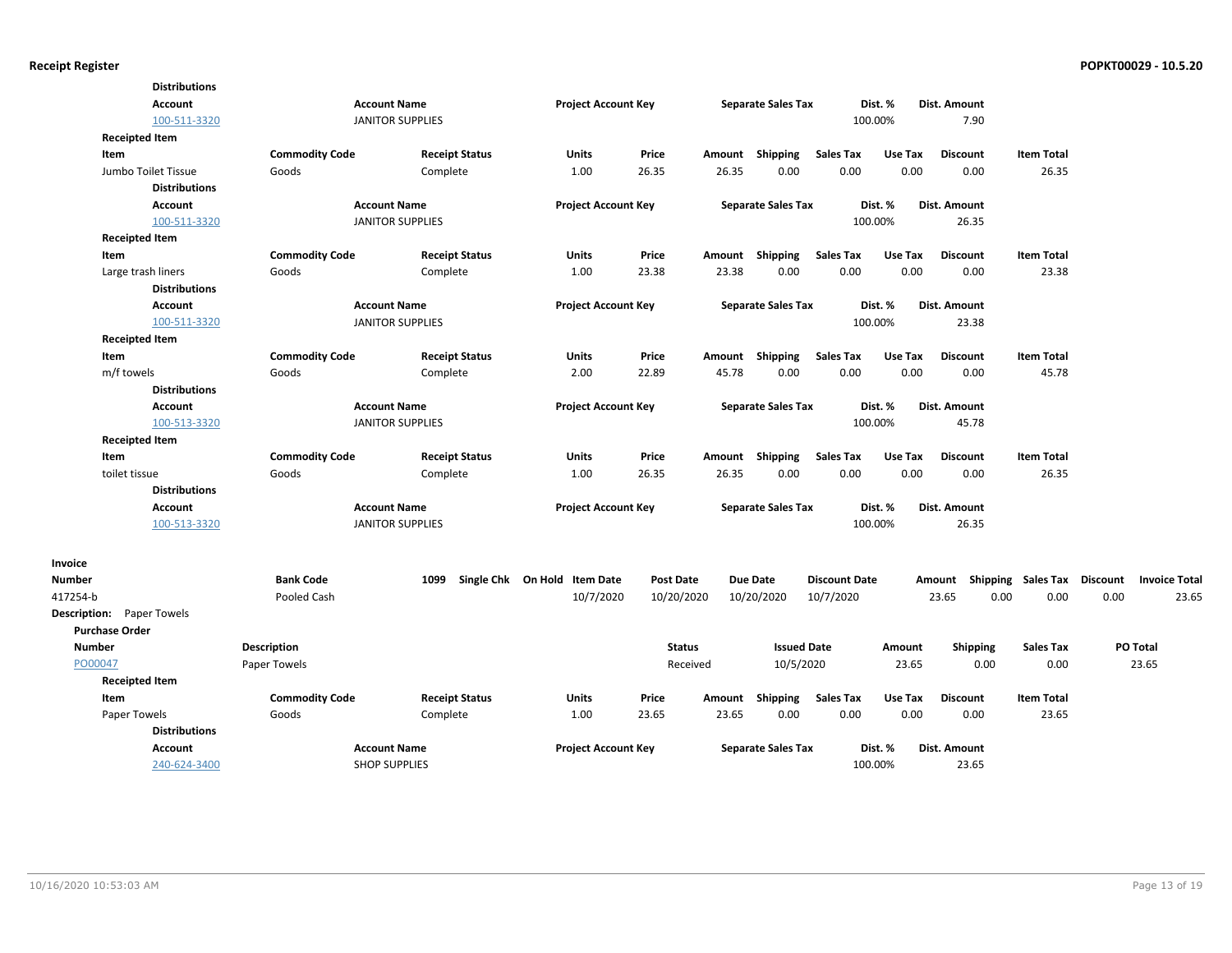| Invoice                                   |                              |                         |                              |                  |        |                           |                      |         |                           |                   |                 |                      |
|-------------------------------------------|------------------------------|-------------------------|------------------------------|------------------|--------|---------------------------|----------------------|---------|---------------------------|-------------------|-----------------|----------------------|
| Number                                    | <b>Bank Code</b>             | 1099                    | Single Chk On Hold Item Date | <b>Post Date</b> |        | <b>Due Date</b>           | <b>Discount Date</b> |         | Amount Shipping Sales Tax |                   | <b>Discount</b> | <b>Invoice Total</b> |
| 417254-c                                  | Pooled Cash                  |                         | 10/7/2020                    | 10/7/2020        |        | 10/7/2020                 | 10/7/2020            |         | 83.51<br>0.00             | 0.00              | 0.00            | 83.51                |
| <b>Description:</b> Janitor Supplies      |                              |                         |                              |                  |        |                           |                      |         |                           |                   |                 |                      |
| <b>Purchase Order</b>                     |                              |                         |                              |                  |        |                           |                      |         |                           |                   |                 |                      |
| <b>Number</b>                             | <b>Description</b>           |                         |                              | <b>Status</b>    |        | <b>Issued Date</b>        |                      | Amount  | <b>Shipping</b>           | <b>Sales Tax</b>  |                 | PO Total             |
| PO00048                                   | Janitor Supplies             |                         |                              | Received         |        | 10/5/2020                 |                      | 83.51   | 0.00                      | 0.00              |                 | 83.51                |
| <b>Receipted Item</b>                     |                              |                         |                              |                  |        |                           |                      |         |                           |                   |                 |                      |
| Item                                      | <b>Commodity Code</b>        | <b>Receipt Status</b>   | Units                        | Price            | Amount | <b>Shipping</b>           | <b>Sales Tax</b>     | Use Tax | <b>Discount</b>           | <b>Item Total</b> |                 |                      |
| Paper towels                              | Goods                        | Complete                | 1.00                         | 23.65            | 23.65  | 0.00                      | 0.00                 | 0.00    | 0.00                      | 23.65             |                 |                      |
| <b>Distributions</b>                      |                              |                         |                              |                  |        |                           |                      |         |                           |                   |                 |                      |
| <b>Account</b>                            |                              | <b>Account Name</b>     | <b>Project Account Key</b>   |                  |        | <b>Separate Sales Tax</b> |                      | Dist. % | Dist. Amount              |                   |                 |                      |
| 100-518-3320                              |                              | <b>JANITOR SUPPLIES</b> |                              |                  |        |                           | 100.00%              |         | 23.65                     |                   |                 |                      |
| <b>Receipted Item</b>                     |                              |                         |                              |                  |        |                           |                      |         |                           |                   |                 |                      |
| Item                                      | <b>Commodity Code</b>        | <b>Receipt Status</b>   | Units                        | Price            | Amount | Shipping                  | <b>Sales Tax</b>     | Use Tax | <b>Discount</b>           | <b>Item Total</b> |                 |                      |
| <b>Toilet Tissue</b>                      | Goods                        | Complete                | 1.00                         | 41.71            | 41.71  | 0.00                      | 0.00                 | 0.00    | 0.00                      | 41.71             |                 |                      |
| <b>Distributions</b>                      |                              |                         |                              |                  |        |                           |                      |         |                           |                   |                 |                      |
| Account                                   |                              | <b>Account Name</b>     | <b>Project Account Key</b>   |                  |        | <b>Separate Sales Tax</b> |                      | Dist. % | Dist. Amount              |                   |                 |                      |
| 100-518-3320                              |                              | <b>JANITOR SUPPLIES</b> |                              |                  |        |                           | 100.00%              |         | 41.71                     |                   |                 |                      |
| <b>Receipted Item</b>                     |                              |                         |                              |                  |        |                           |                      |         |                           |                   |                 |                      |
| Item                                      | <b>Commodity Code</b>        | <b>Receipt Status</b>   | Units                        | Price            | Amount | Shipping                  | <b>Sales Tax</b>     | Use Tax | <b>Discount</b>           | <b>Item Total</b> |                 |                      |
| <b>Trash Bags</b>                         | Goods                        | Complete                | 1.00                         | 18.15            | 18.15  | 0.00                      | 0.00                 | 0.00    | 0.00                      | 18.15             |                 |                      |
| <b>Distributions</b>                      |                              |                         |                              |                  |        |                           |                      |         |                           |                   |                 |                      |
| Account                                   |                              | <b>Account Name</b>     | <b>Project Account Key</b>   |                  |        | <b>Separate Sales Tax</b> |                      | Dist. % | Dist. Amount              |                   |                 |                      |
| 100-518-3320                              |                              | <b>JANITOR SUPPLIES</b> |                              |                  |        |                           | 100.00%              |         | 18.15                     |                   |                 |                      |
| Invoice                                   |                              |                         |                              |                  |        |                           |                      |         |                           |                   |                 |                      |
| Number                                    | <b>Bank Code</b>             | 1099                    | Single Chk On Hold Item Date | <b>Post Date</b> |        | <b>Due Date</b>           | <b>Discount Date</b> |         | Amount Shipping Sales Tax |                   | <b>Discount</b> | <b>Invoice Total</b> |
| 417254-d                                  | Pooled Cash                  |                         | 10/7/2020                    | 10/7/2020        |        | 10/7/2020                 | 10/7/2020            |         | 359.78<br>0.00            | 0.00              | 0.00            | 359.78               |
| Description: Janitorial Supplies - Melvin |                              |                         |                              |                  |        |                           |                      |         |                           |                   |                 |                      |
| <b>Purchase Order</b>                     |                              |                         |                              |                  |        |                           |                      |         |                           |                   |                 |                      |
| <b>Number</b>                             | <b>Description</b>           |                         |                              | <b>Status</b>    |        | <b>Issued Date</b>        |                      | Amount  | <b>Shipping</b>           | <b>Sales Tax</b>  |                 | <b>PO Total</b>      |
| PO00050                                   | Janitorial Supplies - Melvin |                         |                              | Received         |        | 10/5/2020                 |                      | 359.78  | 0.00                      | 0.00              |                 | 359.78               |
| <b>Receipted Item</b>                     |                              |                         |                              |                  |        |                           |                      |         |                           |                   |                 |                      |
| Item                                      | <b>Commodity Code</b>        | <b>Receipt Status</b>   | Units                        | Price            | Amount | <b>Shipping</b>           | <b>Sales Tax</b>     | Use Tax | <b>Discount</b>           | <b>Item Total</b> |                 |                      |
| Carpet Cleaner                            | Goods                        | Complete                | 1.00                         | 13.40            | 13.40  | 0.00                      | 0.00                 | 0.00    | 0.00                      | 13.40             |                 |                      |
| <b>Distributions</b>                      |                              |                         |                              |                  |        |                           |                      |         |                           |                   |                 |                      |
| <b>Account</b>                            |                              | <b>Account Name</b>     | <b>Project Account Key</b>   |                  |        | <b>Separate Sales Tax</b> |                      | Dist. % | Dist. Amount              |                   |                 |                      |
| 100-518-3320                              |                              | <b>JANITOR SUPPLIES</b> |                              |                  |        |                           | 100.00%              |         | 13.40                     |                   |                 |                      |
| <b>Receipted Item</b>                     |                              |                         |                              |                  |        |                           |                      |         |                           |                   |                 |                      |
| Item                                      | <b>Commodity Code</b>        | <b>Receipt Status</b>   | Units                        | Price            | Amount | Shipping                  | <b>Sales Tax</b>     | Use Tax | <b>Discount</b>           | <b>Item Total</b> |                 |                      |
| Disinfectant                              | Goods                        | Complete                | 1.00                         | 60.90            | 60.90  | 0.00                      | 0.00                 | 0.00    | 0.00                      | 60.90             |                 |                      |
| <b>Distributions</b>                      |                              |                         |                              |                  |        |                           |                      |         |                           |                   |                 |                      |
| <b>Account</b>                            |                              | <b>Account Name</b>     | <b>Project Account Key</b>   |                  |        | <b>Separate Sales Tax</b> |                      | Dist. % | Dist. Amount              |                   |                 |                      |
| 100-518-3320                              |                              | <b>JANITOR SUPPLIES</b> |                              |                  |        |                           | 100.00%              |         | 60.90                     |                   |                 |                      |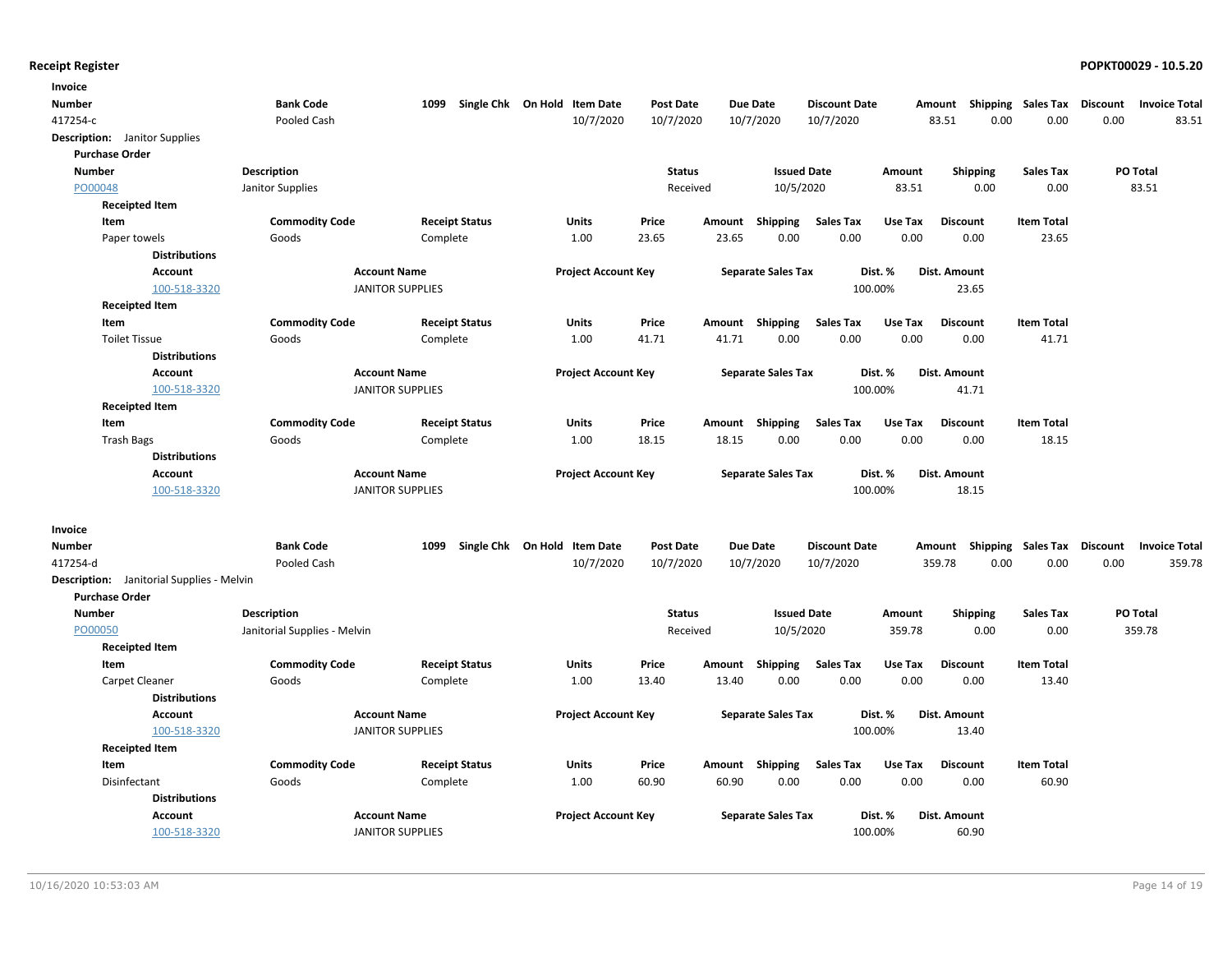| <b>Receipted Item</b> |                       |                         |                            |                                                         |        |                           |                                |         |                     |                   |
|-----------------------|-----------------------|-------------------------|----------------------------|---------------------------------------------------------|--------|---------------------------|--------------------------------|---------|---------------------|-------------------|
| Item                  | <b>Commodity Code</b> | <b>Receipt Status</b>   | Units                      | Price                                                   | Amount | <b>Shipping</b>           | <b>Sales Tax</b>               | Use Tax | <b>Discount</b>     | <b>Item Total</b> |
| Excellente            | Goods                 | Complete                | 3.00                       | 7.90                                                    | 23.70  | 0.00                      | 0.00                           | 0.00    | 0.00                | 23.70             |
| <b>Distributions</b>  |                       |                         |                            |                                                         |        |                           |                                |         |                     |                   |
| Account               |                       | <b>Account Name</b>     |                            | <b>Project Account Key</b><br><b>Separate Sales Tax</b> |        |                           | Dist. %<br><b>Dist. Amount</b> |         |                     |                   |
| 100-518-3320          |                       | <b>JANITOR SUPPLIES</b> |                            |                                                         |        |                           |                                | 100.00% | 23.70               |                   |
| <b>Receipted Item</b> |                       |                         |                            |                                                         |        |                           |                                |         |                     |                   |
| Item                  | <b>Commodity Code</b> | <b>Receipt Status</b>   | Units                      | Price                                                   | Amount | Shipping                  | <b>Sales Tax</b>               | Use Tax | <b>Discount</b>     | <b>Item Total</b> |
| Furniture Polish      | Goods                 | Complete                | 4.00                       | 4.49                                                    | 17.96  | 0.00                      | 0.00                           | 0.00    | 0.00                | 17.96             |
| <b>Distributions</b>  |                       |                         |                            |                                                         |        |                           |                                |         |                     |                   |
| Account               |                       | <b>Account Name</b>     | <b>Project Account Key</b> |                                                         |        | <b>Separate Sales Tax</b> |                                | Dist. % | <b>Dist. Amount</b> |                   |
| 100-518-3320          |                       | <b>JANITOR SUPPLIES</b> |                            |                                                         |        |                           |                                | 100.00% | 17.96               |                   |
| <b>Receipted Item</b> |                       |                         |                            |                                                         |        |                           |                                |         |                     |                   |
| Item                  | <b>Commodity Code</b> | <b>Receipt Status</b>   | Units                      | Price                                                   | Amount | Shipping                  | <b>Sales Tax</b>               | Use Tax | <b>Discount</b>     | <b>Item Total</b> |
| <b>Glass Cleaner</b>  | Goods                 | Complete                | 4.00                       | 3.25                                                    | 13.00  | 0.00                      | 0.00                           | 0.00    | 0.00                | 13.00             |
| <b>Distributions</b>  |                       |                         |                            |                                                         |        |                           |                                |         |                     |                   |
| Account               |                       | <b>Account Name</b>     | <b>Project Account Key</b> |                                                         |        | <b>Separate Sales Tax</b> |                                | Dist. % | <b>Dist. Amount</b> |                   |
| 100-518-3320          |                       | <b>JANITOR SUPPLIES</b> |                            |                                                         |        |                           |                                | 100.00% | 13.00               |                   |
| <b>Receipted Item</b> |                       |                         |                            |                                                         |        |                           |                                |         |                     |                   |
| Item                  | <b>Commodity Code</b> | <b>Receipt Status</b>   | Units                      | Price                                                   | Amount | Shipping                  | <b>Sales Tax</b>               | Use Tax | <b>Discount</b>     | <b>Item Total</b> |
| Kitchen Roll Towels   | Goods                 | Complete                | 1.00                       | 23.65                                                   | 23.65  | 0.00                      | 0.00                           | 0.00    | 0.00                | 23.65             |
| <b>Distributions</b>  |                       |                         |                            |                                                         |        |                           |                                |         |                     |                   |
| Account               |                       | <b>Account Name</b>     | <b>Project Account Key</b> |                                                         |        | <b>Separate Sales Tax</b> |                                | Dist. % | <b>Dist. Amount</b> |                   |
| 100-518-3320          |                       | <b>JANITOR SUPPLIES</b> |                            |                                                         |        |                           |                                | 100.00% | 23.65               |                   |
| <b>Receipted Item</b> |                       |                         |                            |                                                         |        |                           |                                |         |                     |                   |
| Item                  | <b>Commodity Code</b> | <b>Receipt Status</b>   | Units                      | Price                                                   | Amount | Shipping                  | <b>Sales Tax</b>               | Use Tax | <b>Discount</b>     | <b>Item Total</b> |
| Large trash Liners    | Goods                 | Complete                | 1.00                       | 23.38                                                   | 23.38  | 0.00                      | 0.00                           | 0.00    | 0.00                | 23.38             |
| <b>Distributions</b>  |                       |                         |                            |                                                         |        |                           |                                |         |                     |                   |
| <b>Account</b>        |                       | <b>Account Name</b>     | <b>Project Account Key</b> |                                                         |        | <b>Separate Sales Tax</b> |                                | Dist. % | Dist. Amount        |                   |
| 100-518-3320          |                       | <b>JANITOR SUPPLIES</b> |                            |                                                         |        |                           |                                | 100.00% | 23.38               |                   |
| <b>Receipted Item</b> |                       |                         |                            |                                                         |        |                           |                                |         |                     |                   |
| Item                  | <b>Commodity Code</b> | <b>Receipt Status</b>   | Units                      | Price                                                   | Amount | Shipping                  | <b>Sales Tax</b>               | Use Tax | <b>Discount</b>     | <b>Item Total</b> |
| M/F Towels            | Goods                 | Complete                | 2.00                       | 22.89                                                   | 45.78  | 0.00                      | 0.00                           | 0.00    | 0.00                | 45.78             |
| <b>Distributions</b>  |                       |                         |                            |                                                         |        |                           |                                |         |                     |                   |
| <b>Account</b>        |                       | <b>Account Name</b>     | <b>Project Account Key</b> |                                                         |        | <b>Separate Sales Tax</b> |                                | Dist. % | Dist. Amount        |                   |
| 100-518-3320          |                       | <b>JANITOR SUPPLIES</b> |                            |                                                         |        |                           |                                | 100.00% | 45.78               |                   |
| <b>Receipted Item</b> |                       |                         |                            |                                                         |        |                           |                                |         |                     |                   |
| Item                  | <b>Commodity Code</b> | <b>Receipt Status</b>   | Units                      | Price                                                   | Amount | <b>Shipping</b>           | <b>Sales Tax</b>               | Use Tax | <b>Discount</b>     | <b>Item Total</b> |
| Meter Sprays          | Goods                 | Complete                | 12.00                      | 3.78                                                    | 45.36  | 0.00                      | 0.00                           | 0.00    | 0.00                | 45.36             |
| <b>Distributions</b>  |                       |                         |                            |                                                         |        |                           |                                |         |                     |                   |
| <b>Account</b>        |                       | <b>Account Name</b>     | <b>Project Account Key</b> |                                                         |        | <b>Separate Sales Tax</b> |                                | Dist. % | Dist. Amount        |                   |
| 100-518-3320          |                       | <b>JANITOR SUPPLIES</b> |                            |                                                         |        |                           |                                | 100.00% | 45.36               |                   |
| <b>Receipted Item</b> |                       |                         |                            |                                                         |        |                           |                                |         |                     |                   |
| Item                  | <b>Commodity Code</b> | <b>Receipt Status</b>   | Units                      | Price                                                   | Amount | Shipping                  | <b>Sales Tax</b>               | Use Tax | <b>Discount</b>     | <b>Item Total</b> |
| Toilet Tissue - Jumbo | Goods                 | Complete                | 1.00                       | 26.35                                                   | 26.35  | 0.00                      | 0.00                           | 0.00    | 0.00                | 26.35             |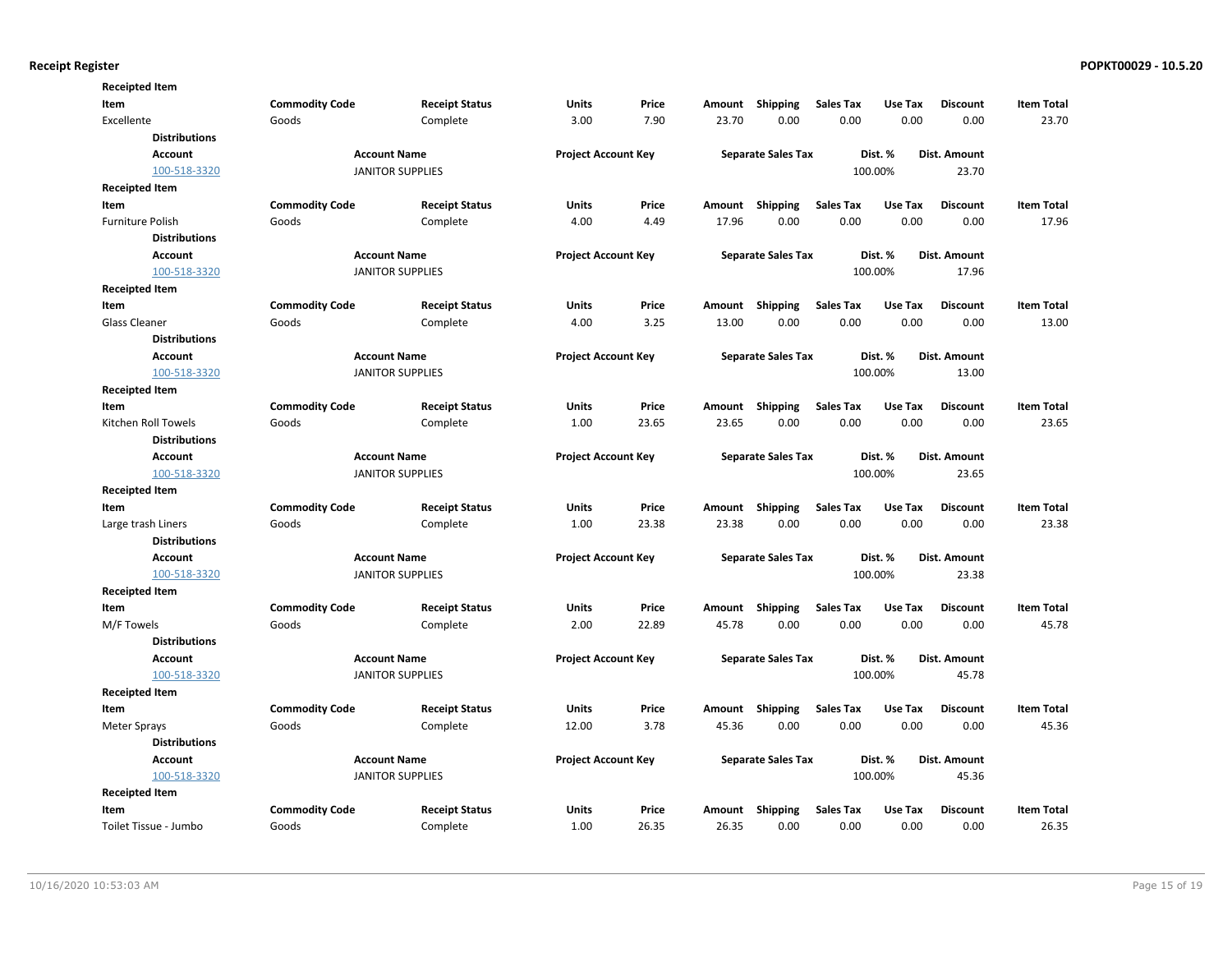| <b>Distributions</b>   |                                                                                                                                                                          |                                                                                                                                        |                                                                                                                                                                                                                                                                                                     |                                           |                                                                                                                                                                                         |                                |                                                                                                                                                                                                                                                           |                                                                                                                              |                                                                                                                                                       |                                                                                                                                                                  |                                                                                        |                                                  |
|------------------------|--------------------------------------------------------------------------------------------------------------------------------------------------------------------------|----------------------------------------------------------------------------------------------------------------------------------------|-----------------------------------------------------------------------------------------------------------------------------------------------------------------------------------------------------------------------------------------------------------------------------------------------------|-------------------------------------------|-----------------------------------------------------------------------------------------------------------------------------------------------------------------------------------------|--------------------------------|-----------------------------------------------------------------------------------------------------------------------------------------------------------------------------------------------------------------------------------------------------------|------------------------------------------------------------------------------------------------------------------------------|-------------------------------------------------------------------------------------------------------------------------------------------------------|------------------------------------------------------------------------------------------------------------------------------------------------------------------|----------------------------------------------------------------------------------------|--------------------------------------------------|
| Account                |                                                                                                                                                                          |                                                                                                                                        |                                                                                                                                                                                                                                                                                                     |                                           |                                                                                                                                                                                         |                                |                                                                                                                                                                                                                                                           |                                                                                                                              |                                                                                                                                                       |                                                                                                                                                                  |                                                                                        |                                                  |
| 100-518-3320           |                                                                                                                                                                          |                                                                                                                                        |                                                                                                                                                                                                                                                                                                     |                                           |                                                                                                                                                                                         |                                |                                                                                                                                                                                                                                                           |                                                                                                                              | 26.35                                                                                                                                                 |                                                                                                                                                                  |                                                                                        |                                                  |
| <b>Receipted Item</b>  |                                                                                                                                                                          |                                                                                                                                        |                                                                                                                                                                                                                                                                                                     |                                           |                                                                                                                                                                                         |                                |                                                                                                                                                                                                                                                           |                                                                                                                              |                                                                                                                                                       |                                                                                                                                                                  |                                                                                        |                                                  |
| Item                   | <b>Commodity Code</b>                                                                                                                                                    | <b>Receipt Status</b>                                                                                                                  | Units                                                                                                                                                                                                                                                                                               | Price                                     |                                                                                                                                                                                         |                                |                                                                                                                                                                                                                                                           | Use Tax                                                                                                                      | <b>Discount</b>                                                                                                                                       | <b>Item Total</b>                                                                                                                                                |                                                                                        |                                                  |
| Toilet Tissue - Small  | Goods                                                                                                                                                                    | Complete                                                                                                                               | 1.00                                                                                                                                                                                                                                                                                                | 41.71                                     | 41.71                                                                                                                                                                                   | 0.00                           | 0.00                                                                                                                                                                                                                                                      | 0.00                                                                                                                         | 0.00                                                                                                                                                  | 41.71                                                                                                                                                            |                                                                                        |                                                  |
| <b>Distributions</b>   |                                                                                                                                                                          |                                                                                                                                        |                                                                                                                                                                                                                                                                                                     |                                           |                                                                                                                                                                                         |                                |                                                                                                                                                                                                                                                           |                                                                                                                              |                                                                                                                                                       |                                                                                                                                                                  |                                                                                        |                                                  |
| <b>Account</b>         |                                                                                                                                                                          |                                                                                                                                        |                                                                                                                                                                                                                                                                                                     |                                           |                                                                                                                                                                                         |                                |                                                                                                                                                                                                                                                           |                                                                                                                              |                                                                                                                                                       |                                                                                                                                                                  |                                                                                        |                                                  |
| 100-518-3320           |                                                                                                                                                                          |                                                                                                                                        |                                                                                                                                                                                                                                                                                                     |                                           |                                                                                                                                                                                         |                                |                                                                                                                                                                                                                                                           |                                                                                                                              | 41.71                                                                                                                                                 |                                                                                                                                                                  |                                                                                        |                                                  |
| <b>Receipted Item</b>  |                                                                                                                                                                          |                                                                                                                                        |                                                                                                                                                                                                                                                                                                     |                                           |                                                                                                                                                                                         |                                |                                                                                                                                                                                                                                                           |                                                                                                                              |                                                                                                                                                       |                                                                                                                                                                  |                                                                                        |                                                  |
| Item                   | <b>Commodity Code</b>                                                                                                                                                    | <b>Receipt Status</b>                                                                                                                  | <b>Units</b>                                                                                                                                                                                                                                                                                        | Price                                     |                                                                                                                                                                                         |                                |                                                                                                                                                                                                                                                           | Use Tax                                                                                                                      | <b>Discount</b>                                                                                                                                       | <b>Item Total</b>                                                                                                                                                |                                                                                        |                                                  |
| Urinal screens w/block | Goods                                                                                                                                                                    | Complete                                                                                                                               | 1.00                                                                                                                                                                                                                                                                                                | 24.59                                     | 24.59                                                                                                                                                                                   | 0.00                           | 0.00                                                                                                                                                                                                                                                      | 0.00                                                                                                                         | 0.00                                                                                                                                                  | 24.59                                                                                                                                                            |                                                                                        |                                                  |
| <b>Distributions</b>   |                                                                                                                                                                          |                                                                                                                                        |                                                                                                                                                                                                                                                                                                     |                                           |                                                                                                                                                                                         |                                |                                                                                                                                                                                                                                                           |                                                                                                                              |                                                                                                                                                       |                                                                                                                                                                  |                                                                                        |                                                  |
| <b>Account</b>         |                                                                                                                                                                          |                                                                                                                                        |                                                                                                                                                                                                                                                                                                     |                                           |                                                                                                                                                                                         |                                |                                                                                                                                                                                                                                                           |                                                                                                                              |                                                                                                                                                       |                                                                                                                                                                  |                                                                                        |                                                  |
| 100-518-3320           |                                                                                                                                                                          |                                                                                                                                        |                                                                                                                                                                                                                                                                                                     |                                           |                                                                                                                                                                                         |                                |                                                                                                                                                                                                                                                           |                                                                                                                              | 24.59                                                                                                                                                 |                                                                                                                                                                  |                                                                                        |                                                  |
|                        |                                                                                                                                                                          |                                                                                                                                        |                                                                                                                                                                                                                                                                                                     |                                           |                                                                                                                                                                                         |                                |                                                                                                                                                                                                                                                           |                                                                                                                              |                                                                                                                                                       |                                                                                                                                                                  |                                                                                        |                                                  |
|                        |                                                                                                                                                                          |                                                                                                                                        |                                                                                                                                                                                                                                                                                                     |                                           |                                                                                                                                                                                         |                                |                                                                                                                                                                                                                                                           |                                                                                                                              |                                                                                                                                                       |                                                                                                                                                                  |                                                                                        | <b>Invoice Total</b>                             |
|                        |                                                                                                                                                                          |                                                                                                                                        |                                                                                                                                                                                                                                                                                                     |                                           |                                                                                                                                                                                         |                                |                                                                                                                                                                                                                                                           |                                                                                                                              |                                                                                                                                                       |                                                                                                                                                                  |                                                                                        | 51.33                                            |
|                        |                                                                                                                                                                          |                                                                                                                                        |                                                                                                                                                                                                                                                                                                     |                                           |                                                                                                                                                                                         |                                |                                                                                                                                                                                                                                                           |                                                                                                                              |                                                                                                                                                       |                                                                                                                                                                  |                                                                                        |                                                  |
|                        |                                                                                                                                                                          |                                                                                                                                        |                                                                                                                                                                                                                                                                                                     |                                           |                                                                                                                                                                                         |                                |                                                                                                                                                                                                                                                           |                                                                                                                              |                                                                                                                                                       |                                                                                                                                                                  |                                                                                        |                                                  |
| <b>Number</b>          |                                                                                                                                                                          |                                                                                                                                        |                                                                                                                                                                                                                                                                                                     |                                           |                                                                                                                                                                                         |                                |                                                                                                                                                                                                                                                           |                                                                                                                              |                                                                                                                                                       |                                                                                                                                                                  |                                                                                        | <b>PO Total</b>                                  |
|                        |                                                                                                                                                                          |                                                                                                                                        |                                                                                                                                                                                                                                                                                                     |                                           |                                                                                                                                                                                         |                                |                                                                                                                                                                                                                                                           |                                                                                                                              |                                                                                                                                                       |                                                                                                                                                                  |                                                                                        | 51.33                                            |
|                        |                                                                                                                                                                          |                                                                                                                                        |                                                                                                                                                                                                                                                                                                     |                                           |                                                                                                                                                                                         |                                |                                                                                                                                                                                                                                                           |                                                                                                                              |                                                                                                                                                       |                                                                                                                                                                  |                                                                                        |                                                  |
| Item                   |                                                                                                                                                                          |                                                                                                                                        | Units                                                                                                                                                                                                                                                                                               | Price                                     |                                                                                                                                                                                         |                                |                                                                                                                                                                                                                                                           | Use Tax                                                                                                                      | <b>Discount</b>                                                                                                                                       | <b>Item Total</b>                                                                                                                                                |                                                                                        |                                                  |
|                        | Goods                                                                                                                                                                    |                                                                                                                                        | 1.00                                                                                                                                                                                                                                                                                                | 35.97                                     |                                                                                                                                                                                         | 0.00                           | 0.00                                                                                                                                                                                                                                                      | 0.00                                                                                                                         |                                                                                                                                                       |                                                                                                                                                                  |                                                                                        |                                                  |
| <b>Distributions</b>   |                                                                                                                                                                          |                                                                                                                                        |                                                                                                                                                                                                                                                                                                     |                                           |                                                                                                                                                                                         |                                |                                                                                                                                                                                                                                                           |                                                                                                                              |                                                                                                                                                       |                                                                                                                                                                  |                                                                                        |                                                  |
| <b>Account</b>         |                                                                                                                                                                          |                                                                                                                                        |                                                                                                                                                                                                                                                                                                     |                                           |                                                                                                                                                                                         |                                |                                                                                                                                                                                                                                                           |                                                                                                                              |                                                                                                                                                       |                                                                                                                                                                  |                                                                                        |                                                  |
| 100-511-3320           |                                                                                                                                                                          |                                                                                                                                        |                                                                                                                                                                                                                                                                                                     |                                           |                                                                                                                                                                                         |                                |                                                                                                                                                                                                                                                           |                                                                                                                              | 35.97                                                                                                                                                 |                                                                                                                                                                  |                                                                                        |                                                  |
| <b>Receipted Item</b>  |                                                                                                                                                                          |                                                                                                                                        |                                                                                                                                                                                                                                                                                                     |                                           |                                                                                                                                                                                         |                                |                                                                                                                                                                                                                                                           |                                                                                                                              |                                                                                                                                                       |                                                                                                                                                                  |                                                                                        |                                                  |
| Item                   | <b>Commodity Code</b>                                                                                                                                                    | <b>Receipt Status</b>                                                                                                                  | <b>Units</b>                                                                                                                                                                                                                                                                                        | Price                                     |                                                                                                                                                                                         |                                |                                                                                                                                                                                                                                                           | Use Tax                                                                                                                      | <b>Discount</b>                                                                                                                                       | <b>Item Total</b>                                                                                                                                                |                                                                                        |                                                  |
| Tissue - Small         | Goods                                                                                                                                                                    | Complete                                                                                                                               | 1.00                                                                                                                                                                                                                                                                                                | 15.36                                     | 15.36                                                                                                                                                                                   | 0.00                           | 0.00                                                                                                                                                                                                                                                      | 0.00                                                                                                                         | 0.00                                                                                                                                                  | 15.36                                                                                                                                                            |                                                                                        |                                                  |
| <b>Distributions</b>   |                                                                                                                                                                          |                                                                                                                                        |                                                                                                                                                                                                                                                                                                     |                                           |                                                                                                                                                                                         |                                |                                                                                                                                                                                                                                                           |                                                                                                                              |                                                                                                                                                       |                                                                                                                                                                  |                                                                                        |                                                  |
| Account                |                                                                                                                                                                          |                                                                                                                                        |                                                                                                                                                                                                                                                                                                     |                                           |                                                                                                                                                                                         |                                |                                                                                                                                                                                                                                                           |                                                                                                                              |                                                                                                                                                       |                                                                                                                                                                  |                                                                                        |                                                  |
| 100-513-3320           |                                                                                                                                                                          |                                                                                                                                        |                                                                                                                                                                                                                                                                                                     |                                           |                                                                                                                                                                                         |                                |                                                                                                                                                                                                                                                           |                                                                                                                              | 15.36                                                                                                                                                 |                                                                                                                                                                  |                                                                                        |                                                  |
|                        |                                                                                                                                                                          |                                                                                                                                        |                                                                                                                                                                                                                                                                                                     |                                           |                                                                                                                                                                                         |                                |                                                                                                                                                                                                                                                           |                                                                                                                              |                                                                                                                                                       |                                                                                                                                                                  |                                                                                        |                                                  |
|                        |                                                                                                                                                                          |                                                                                                                                        |                                                                                                                                                                                                                                                                                                     |                                           |                                                                                                                                                                                         |                                |                                                                                                                                                                                                                                                           |                                                                                                                              |                                                                                                                                                       |                                                                                                                                                                  |                                                                                        | 6,144.93                                         |
|                        |                                                                                                                                                                          |                                                                                                                                        |                                                                                                                                                                                                                                                                                                     |                                           |                                                                                                                                                                                         |                                |                                                                                                                                                                                                                                                           |                                                                                                                              |                                                                                                                                                       |                                                                                                                                                                  |                                                                                        |                                                  |
|                        |                                                                                                                                                                          |                                                                                                                                        |                                                                                                                                                                                                                                                                                                     |                                           |                                                                                                                                                                                         |                                |                                                                                                                                                                                                                                                           |                                                                                                                              |                                                                                                                                                       |                                                                                                                                                                  |                                                                                        |                                                  |
|                        |                                                                                                                                                                          |                                                                                                                                        |                                                                                                                                                                                                                                                                                                     |                                           |                                                                                                                                                                                         |                                |                                                                                                                                                                                                                                                           |                                                                                                                              |                                                                                                                                                       |                                                                                                                                                                  |                                                                                        |                                                  |
| 116667126              | <b>Bank Code</b><br>Pooled Cash                                                                                                                                          | 1099                                                                                                                                   | Single Chk On Hold Item Date<br>10/1/2020                                                                                                                                                                                                                                                           | <b>Post Date</b><br>10/1/2020             | <b>Due Date</b><br>10/1/2020                                                                                                                                                            |                                | <b>Discount Date</b><br>10/1/2020                                                                                                                                                                                                                         |                                                                                                                              | 1,511.37<br>0.00                                                                                                                                      | Amount Shipping Sales Tax Discount<br>0.00                                                                                                                       | 0.00                                                                                   | <b>Invoice Total</b><br>1,511.37                 |
|                        | <b>Description:</b> Janitorial Supplies<br><b>Purchase Order</b><br>PO00051<br><b>Receipted Item</b><br>Brown paper towels<br><b>Vendor Name</b><br><b>Vendor Number</b> | <b>Bank Code</b><br>Pooled Cash<br><b>Description</b><br>Janitorial Supplies<br><b>Commodity Code</b><br><b>Global Equipment Compa</b> | <b>Account Name</b><br><b>JANITOR SUPPLIES</b><br><b>Account Name</b><br><b>JANITOR SUPPLIES</b><br><b>Account Name</b><br><b>JANITOR SUPPLIES</b><br>1099<br><b>Receipt Status</b><br>Complete<br><b>Account Name</b><br><b>JANITOR SUPPLIES</b><br><b>Account Name</b><br><b>JANITOR SUPPLIES</b> | Single Chk On Hold Item Date<br>10/7/2020 | <b>Project Account Key</b><br><b>Project Account Key</b><br><b>Project Account Key</b><br><b>Post Date</b><br><b>Status</b><br><b>Project Account Key</b><br><b>Project Account Key</b> | 10/7/2020<br>Received<br>35.97 | <b>Separate Sales Tax</b><br>Amount Shipping<br><b>Separate Sales Tax</b><br>Amount Shipping<br><b>Separate Sales Tax</b><br><b>Due Date</b><br>10/7/2020<br>Amount Shipping<br><b>Separate Sales Tax</b><br>Amount Shipping<br><b>Separate Sales Tax</b> | <b>Sales Tax</b><br><b>Sales Tax</b><br>10/7/2020<br><b>Issued Date</b><br>10/5/2020<br><b>Sales Tax</b><br><b>Sales Tax</b> | Dist. %<br>100.00%<br>Dist. %<br>100.00%<br>Dist. %<br>100.00%<br><b>Discount Date</b><br>Amount<br>51.33<br>Dist. %<br>100.00%<br>Dist. %<br>100.00% | Dist. Amount<br><b>Dist. Amount</b><br>Dist. Amount<br>51.33<br><b>Shipping</b><br>0.00<br>0.00<br>Dist. Amount<br>Dist. Amount<br><b>Vendor Total Discount:</b> | Amount Shipping Sales Tax<br>0.00<br>0.00<br><b>Sales Tax</b><br>0.00<br>35.97<br>0.00 | <b>Discount</b><br>0.00<br><b>Invoice Total:</b> |

Description: Fogging Machines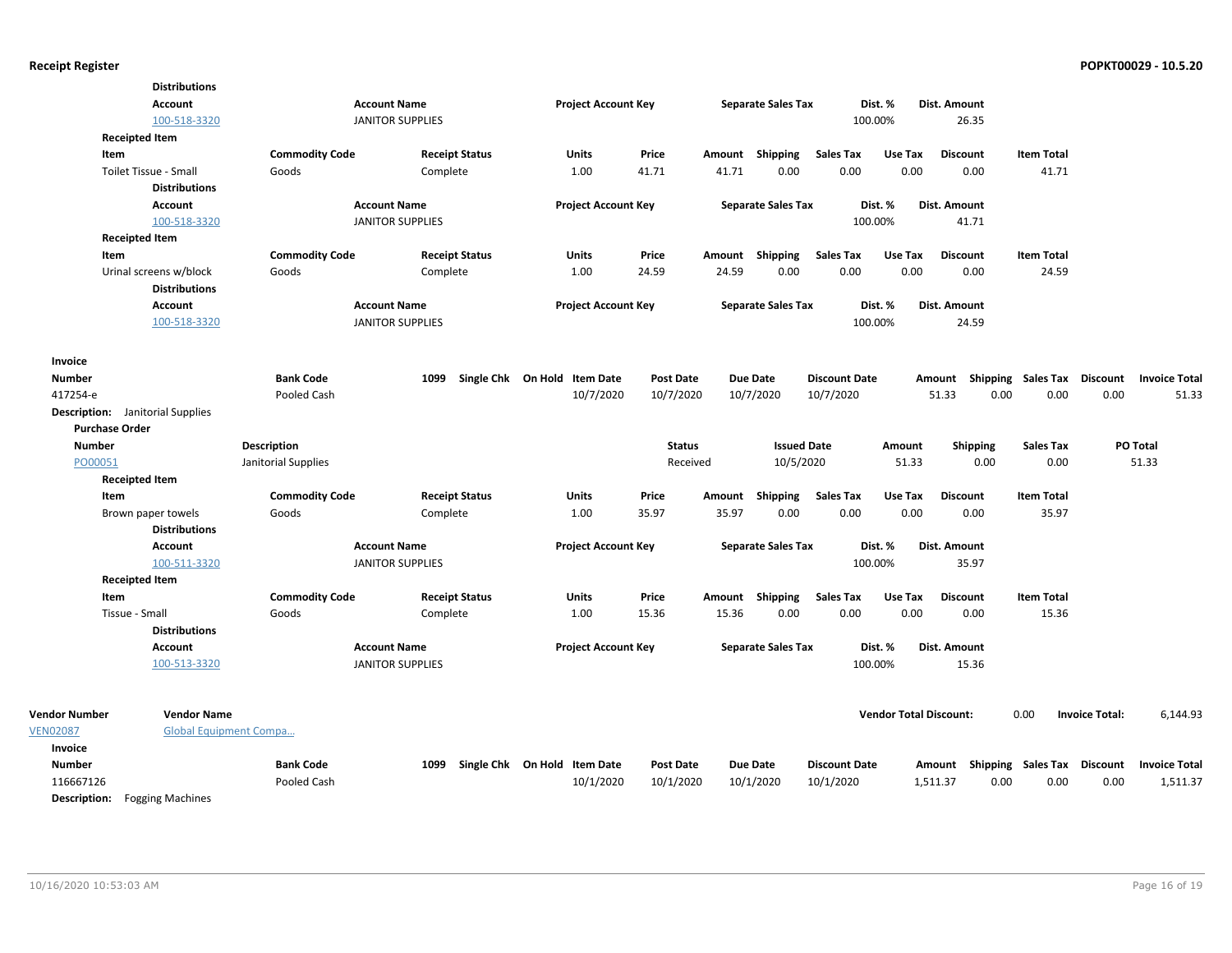| <b>Purchase Order</b>                 |                         |                     |                       |                              |                  |          |                           |                      |                               |                                    |                             |                       |                      |
|---------------------------------------|-------------------------|---------------------|-----------------------|------------------------------|------------------|----------|---------------------------|----------------------|-------------------------------|------------------------------------|-----------------------------|-----------------------|----------------------|
| <b>Number</b>                         | <b>Description</b>      |                     |                       |                              | <b>Status</b>    |          | <b>Issued Date</b>        |                      | Amount                        | <b>Shipping</b>                    | <b>Sales Tax</b>            |                       | PO Total             |
| PO00025                               | <b>Fogging Machines</b> |                     |                       |                              | Received         |          | 10/1/2020                 |                      | 1,511.37                      | 0.00                               | 0.00                        |                       | 1,511.37             |
| <b>Receipted Item</b>                 |                         |                     |                       |                              |                  |          |                           |                      |                               |                                    |                             |                       |                      |
| Item                                  | <b>Commodity Code</b>   |                     | <b>Receipt Status</b> | <b>Units</b>                 | Price            |          | Amount Shipping           | <b>Sales Tax</b>     | Use Tax                       | <b>Discount</b>                    | <b>Item Total</b>           |                       |                      |
| <b>Disinfectant for Machine</b>       | Goods                   | Complete            |                       | 3.00                         | 103.80           | 311.40   | 0.00                      | 0.00                 | 0.00                          | 0.00                               | 311.40                      |                       |                      |
| <b>Distributions</b>                  |                         |                     |                       |                              |                  |          |                           |                      |                               |                                    |                             |                       |                      |
| <b>Account</b>                        |                         | <b>Account Name</b> |                       | <b>Project Account Key</b>   |                  |          | <b>Separate Sales Tax</b> |                      | Dist. %                       | Dist. Amount                       |                             |                       |                      |
| 413-413-3970                          |                         | SANITIZING SUPPLIES |                       |                              |                  |          |                           | 100.00%              |                               | 311.40                             |                             |                       |                      |
| <b>Receipted Item</b>                 |                         |                     |                       |                              |                  |          |                           |                      |                               |                                    |                             |                       |                      |
| Item                                  | <b>Commodity Code</b>   |                     | <b>Receipt Status</b> | <b>Units</b>                 | Price            |          | Amount Shipping           | <b>Sales Tax</b>     | Use Tax                       | <b>Discount</b>                    | <b>Item Total</b>           |                       |                      |
| <b>Fogging Machine</b>                | Goods                   | Complete            |                       | 3.00                         | 399.99           | 1,199.97 | 0.00                      | 0.00                 | 0.00                          | 0.00                               | 1,199.97                    |                       |                      |
| <b>Distributions</b>                  |                         |                     |                       |                              |                  |          |                           |                      |                               |                                    |                             |                       |                      |
| <b>Account</b>                        |                         | <b>Account Name</b> |                       | <b>Project Account Key</b>   |                  |          | <b>Separate Sales Tax</b> |                      | Dist. %                       | Dist. Amount                       |                             |                       |                      |
| 413-413-3970                          |                         | SANITIZING SUPPLIES |                       |                              |                  |          |                           | 100.00%              |                               | 1,199.97                           |                             |                       |                      |
| Invoice                               |                         |                     |                       |                              |                  |          |                           |                      |                               |                                    |                             |                       |                      |
| <b>Number</b>                         | <b>Bank Code</b>        | 1099                |                       | Single Chk On Hold Item Date | <b>Post Date</b> |          | <b>Due Date</b>           | <b>Discount Date</b> |                               | Amount                             | Shipping Sales Tax Discount |                       | <b>Invoice Total</b> |
| 116676194                             | Pooled Cash             |                     |                       | 10/5/2020                    | 10/20/2020       |          | 10/20/2020                | 10/5/2020            |                               | 4,518.90<br>114.66                 | 0.00                        | 0.00                  | 4,633.56             |
| <b>Description:</b> Fogging Machines  |                         |                     |                       |                              |                  |          |                           |                      |                               |                                    |                             |                       |                      |
| <b>Purchase Order</b>                 |                         |                     |                       |                              |                  |          |                           |                      |                               |                                    |                             |                       |                      |
| <b>Number</b>                         | <b>Description</b>      |                     |                       |                              | <b>Status</b>    |          | <b>Issued Date</b>        |                      | Amount                        | Shipping                           | <b>Sales Tax</b>            |                       | PO Total             |
| PO00043                               | <b>Fogging Machines</b> |                     |                       |                              | Received         |          | 10/5/2020                 |                      | 4,518.90                      | 114.66                             | 0.00                        |                       | 4,633.56             |
| <b>Receipted Item</b>                 |                         |                     |                       |                              |                  |          |                           |                      |                               |                                    |                             |                       |                      |
| Item                                  | <b>Commodity Code</b>   |                     | <b>Receipt Status</b> | Units                        | Price            | Amount   | <b>Shipping</b>           | <b>Sales Tax</b>     | Use Tax                       | <b>Discount</b>                    | <b>Item Total</b>           |                       |                      |
| Disinfectant                          | Goods                   | Complete            |                       | 5.00                         | 103.80           | 519.00   | 114.66                    | 0.00                 | 0.00                          | 0.00                               | 633.66                      |                       |                      |
| <b>Distributions</b>                  |                         |                     |                       |                              |                  |          |                           |                      |                               |                                    |                             |                       |                      |
| Account                               |                         | <b>Account Name</b> |                       | <b>Project Account Key</b>   |                  |          | <b>Separate Sales Tax</b> |                      | Dist. %                       | Dist. Amount                       |                             |                       |                      |
| 413-413-3970                          |                         | SANITIZING SUPPLIES |                       |                              |                  |          |                           | 100.00%              |                               | 633.66                             |                             |                       |                      |
| <b>Receipted Item</b>                 |                         |                     |                       |                              |                  |          |                           |                      |                               |                                    |                             |                       |                      |
| Item                                  | <b>Commodity Code</b>   |                     | <b>Receipt Status</b> | Units                        | Price            |          | Amount Shipping           | <b>Sales Tax</b>     | Use Tax                       | <b>Discount</b>                    | <b>Item Total</b>           |                       |                      |
| <b>Fogging Machines</b>               | Goods                   | Complete            |                       | 10.00                        | 399.99           | 3,999.90 | 0.00                      | 0.00                 | 0.00                          | 0.00                               | 3,999.90                    |                       |                      |
| <b>Distributions</b>                  |                         |                     |                       |                              |                  |          |                           |                      |                               |                                    |                             |                       |                      |
| Account                               |                         | <b>Account Name</b> |                       | <b>Project Account Key</b>   |                  |          | <b>Separate Sales Tax</b> |                      | Dist. %                       | Dist. Amount                       |                             |                       |                      |
| 413-413-3970                          |                         | SANITIZING SUPPLIES |                       |                              |                  |          |                           | 100.00%              |                               | 3,999.90                           |                             |                       |                      |
|                                       |                         |                     |                       |                              |                  |          |                           |                      |                               |                                    |                             |                       |                      |
| <b>Vendor Number</b>                  | <b>Vendor Name</b>      |                     |                       |                              |                  |          |                           |                      | <b>Vendor Total Discount:</b> |                                    | 0.00                        | <b>Invoice Total:</b> | 947.08               |
| <b>VEN02099</b><br>Intab              |                         |                     |                       |                              |                  |          |                           |                      |                               |                                    |                             |                       |                      |
| Invoice                               |                         |                     |                       |                              |                  |          |                           |                      |                               |                                    |                             |                       |                      |
| <b>Number</b>                         | <b>Bank Code</b>        | 1099                |                       | Single Chk On Hold Item Date | <b>Post Date</b> |          | <b>Due Date</b>           | <b>Discount Date</b> |                               | Amount Shipping Sales Tax Discount |                             |                       | <b>Invoice Total</b> |
| 168547A                               | Pooled Cash             |                     |                       | 10/9/2020                    | 10/9/2020        |          | 10/9/2020                 | 10/9/2020            |                               | 767.70<br>179.38                   | 0.00                        | 0.00                  | 947.08               |
| <b>Description:</b> Election Supplies |                         |                     |                       |                              |                  |          |                           |                      |                               |                                    |                             |                       |                      |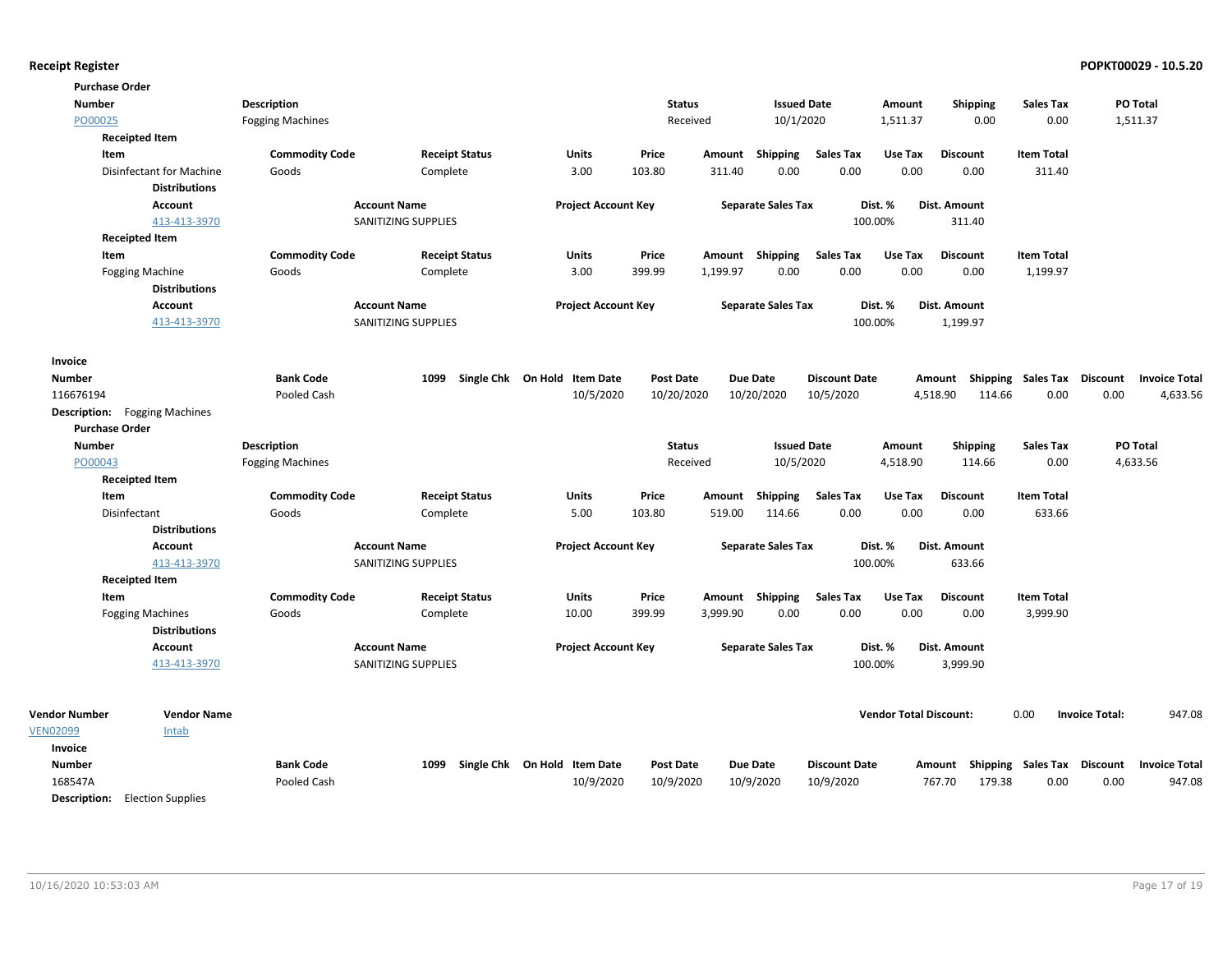| <b>Purchase Order</b> |                                                  |                              |                          |                              |                  |                         |                           |                      |                               |                                    |                   |                                   |
|-----------------------|--------------------------------------------------|------------------------------|--------------------------|------------------------------|------------------|-------------------------|---------------------------|----------------------|-------------------------------|------------------------------------|-------------------|-----------------------------------|
| <b>Number</b>         |                                                  | Description                  |                          |                              |                  | <b>Status</b>           | <b>Issued Date</b>        |                      | Amount                        | <b>Shipping</b>                    | <b>Sales Tax</b>  | PO Total                          |
| PO00040               |                                                  | <b>Election Supplies</b>     |                          |                              |                  | Received                | 10/2/2020                 |                      | 767.70                        | 179.38                             | 0.00              | 947.08                            |
| <b>Receipted Item</b> |                                                  |                              |                          |                              |                  |                         |                           |                      |                               |                                    |                   |                                   |
| Item                  |                                                  | <b>Commodity Code</b>        | <b>Receipt Status</b>    | Units                        | Price            | Amount                  | Shipping                  | <b>Sales Tax</b>     | Use Tax                       | <b>Discount</b>                    | <b>Item Total</b> |                                   |
| Cone Caps             |                                                  | Goods                        | Complete                 | 16.00                        | 24.95            | 399.20                  | 179.38                    | 0.00                 | 0.00                          | 0.00                               | 578.58            |                                   |
|                       | <b>Distributions</b>                             |                              |                          |                              |                  |                         |                           |                      |                               |                                    |                   |                                   |
|                       | Account                                          |                              | <b>Account Name</b>      | <b>Project Account Key</b>   |                  |                         | <b>Separate Sales Tax</b> |                      | Dist. %                       | Dist. Amount                       |                   |                                   |
|                       | 100-404-3100                                     |                              | <b>ELECTION SUPPLIES</b> |                              |                  |                         |                           |                      | 100.00%                       | 578.58                             |                   |                                   |
| <b>Receipted Item</b> |                                                  |                              |                          |                              |                  |                         |                           |                      |                               |                                    |                   |                                   |
| Item                  |                                                  | <b>Commodity Code</b>        | <b>Receipt Status</b>    | Units                        | Price            |                         | Amount Shipping           | <b>Sales Tax</b>     | Use Tax                       | <b>Discount</b>                    | <b>Item Total</b> |                                   |
| Cones                 |                                                  | Goods                        | Complete                 | 16.00                        | 16.95            | 271.20                  | 0.00                      | 0.00                 | 0.00                          | 0.00                               | 271.20            |                                   |
|                       | <b>Distributions</b>                             |                              |                          |                              |                  |                         |                           |                      |                               |                                    |                   |                                   |
|                       | <b>Account</b>                                   |                              | <b>Account Name</b>      | <b>Project Account Key</b>   |                  |                         | <b>Separate Sales Tax</b> |                      | Dist. %                       | <b>Dist. Amount</b>                |                   |                                   |
|                       | 100-404-3100                                     |                              | <b>ELECTION SUPPLIES</b> |                              |                  |                         |                           |                      | 100.00%                       | 271.20                             |                   |                                   |
| <b>Receipted Item</b> |                                                  |                              |                          |                              |                  |                         |                           |                      |                               |                                    |                   |                                   |
| Item                  |                                                  | <b>Commodity Code</b>        | <b>Receipt Status</b>    | Units                        | Price            |                         | Amount Shipping           | <b>Sales Tax</b>     | Use Tax                       | <b>Discount</b>                    | <b>Item Total</b> |                                   |
| Stickers              |                                                  | Goods                        | Complete                 | 14.00                        | 6.95             | 97.30                   | 0.00                      | 0.00                 | 0.00                          | 0.00                               | 97.30             |                                   |
|                       | <b>Distributions</b>                             |                              |                          |                              |                  |                         |                           |                      |                               |                                    |                   |                                   |
|                       | <b>Account</b>                                   |                              | <b>Account Name</b>      | <b>Project Account Key</b>   |                  |                         | <b>Separate Sales Tax</b> |                      | Dist. %                       | Dist. Amount                       |                   |                                   |
|                       | 100-404-3100                                     |                              | <b>ELECTION SUPPLIES</b> |                              |                  |                         |                           |                      | 100.00%                       | 97.30                              |                   |                                   |
| <b>Vendor Number</b>  | <b>Vendor Name</b>                               |                              |                          |                              |                  |                         |                           |                      | <b>Vendor Total Discount:</b> |                                    | 0.00              | 3,000.00<br><b>Invoice Total:</b> |
| <b>VEN02106</b>       | <b>The Cleaning Clinics</b>                      |                              |                          |                              |                  |                         |                           |                      |                               |                                    |                   |                                   |
| <b>Invoice</b>        |                                                  |                              |                          |                              |                  |                         |                           |                      |                               |                                    |                   |                                   |
| <b>Number</b>         |                                                  | <b>Bank Code</b>             | 1099                     | Single Chk On Hold Item Date | <b>Post Date</b> |                         | <b>Due Date</b>           | <b>Discount Date</b> |                               | Amount Shipping Sales Tax Discount |                   | <b>Invoice Total</b>              |
| 230104                |                                                  | Pooled Cash                  |                          | 10/7/2020                    | 10/20/2020       |                         | 10/20/2020                | 10/7/2020            |                               | 3,000.00<br>0.00                   | 0.00              | 0.00<br>3,000.00                  |
|                       | <b>Description:</b> Initial Cleaning of Majestic |                              |                          |                              |                  |                         |                           |                      |                               |                                    |                   |                                   |
| <b>Purchase Order</b> |                                                  |                              |                          |                              |                  |                         |                           |                      |                               |                                    |                   |                                   |
| <b>Number</b>         |                                                  | Description                  |                          |                              |                  | <b>Status</b>           | <b>Issued Date</b>        |                      | Amount                        | Shipping                           | <b>Sales Tax</b>  | PO Total                          |
| PO00066               |                                                  | Initial Cleaning of Majestic |                          |                              |                  | Received                | 10/8/2020                 |                      | 3,000.00                      | 0.00                               | 0.00              | 3,000.00                          |
| <b>Receipted Item</b> |                                                  |                              |                          |                              |                  |                         |                           |                      |                               |                                    |                   |                                   |
| Item                  |                                                  | <b>Commodity Code</b>        | <b>Receipt Status</b>    | Units                        | Price            |                         | Amount Shipping           | <b>Sales Tax</b>     | Use Tax                       | <b>Discount</b>                    | <b>Item Total</b> |                                   |
|                       | Initial Cleaning of the Majestic                 | Goods                        | Complete                 | 1.00                         | 3,000.00         | 3,000.00                | 0.00                      | 0.00                 | 0.00                          | 0.00                               | 3,000.00          |                                   |
|                       | <b>Distributions</b>                             |                              |                          |                              |                  |                         |                           |                      |                               |                                    |                   |                                   |
|                       | <b>Account</b>                                   |                              | <b>Account Name</b>      | <b>Project Account Key</b>   |                  |                         | <b>Separate Sales Tax</b> |                      | Dist. %                       | Dist. Amount                       |                   |                                   |
|                       | 413-413-3970                                     |                              | SANITIZING SUPPLIES      |                              |                  |                         |                           |                      | 100.00%                       | 3,000.00                           |                   |                                   |
|                       |                                                  |                              |                          |                              |                  |                         |                           |                      |                               |                                    |                   |                                   |
| <b>Packet Totals</b>  |                                                  |                              |                          |                              |                  |                         |                           |                      |                               |                                    |                   |                                   |
| Vendors: 9            | Invoices: 28                                     | <b>Purchase Orders: 28</b>   |                          | Amount: 16.483.32            |                  | <b>Shipping: 294.04</b> |                           | Tax: 0.00            |                               | Discount: 0.00                     |                   | <b>Total Amount: 16.777.36</b>    |